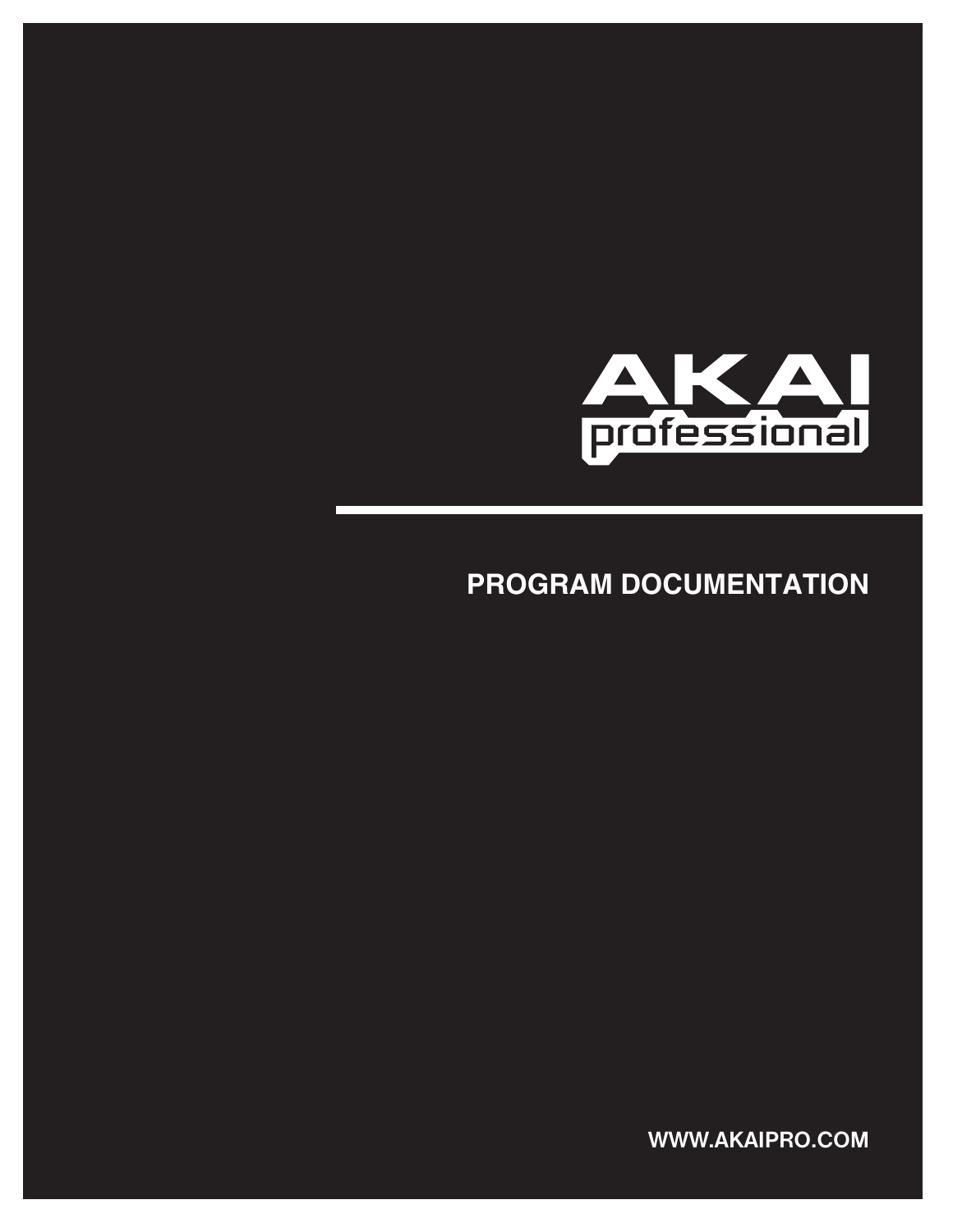# **TABLE OF CONTENTS**

| SOFTWARE NOTES   |                                                                                                                                                                                                                                                                                                                          |
|------------------|--------------------------------------------------------------------------------------------------------------------------------------------------------------------------------------------------------------------------------------------------------------------------------------------------------------------------|
| Live             | This Program is designed to be used with Ableton Live. (MAX49 comes with Ableton Live Lite<br>Akai Edition.)                                                                                                                                                                                                             |
| <b>Reason</b>    | For use with Propellerhead Reason. This Program supports the Reason Remote protocol with<br>supplied codec files, which you may need to install. Each module in Reason will automatically<br>map itself to MAX49's controllers. This allows you to use a single MAX49 preset to control all of<br>the modules in Reason. |
| <b>Cubase</b>    | For use with Steinberg Cubase.                                                                                                                                                                                                                                                                                           |
| <b>Logic Pro</b> | For use with Apple Logic Pro.                                                                                                                                                                                                                                                                                            |
| <b>FL Studio</b> | For use with Image-Line FL Studio.                                                                                                                                                                                                                                                                                       |
| <b>GURU</b>      | For use with FXpansion's GURU.                                                                                                                                                                                                                                                                                           |
| <b>Pro Tools</b> | For use with Pro Tools.                                                                                                                                                                                                                                                                                                  |
| <b>GM Drums</b>  | A standard General MIDI drum and controller mapping, ideal for general drum use.                                                                                                                                                                                                                                         |
| <b>Chrmatic</b>  | A general mapping in which MAX49's PADS use a chromatic scale.                                                                                                                                                                                                                                                           |
| <b>Generic</b>   | User Programs - for your own use!                                                                                                                                                                                                                                                                                        |

The included Programs are intended to be a starting point for your use. You can easily edit and store your own Programs (see the EDIT MODE section of the included MAX49 Quickstart Guide). The software mentioned in this manual allows incredible amounts of control with MAX49. By using multiple MIDI channels, controllers, pad modes and program changes, you can easily create some incredible music.

Enjoy!

The Akai Professional Team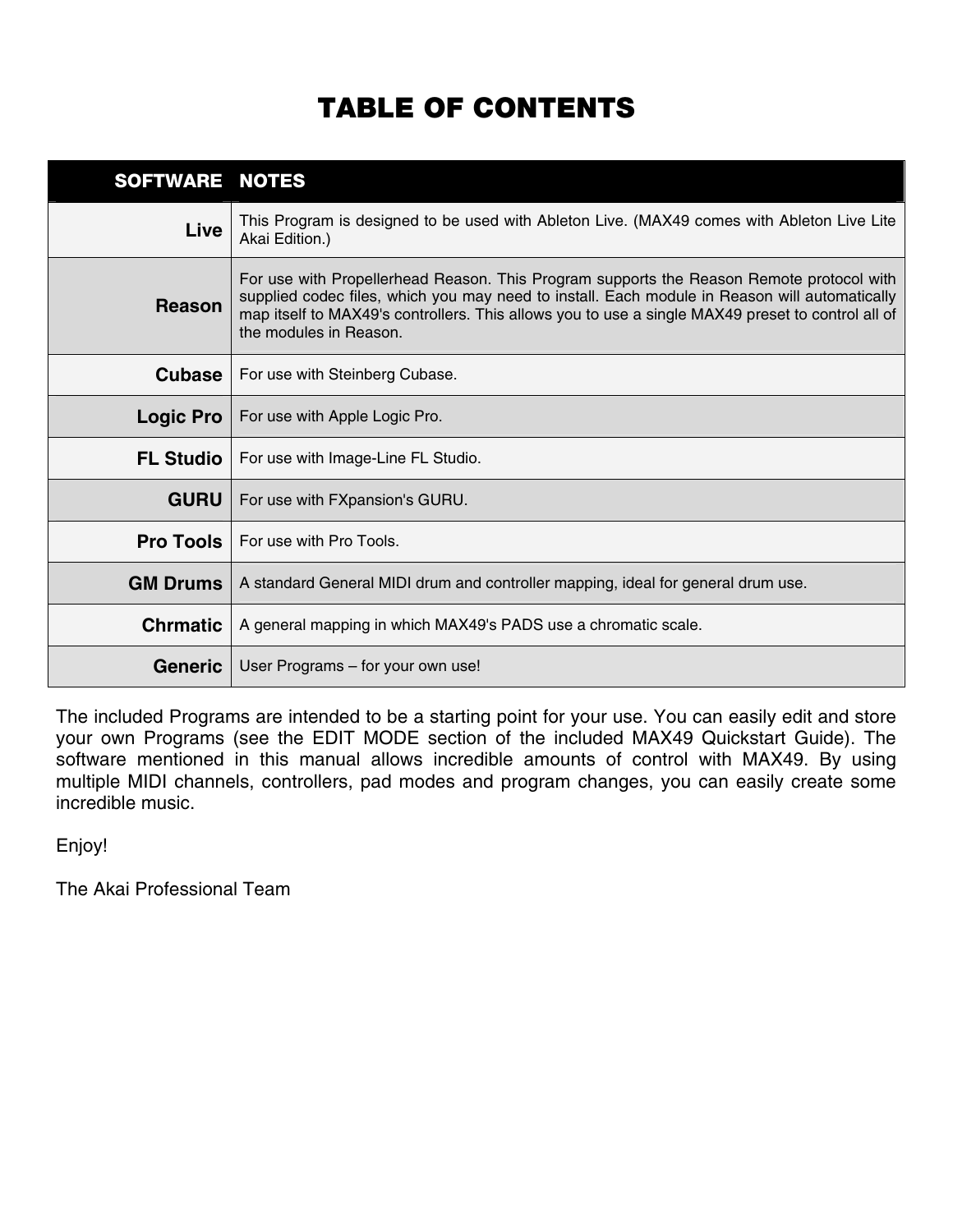# **Ableton Live**

### **Setup**

To install and use the Live controller map, follow these instructions:

- **1.** Download the Ableton Live controller map to your computer from the included CD or from **www.akaipro.com/max49**.
- **2.** With Live closed, copy the entire **MAX49** folder (the folder itself, not just its contents) to the following location in your computer:

#### **Windows 7 or Windows Vista:**

C:\Users\[YourUserName]\AppData\Roaming\Ableton\Live [VersionNumber]\Preferences\User Remote Scripts *Note: The AppData folder is a hidden folder. To make this folder visible:* 

- *1. On your PC, open Computer.*
- *2. Select the Organize menu at the top of the window, and choose Folder and search options.*
- *3. In the window that opens, select the View tab.*
- *4. Scroll down, locate, and select Show hidden files and folders.*
- *5. Click Apply, then OK.*

#### **Windows XP:**

C:\Documents and Settings\[YourUserName]\Application Data\Ableton\Live [VersionNumber]\Preferences\User Remote Scripts

*Note: The Application Data folder is a hidden folder. To make this folder visible:* 

- *1. On your PC, open My Computer.*
- *2. Select the Tools menu at the top of the screen, and choose Folder Options.*
- *3. In the window that opens, select the View tab.*
- *4. Scroll down, locate, and select Show hidden files and folders.*
- *5. Click Apply, then OK.*

#### **Mac**

Macintosh HD ► Users ► [YourUserName] ► Library ► Preferences ► Ableton ► Live [VersionNumber] ► User Remote Scripts

- **3.** Connect MAX49 to your computer with the included USB cable. Open Ableton Live.
- **4.** On MAX49, select the **Live** or **LiveKS** Program. Press the VALUE DIAL to load it. *Note: If you have edited MAX49's Programs and are unable to load the Program, use the supplied Vyzex editor to load the Factory Preset Bank and "PUT" or download the factory preset bank into MAX49.*
- **5.** Open Live's **Preferences** window. Windows: Options > Preferences. **Mac:** Live Menu ▶ Preferences.
- **6.** Select the **MIDI Sync** tab on the left-hand side.
- **7.** Select MAX49 as the Control Surface. **Windows:** Set the **Control Surface** to **MAX49** and set the **Input** and **Output** to **USB Audio Device**. **Mac:** Set the **Control Surface**, **Input**, and **Output** to **MAX49**. *Note: MAX49 will be the last item in the Control Surface drop-down menu.*
- **8.** Under **MIDI Ports**, next to **Input**, set the **Track** and **Remote** settings to **On**. This allows Live to accept Track and Remote MIDI from MAX49.
- **9.** Close the **Preferences** window.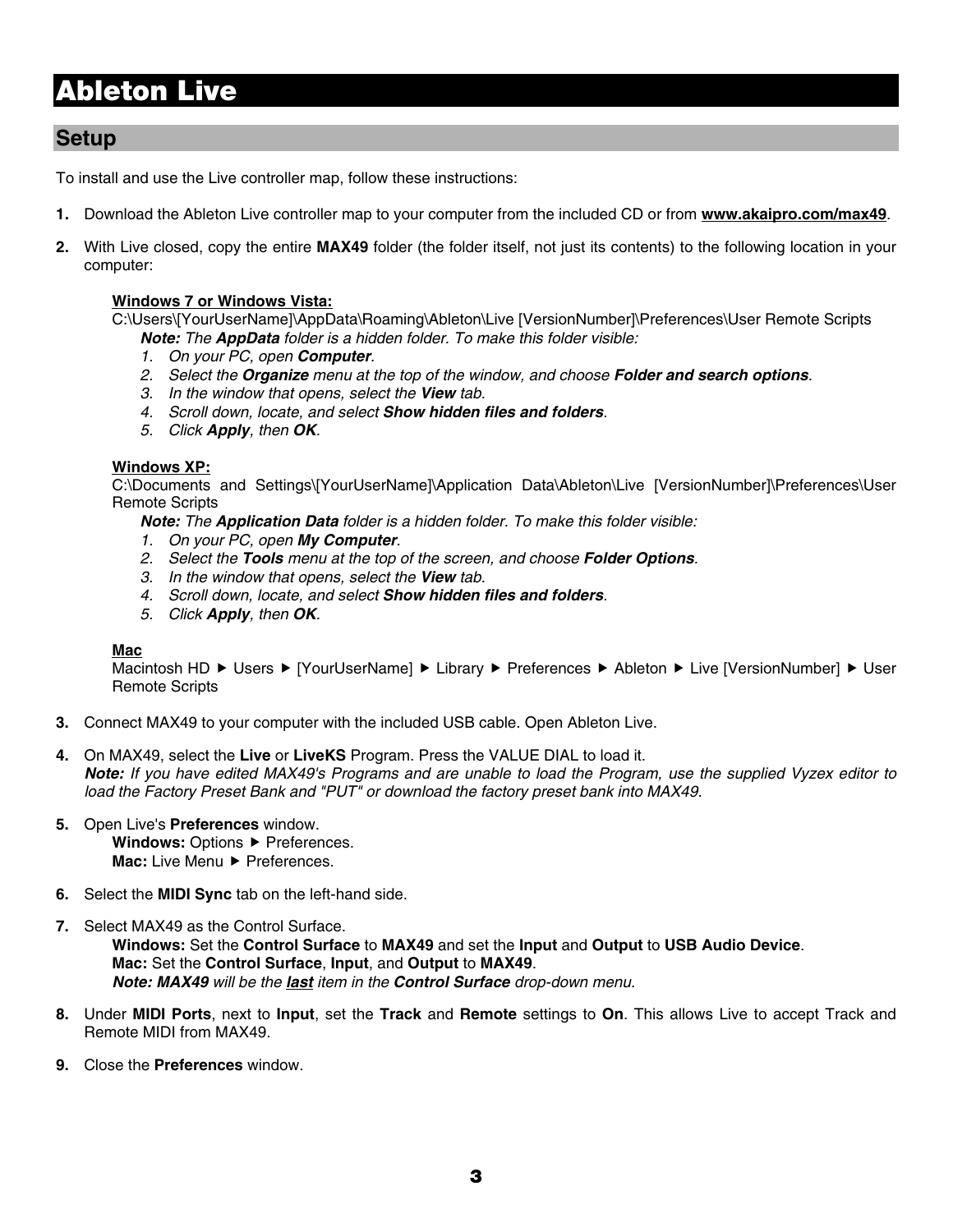### **Live**

When using MAX49's Live Program, the controls' behavior is as follows:

**TRANSPORT CONTROLS** (Play, Stop, Rec, etc.): These controls are set to **MIDI CC**, so they will work accordingly in the software.

#### **BANK 1-8:**

**TOUCH FADERS:** These control various parameters in your software Devices (Instruments, Audio Effects, etc.). **S-SWITCHES:** These switch the TOUCH FADERS between various "banks" so you can control different sets of parameters within that Device.

#### **BANK 9-16:**

**TOUCH FADERS:** These control the volume level of Tracks 1-8. **S-SWITCHES:** These record-arm Tracks 1-8.

#### **BANK 17-24:**

**TOUCH FADERS:** These control the Send A levels of Tracks 1-8. **S-SWITCHES:** These record-arm Tracks 1-8.

#### **BANK 25-32:**

**TOUCH FADERS:** These control the Send B levels of Tracks 1-8. **S-SWITCHES:** These record-arm Tracks 1-8.

*Note: [SEQ CC] is set to MIDI CC #74, so MAX49 will send CC #74 anytime its Sequencer is on. You can change the CC# in Edit Mode. See the EDIT MODE section of the included MAX49 Quickstart Guide.* 

### **LiveKS**

This Program is almost the same as the Live Program described above, but this version allows you to turn MAX49's Sequencer on/off by pressing keys on its KEYBOARD. To do this:

- 1. Press SEQ SELECT so it is lit.
- 2. Press ON/OFF so it is lit.
- 3. Press and hold a key on MAX49's KEYBOARD. The Sequence will play (in that key) while the key is being held. When you release the key, the Sequence will stop.

*Note: (To "latch" the Sequencer, press [LATCH] so it is lit. When this button is activated, Sequencer playback will continue even after the key is released.)*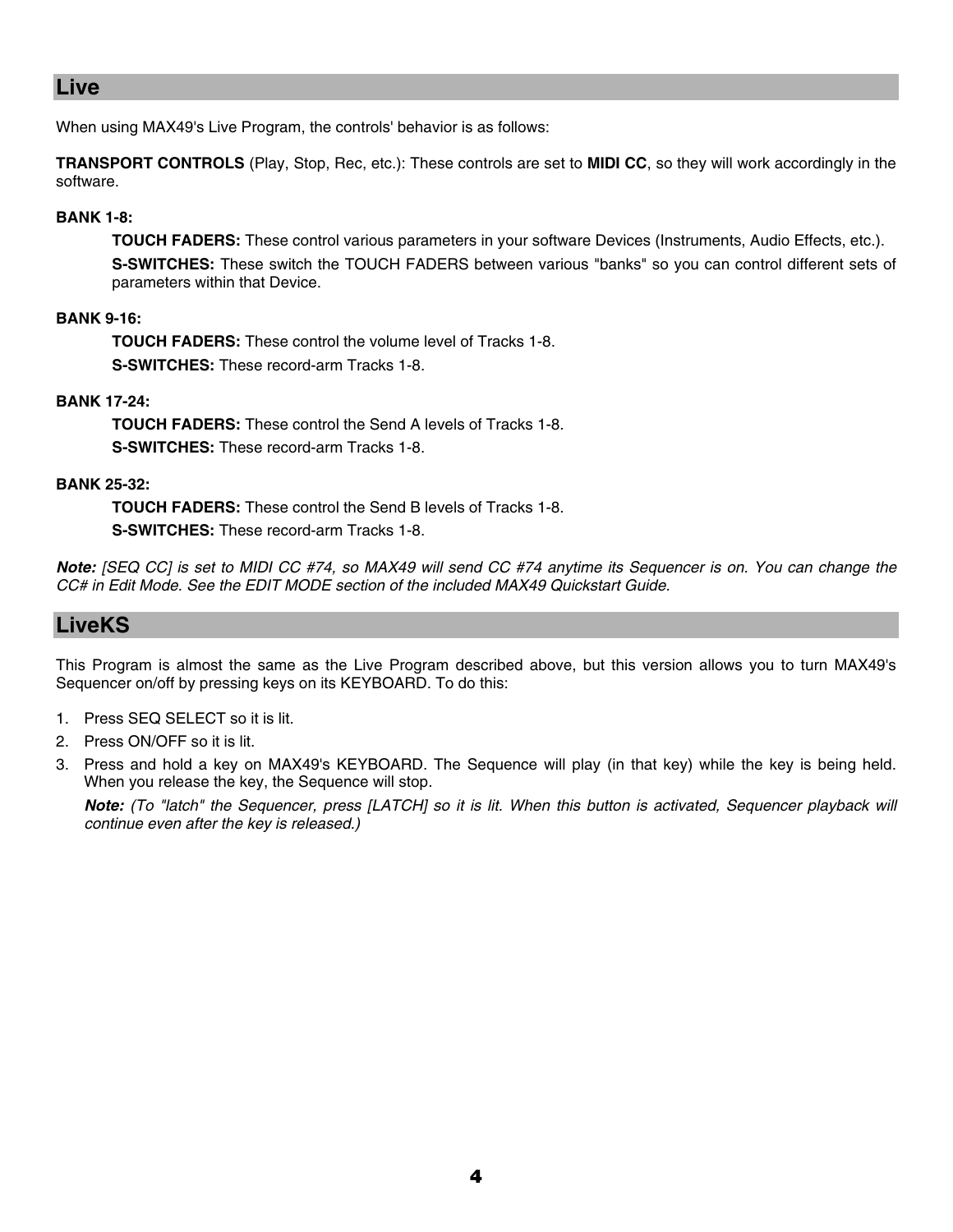# **Propellerhead Reason**

Reason allows for vast control of its parameters. Propellerhead Software has developed a way to remap a single control surface to each of the modules in Reason. This protocol is called Reason Remote. We have included all the files necessary to enable Reason to find MAX49 and map its controls to whatever module you have selected in the sequencer.

### **Setup**

1. Install the MAX49/Reason preset file.

**Note:** You must have the following version of Reason:

- **Windows 7/Vista/XP:** Version 3.0.4 (or later)
- **Mac:** Reason Version 3.0.5 (or later)

#### **Windows 7/Vista**

- 1. Double-click the **Computer** icon on the desktop, then double-click **Local Disk (C:).**
- 2. Towards the upper-left of the window, select the **Organize** menu, and choose **Folder** and **Search Options**.
- 3. At the top of the window that opens, select the **View** tab.
- 4. In the list titled **Advanced settings**, double-click the **Show hidden files and folders** option.
- 5. Click **Apply**, then click **OK**. The **Folder Options** window will close.
- 6. The **Akai Reason Remote Files** folder (on the included CD) contains two folders: **Lua Codecs** and **Maps.** Open the **Lua Codecs** folder.
- 7. Copy the folder titled **Akai** into the following directory on your computer: **C:\Program Data\Propellerhead Software\Remote\Codecs\Lua Codecs.**
- 8. Next, in the **Akai Reason Remote Files** folder, open the folder titled **Maps**
- 9. Copy the **AkaiMAX49\_100** file to the following directory on your computer: **C:\Program Data\Propellerhead Software\Remote\Maps.**
- 10. Connect MAX49 to your computer with the included USB cable.
- 11. Open Reason and select the **Edit** menu from the top of the screen, and open **Preferences**.
- 12. Using the pull-down menu at the top of the **Preferences** window, choose **Control Surfaces And Keyboards**.
- 13. Click the **Add** button.
- 14. Select **Akai** from the **Manufacturer** list.
- 15. Set the **In Port** to **USB Audio Device.**
- 16. Set the **Out Port** to **USB Audio Device.**
- 17. Click **Ok** and then close the **Preferences** window.

#### **Windows XP**

- 1. The **Akai Reason Remote Files** folder (on the included CD) contains two folders: **Lua Codecs** and **Maps**. Open the **Lua Codecs** folder.
- 2. Copy the folder titled **Akai** into the following directory on your computer: **C:\Documents and settings\All Users\Application Data\Propellerhead Software\Remote\Codecs\Lua Codecs.**
- 3. Next, in the **Akai Reason Remote Files** folder, open the folder titled **Maps.**
- 4. Copy the **AkaiMAX49\_100** file to the following directory on your computer: **C:\Documents and settings\All Users\Application Data\Propellerhead Software\Remote\Maps.**
- 5. Connect MAX49 to your computer with the included USB cable.
- 6. Open Reason and select the **Edit** menu from the top of the screen, and open **Preferences**.
- 7. Using the pull-down menu at the top of the **Preferences** window, choose **Control Surfaces And Keyboards**.
- 8. Click the **Add** button.
- 9. Select **Akai** from the **Manufacturer** list.
- 10. Set the **In Port** to **USB Audio Device.**
- 11. Set the **Out Port** to **USB Audio Device.**
- 12. Click **Ok** and then close the **Preferences** window.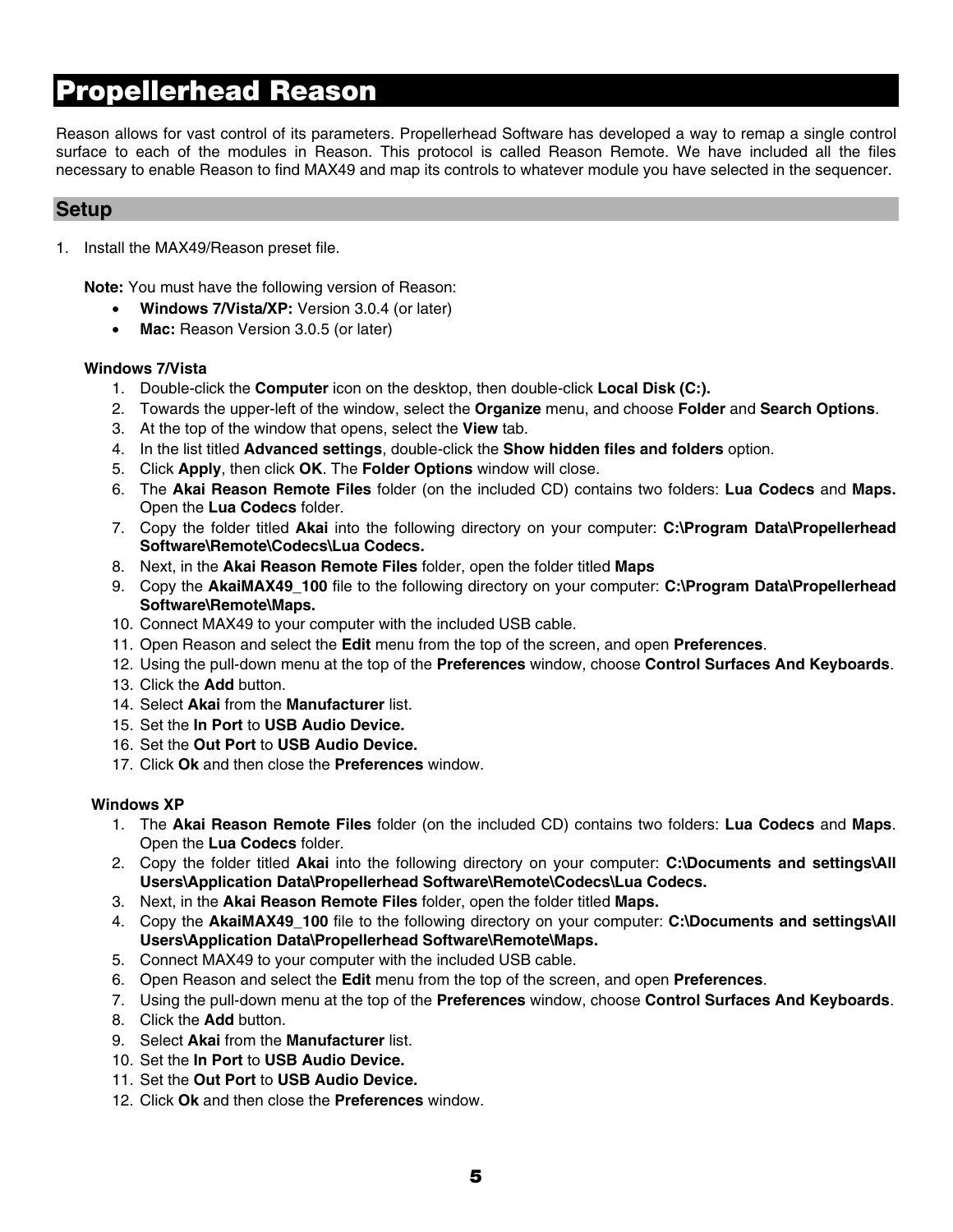#### **Macintosh**

- 1. The **Akai Reason Remote Files** folder (the same folder where you found this guide) contains two folders: **Lua Codecs** and **Maps**. Open the **Lua Codecs** folder.
- 2. Copy the folder titled **Akai** into the following directory on your computer: **Macintosh HD\Library\Application Support\Propellerhead Software\Remote\CODECS\LUA CODECS.**
- 3. Next, in the **Akai Reason Remote Files** folder, open the folder titled **Maps.**
- 4. Copy the **AkaiMAX49\_100** folder to the following directory on your computer: **Macintosh HD\Library\Application Support\Propellerhead Software\Remote\Maps.**
- 5. Connect MAX49 to your computer with the included USB cable.
- 6. Open Reason and select the **Edit** menu from the top of the screen, and open **Preferences**.
- 7. Using the pull-down menu at the top of the Preferences window, choose **Control Surfaces And Keyboards**.
- 8. Click the **Add** button.
- 9. Select **Akai** from the Manufacturer list.
- 10. Set the **In Port** to **Akai MAX49 Port 1.**
- 11. Set the **Out Port** to **Akai MAX49 Port 1.**
- 12. Click **Ok** and then close the **Preferences** window.
- 2. On MAX49, select the **Reason** or **ReasonKS** Program. Press the VALUE DIAL to load it. *Note: If you have edited MAX49's Programs and are unable to load the Program, use the supplied Vyzex editor to load the Factory Preset Bank and "PUT" or download the factory preset bank into MAX49.*

#### **Reason**

To see how the MAX49 controls are mapped to each module in Reason, please refer to the tables on the following pages. You can always change how controllers are mapped by modifying the **MAX49.remotemap** file. This will allow you to customize how Reason and your MAX49 work.

### **ReasonKS**

This Program is almost the same as the Reason Program described above, but this version allows you to turn MAX49's Sequencer on/off by pressing keys on its KEYBOARD. To do this:

- 1. Press SEQ SELECT so it is lit.
- 2. Press ON/OFF so it is lit.
- 3. Press and hold a key on MAX49's KEYBOARD. The Sequence will play (in that key) while the key is being held. When you release the key, the Sequence will stop.

*Note: (To "latch" the Sequencer, press [LATCH] so it is lit. When this button is activated, Sequencer playback will continue even after the key is released.)*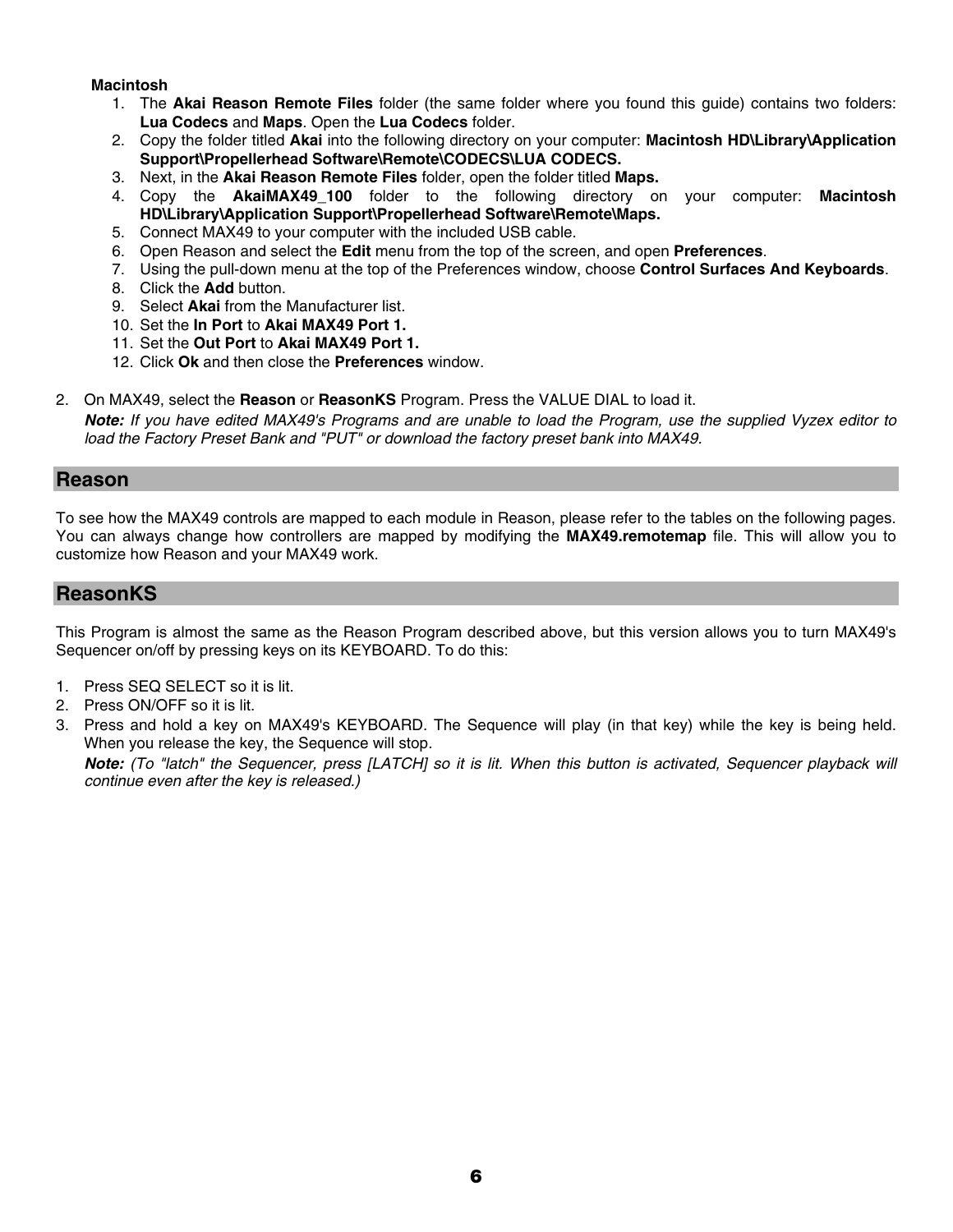# **Reason/MAX49 Mappings**

| ::: GLOBAL CONTROLLERS ::: |                        | ::: MASTER KEYBOARD ::: |                   |
|----------------------------|------------------------|-------------------------|-------------------|
| <b>MAX49 CONTROL</b>       | <b>REASON FUNCTION</b> | <b>MAX49 CONTROL</b>    | <b>REASON F</b>   |
| <b>Stop</b>                | Stop                   | Keyboard                | Keyboard          |
| Play                       | Play                   | <b>Pitch Bend</b>       | <b>Pitch Bend</b> |
| <b>Record</b>              | Record                 | <b>Mod Wheel</b>        | Mod Wheel         |
| Switch 7                   | Device Select Up       | <b>Expression</b>       | Expression        |
| Switch 8                   | Device Select Down     |                         |                   |
| Switch 15                  | Program Down           |                         |                   |
| Switch 16                  | Program Up             |                         |                   |

| :: GLOBAL CONTROLLERS :::    |                                      | ::: MASTER KEYBOARD :::        |                                        |
|------------------------------|--------------------------------------|--------------------------------|----------------------------------------|
|                              | <b>MAX49 CONTROL REASON FUNCTION</b> |                                | <b>MAX49 CONTROL   REASON FUNCTION</b> |
| <b>Stop</b>                  | Stop                                 | Keyboard                       | <b>Keyboard</b>                        |
| <b>Play</b>                  | Play                                 | <b>Pitch Bend</b>   Pitch Bend |                                        |
| Record                       | Record                               | <b>Mod Wheel</b>               | Mod Wheel                              |
| Device Select Up<br>Switch 7 |                                      | <b>Expression</b>              | Expression                             |
|                              |                                      |                                |                                        |

### **MIXER 6:2**

| <b>MAX49 CONTROL</b> | <b>REASON FUNCTION</b> |
|----------------------|------------------------|
| Fader 1              | <b>Channel 1 Level</b> |
| Fader 2              | <b>Channel 2 Level</b> |
| Fader 3              | Channel 3 Level        |
| Fader 4              | Channel 4 Level        |
| Fader 5              | <b>Channel 5 Level</b> |
| Fader <sub>6</sub>   | <b>Channel 6 Level</b> |
| Fader 7              |                        |
| Fader <sub>8</sub>   | <b>Master Level</b>    |

| Fader 9  | Channel 1 Pan | Switch 9  | Channel 1 Solo |
|----------|---------------|-----------|----------------|
| Fader 10 | Channel 2 Pan | Switch 10 | Channel 2 Solo |
| Fader 11 | Channel 3 Pan | Switch 11 | Channel 3 Solo |
| Fader 12 | Channel 4 Pan | Switch 12 | Channel 4 Solo |
| Fader 13 | Channel 5 Pan | Switch 13 | Channel 5 Solo |
| Fader 14 | Channel 6 Pan | Switch 14 | Channel 6 Solo |
| Fader 15 |               | Switch 15 |                |
| Fader 16 |               | Switch 16 |                |

| Fader 17 | Channel 1 Aux Send |
|----------|--------------------|
| Fader 18 | Channel 2 Aux Send |
| Fader 19 | Channel 3 Aux Send |
| Fader 20 | Channel 4 Aux Send |
| Fader 21 | Channel 5 Aux Send |
| Fader 22 | Channel 6 Aux Send |
| Fader 23 |                    |
| Fader 24 | Aux Return         |

#### **MAX49 CONTROL REASON FUNCTION Faderal 1 Accord 1 Switch 1 2 | Channel 1 Mute Fadera 2 Switch 2 2 Level 2 Channel 2 Mute**<br> **Fadera 2 Channel 3 Mute Fadera 3 Switch 3 2 Channel 3 Mute**<br> **Fadera 3 Channel 4 Mute Channel 4 Mute Switch 5 Channel 5 Mute Fadewich 6 20 Switch 6 20 Switch 6 20 Switch 6 20 Switch 6 20 Switch 6 20 Switch 6 20 Switch 6 20 Switch 6 20 Switch 7 Switch 7 Switch 7 Switch 7 Switch 7 Switch 7 Switch 7 Switch 7 Switch 7 Switch 7 Switch 7 Switch 7 Swi Switch 7 Switch 8**

| Switch 9  | <b>Channel 1 Solo</b> |
|-----------|-----------------------|
| Switch 10 | Channel 2 Solo        |
| Switch 11 | Channel 3 Solo        |
| Switch 12 | Channel 4 Solo        |
| Switch 13 | Channel 5 Solo        |
| Switch 14 | Channel 6 Solo        |
| Switch 15 |                       |
| Switch 16 |                       |

## **COMBINATOR**

|         | MAX49 CONTROL REASON FUNCTION | <b>MAX49 CONTROL</b> | <b>REASON FUNCTION</b> |
|---------|-------------------------------|----------------------|------------------------|
| Fader 1 | Rotary 1                      | Switch 1             | Button 1               |
| Fader 2 | Rotary 2                      | Switch 2             | Button 2               |
| Fader 3 | Rotary 3                      | Switch 3             | Button 3               |
| Fader 4 | Rotary 4                      | Switch 4             | Button 4               |

|          | <b>MAX49 CONTROL REASON FUNCTION</b> |
|----------|--------------------------------------|
| Switch 1 | Button 1                             |
| Switch 2 | Button 2                             |
| Switch 3 | Button 3                             |
| Switch 4 | Button 4                             |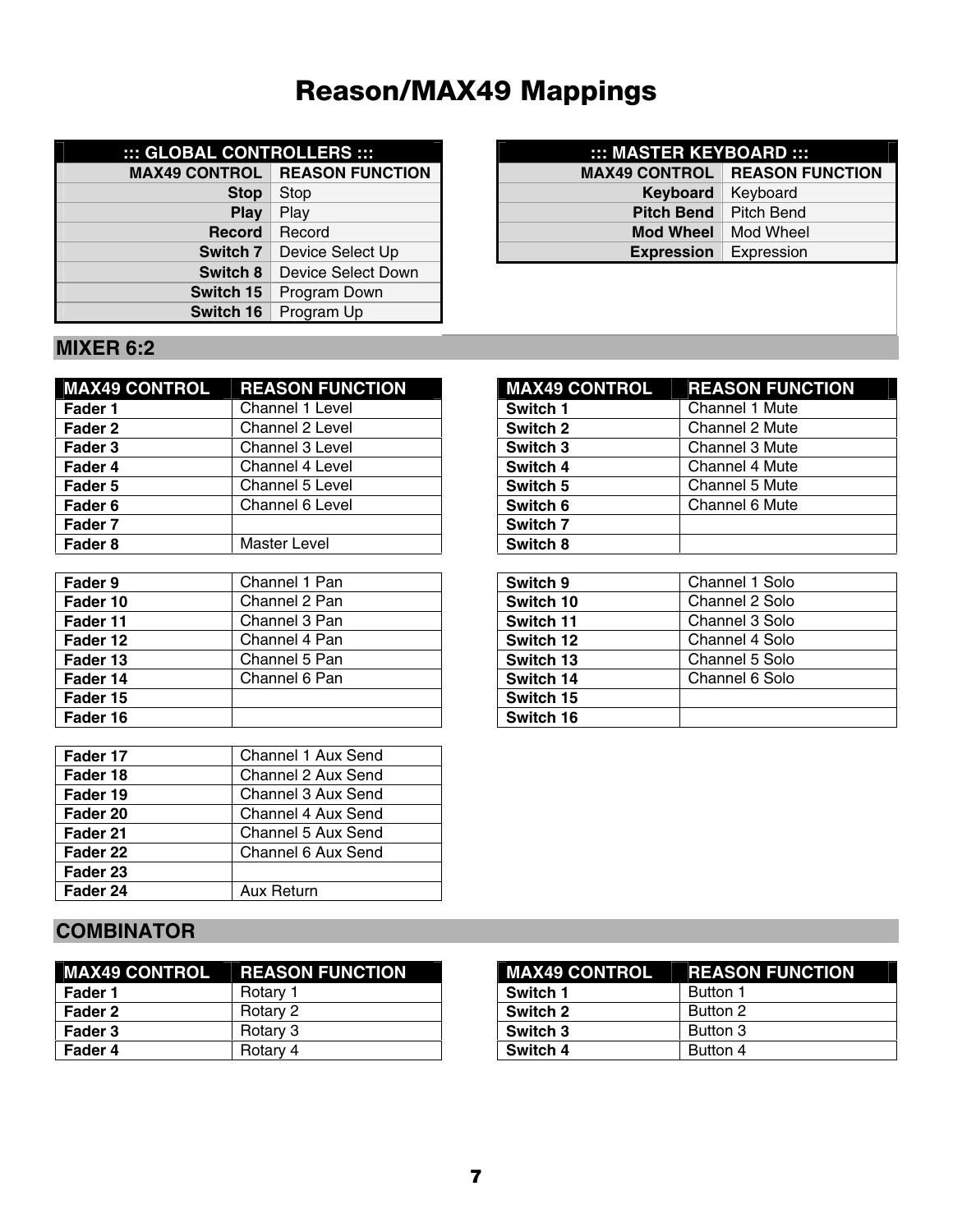### **MIXER 14:2**

### **GROUP 1:**

| MAX49<br><b>CONTROL</b> | <b>REASON</b><br><b>FUNCTION</b> | <b>CONTROL</b><br><b>VARIATIONS</b> | <b>MAX49</b><br><b>CONTROL</b> | <b>REASON</b><br><b>FUNCTION</b> | <b>CONTROL</b><br><b>VARIATIONS</b> |
|-------------------------|----------------------------------|-------------------------------------|--------------------------------|----------------------------------|-------------------------------------|
| Fader 1                 | Channel 1 Level                  | Levels Pan Mutes1 1-14              | Switch 1                       | Channel 1 Mute                   | Levels Pan Mutes1 1-14              |
| Fader 2                 | Channel 2 Level                  | Levels Pan Mutes1 1-14              | Switch 2                       | Channel 2 Mute                   | Levels Pan Mutes1 1-14              |
| Fader 3                 | Channel 3 Level                  | Levels Pan Mutes1 1-14              | Switch 3                       | Channel 3 Mute                   | Levels Pan Mutes1 1-14              |
| Fader 4                 | Channel 4 Level                  | Levels Pan Mutes1 1-14              | Switch 4                       | Channel 4 Mute                   | Levels Pan Mutes1 1-14              |
| Fader 5                 | Channel 5 Level                  | Levels Pan Mutes1 1-14              | Switch 5                       | Channel 5 Mute                   | Levels Pan Mutes1 1-14              |
| Fader 6                 | Channel 6 Level                  | Levels Pan Mutes1 1-14              | Switch 6                       | Channel 6 Mute                   | Levels Pan Mutes1 1-14              |
| Fader 7                 | Channel 7 Level                  | Levels Pan Mutes1 1-14              | Switch <sub>7</sub>            |                                  |                                     |
| Fader 8                 | <b>Master Level</b>              | All Groups                          | Switch 8                       |                                  |                                     |

| Fader 9  | Channel 8 Level  | Levels Pan Mutes1 1-14 | Switch 9  | Channel 8 Mute  | Levels Pan Mutes1 1-14 |
|----------|------------------|------------------------|-----------|-----------------|------------------------|
| Fader 10 | Channel 9 Level  | Levels Pan Mutes1 1-14 | Switch 10 | Channel 9 Mute  | Levels Pan Mutes1 1-14 |
| Fader 11 | Channel 10 Level | Levels Pan Mutes1 1-14 | Switch 11 | Channel 10 Mute | Levels Pan Mutes1 1-14 |
| Fader 12 | Channel 11 Level | Levels Pan Mutes1 1-14 | Switch 12 | Channel 11 Mute | Levels Pan Mutes1 1-14 |
| Fader 13 | Channel 12 Level | Levels Pan Mutes1 1-14 | Switch 13 | Channel 12 Mute | Levels Pan Mutes1 1-14 |
| Fader 14 | Channel 13 Level | Levels Pan Mutes1 1-14 | Switch 14 | Channel 13 Mute | Levels Pan Mutes1 1-14 |
| Fader 15 | Channel 14 Level | Levels Pan Mutes1 1-14 | Switch 15 |                 |                        |
| Fader 16 |                  |                        | Switch 16 |                 |                        |

| Fader 17 | Channel 1 Pan | Levels Pan Mutes1 1-14 |
|----------|---------------|------------------------|
| Fader 18 | Channel 2 Pan | Levels Pan Mutes1 1-14 |
| Fader 19 | Channel 3 Pan | Levels Pan Mutes1 1-14 |
| Fader 20 | Channel 4 Pan | Levels Pan Mutes1 1-14 |
| Fader 21 | Channel 5 Pan | Levels Pan Mutes1 1-14 |
| Fader 22 | Channel 6 Pan | Levels Pan Mutes1 1-14 |
| Fader 23 | Channel 7 Pan | Levels Pan Mutes1 1-14 |
| Fader 24 |               |                        |

| Fader 25 | Channel 8 Pan  | Levels Pan Mutes1 1-14 |
|----------|----------------|------------------------|
| Fader 26 | Channel 9 Pan  | Levels Pan Mutes1 1-14 |
| Fader 27 | Channel 10 Pan | Levels Pan Mutes1 1-14 |
| Fader 28 | Channel 11 Pan | Levels Pan Mutes1 1-14 |
| Fader 29 | Channel 12 Pan | Levels Pan Mutes1 1-14 |
| Fader 30 | Channel 13 Pan | Levels Pan Mutes1 1-14 |
| Fader 31 | Channel 14 Pan | Levels Pan Mutes1 1-14 |
| Fader 32 |                |                        |

| <b>MAX49</b>   | <b>REASON</b>         | <b>CONTROL</b>         |
|----------------|-----------------------|------------------------|
| <b>CONTROL</b> | <b>FUNCTION</b>       | <b>VARIATIONS</b>      |
| Switch 1       | <b>Channel 1 Mute</b> | Levels Pan Mutes1 1-14 |
| Switch 2       | <b>Channel 2 Mute</b> | Levels Pan Mutes1 1-14 |
| Switch 3       | Channel 3 Mute        | Levels Pan Mutes1 1-14 |
| Switch 4       | <b>Channel 4 Mute</b> | Levels Pan Mutes1 1-14 |
| Switch 5       | Channel 5 Mute        | Levels Pan Mutes1 1-14 |
| Switch 6       | Channel 6 Mute        | Levels Pan Mutes1 1-14 |
| Switch 7       |                       |                        |
| Switch 8       |                       |                        |

| Switch 9  | <b>Channel 8 Mute</b> | Levels Pan Mutes1 1-14 |
|-----------|-----------------------|------------------------|
| Switch 10 | <b>Channel 9 Mute</b> | Levels Pan Mutes1 1-14 |
| Switch 11 | Channel 10 Mute       | Levels Pan Mutes1 1-14 |
| Switch 12 | Channel 11 Mute       | Levels Pan Mutes1 1-14 |
| Switch 13 | Channel 12 Mute       | Levels Pan Mutes1 1-14 |
| Switch 14 | Channel 13 Mute       | Levels Pan Mutes1 1-14 |
| Switch 15 |                       |                        |
| Switch 16 |                       |                        |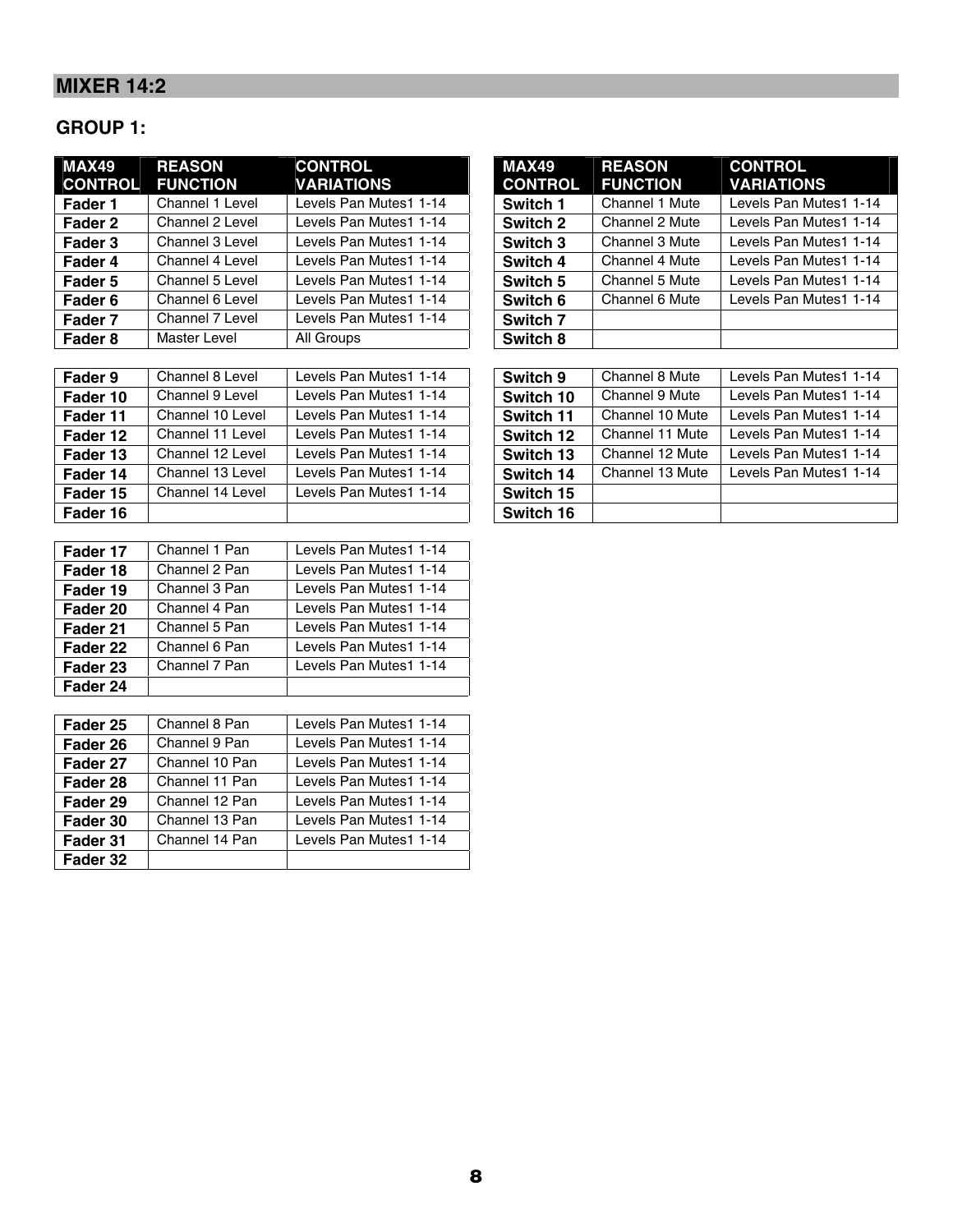### **GROUP 2:**

| <b>MAX49</b> | <b>REASON</b>           | <b>CONTROL</b>           | <b>MAX49</b>        | <b>REASON</b>   | <b>CONTROL</b>           |
|--------------|-------------------------|--------------------------|---------------------|-----------------|--------------------------|
|              | <b>CONTROL FUNCTION</b> | <b>VARIATIONS</b>        | <b>CONTROL</b>      | <b>FUNCTION</b> | <b>VARIATIONS</b>        |
| Fader 1      | Channel 1 Level         | Levels Sends Mutes1 1-14 | Switch 1            | Channel 1 Mute  | Levels Sends Mutes1 1-14 |
| Fader 2      | Channel 2 Level         | Levels Sends Mutes1 1-14 | Switch 2            | Channel 2 Mute  | Levels Sends Mutes1 1-14 |
| Fader 3      | Channel 3 Level         | Levels Sends Mutes1 1-14 | Switch 3            | Channel 3 Mute  | Levels Sends Mutes1 1-14 |
| Fader 4      | Channel 4 Level         | Levels Sends Mutes1 1-14 | Switch 4            | Channel 4 Mute  | Levels Sends Mutes1 1-14 |
| Fader 5      | Channel 5 Level         | Levels Sends Mutes1 1-14 | Switch 5            | Channel 5 Mute  | Levels Sends Mutes1 1-14 |
| Fader 6      | Channel 6 Level         | Levels Sends Mutes1 1-14 | Switch 6            | Channel 6 Mute  | Levels Sends Mutes1 1-14 |
| Fader 7      | Channel 7 Level         | Levels Sends Mutes1 1-14 | Switch <sub>7</sub> |                 |                          |
| Fader 8      |                         |                          | Switch 8            |                 |                          |

| <b>MAX49</b>   | <b>REASON</b>         | <b>CONTROL</b>           |
|----------------|-----------------------|--------------------------|
| <b>CONTROL</b> | <b>FUNCTION</b>       | <b>VARIATIONS</b>        |
| Switch 1       | <b>Channel 1 Mute</b> | Levels Sends Mutes1 1-14 |
| Switch 2       | Channel 2 Mute        | Levels Sends Mutes1 1-14 |
| Switch 3       | Channel 3 Mute        | Levels Sends Mutes1 1-14 |
| Switch 4       | Channel 4 Mute        | Levels Sends Mutes1 1-14 |
| Switch 5       | <b>Channel 5 Mute</b> | Levels Sends Mutes1 1-14 |
| Switch 6       | Channel 6 Mute        | Levels Sends Mutes1 1-14 |
| Switch 7       |                       |                          |
| Switch 8       |                       |                          |

| Fader 9  | Channel 8 Level  | Levels Sends Mutes1 1-14 | Switch 9  | Channel 8 Mute  | Levels Sends Mutes1 1-14 |
|----------|------------------|--------------------------|-----------|-----------------|--------------------------|
| Fader 10 | Channel 9 Level  | Levels Sends Mutes1 1-14 | Switch 10 | Channel 9 Mute  | Levels Sends Mutes1 1-14 |
| Fader 11 | Channel 10 Level | Levels Sends Mutes1 1-14 | Switch 11 | Channel 10 Mute | Levels Sends Mutes1 1-14 |
| Fader 12 | Channel 11 Level | Levels Sends Mutes1 1-14 | Switch 12 | Channel 11 Mute | Levels Sends Mutes1 1-14 |
| Fader 13 | Channel 12 Level | Levels Sends Mutes1 1-14 | Switch 13 | Channel 12 Mute | Levels Sends Mutes1 1-14 |
| Fader 14 | Channel 13 Level | Levels Sends Mutes1 1-14 | Switch 14 | Channel 13 Mute | Levels Sends Mutes1 1-14 |
| Fader 15 | Channel 14 Level | Levels Sends Mutes1 1-14 | Switch 15 |                 |                          |
| Fader 16 |                  |                          | Switch 16 |                 |                          |

| Fader 17 | Channel 1 Aux 1 Send | Levels Sends Mutes1 1-14 |
|----------|----------------------|--------------------------|
| Fader 18 | Channel 2 Aux 1 Send | Levels Sends Mutes1 1-14 |
| Fader 19 | Channel 3 Aux 1 Send | Levels Sends Mutes1 1-14 |
| Fader 20 | Channel 4 Aux 1 Send | Levels Sends Mutes1 1-14 |
| Fader 21 | Channel 5 Aux 1 Send | Levels Sends Mutes1 1-14 |
| Fader 22 | Channel 6 Aux 1 Send | Levels Sends Mutes1 1-14 |
| Fader 23 | Channel 7 Aux 1 Send | Levels Sends Mutes1 1-14 |
| Fader 24 |                      |                          |

| Fader 25 | Channel 8 Aux 1 Send  | Levels Sends Mutes1 1-14 |
|----------|-----------------------|--------------------------|
| Fader 26 | Channel 9 Aux 1 Send  | Levels Sends Mutes1 1-14 |
| Fader 27 | Channel 10 Aux 1 Send | Levels Sends Mutes1 1-14 |
| Fader 28 | Channel 11 Aux 1 Send | Levels Sends Mutes1 1-14 |
| Fader 29 | Channel 12 Aux 1 Send | Levels Sends Mutes1 1-14 |
| Fader 30 | Channel 13 Aux 1 Send | Levels Sends Mutes1 1-14 |
| Fader 31 | Channel 14 Aux 1 Send | Levels Sends Mutes1 1-14 |
| Fader 32 |                       |                          |

| Switch 9  | Channel 8 Mute  | Levels Sends Mutes1 1-14 |
|-----------|-----------------|--------------------------|
| Switch 10 | Channel 9 Mute  | Levels Sends Mutes1 1-14 |
| Switch 11 | Channel 10 Mute | Levels Sends Mutes1 1-14 |
| Switch 12 | Channel 11 Mute | Levels Sends Mutes1 1-14 |
| Switch 13 | Channel 12 Mute | Levels Sends Mutes1 1-14 |
| Switch 14 | Channel 13 Mute | Levels Sends Mutes1 1-14 |
| Switch 15 |                 |                          |
| Switch 16 |                 |                          |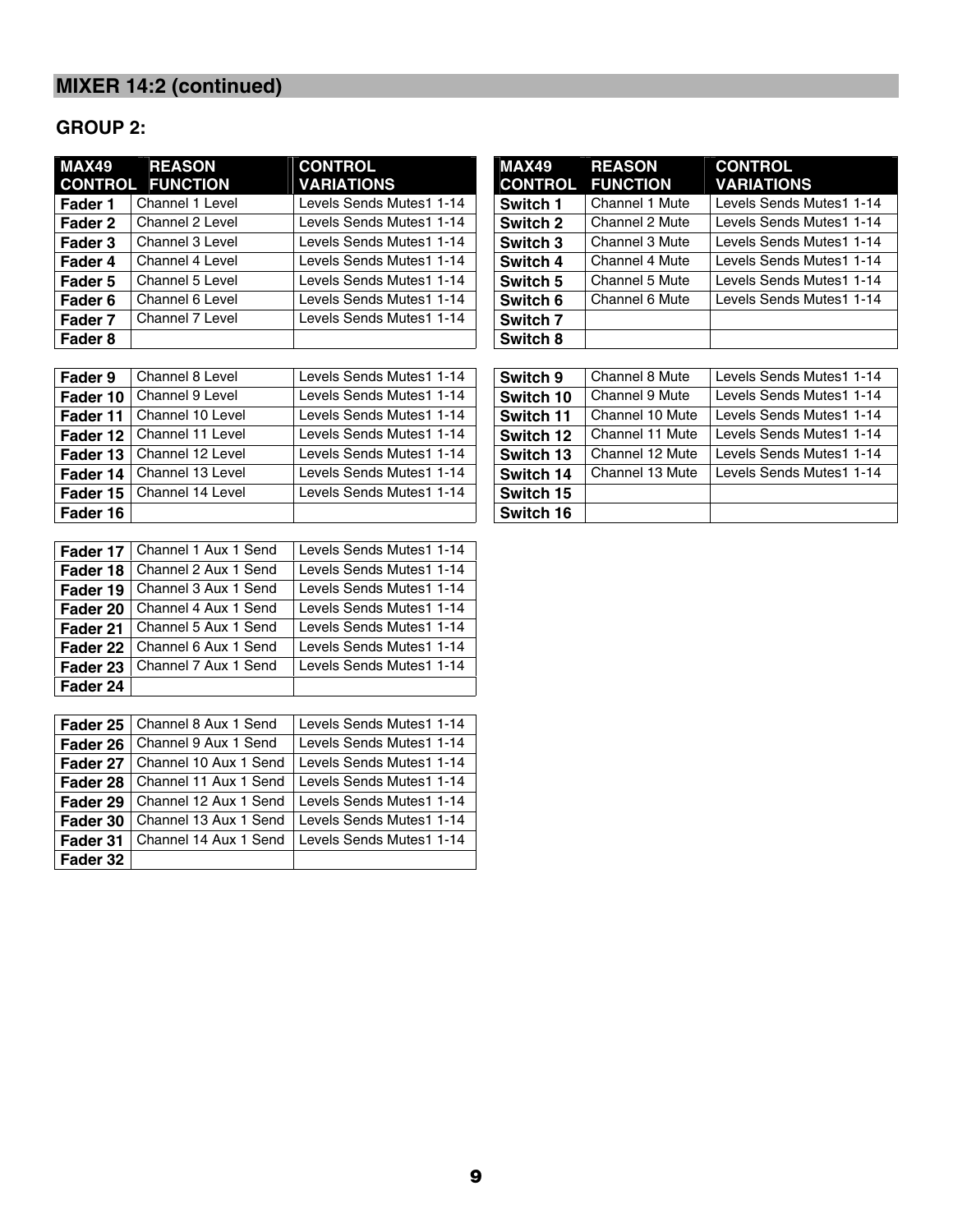### **GROUP 3:**

| <b>MAX49</b> | <b>REASON</b>           | <b>CONTROL</b>           | <b>MAX49</b>        | <b>REASON</b>   | <b>CONTROL</b>           |
|--------------|-------------------------|--------------------------|---------------------|-----------------|--------------------------|
|              | <b>CONTROL FUNCTION</b> | <b>VARIATIONS</b>        | <b>CONTROL</b>      | <b>FUNCTION</b> | <b>VARIATIONS</b>        |
| Fader 1      | Channel 1 Level         | Levels Sends Mutes2 1-14 | Switch 1            | Channel 1 Mute  | Levels Sends Mutes2 1-14 |
| Fader 2      | Channel 2 Level         | Levels Sends Mutes2 1-14 | Switch 2            | Channel 2 Mute  | Levels Sends Mutes 21-14 |
| Fader 3      | Channel 3 Level         | Levels Sends Mutes2 1-14 | Switch 3            | Channel 3 Mute  | Levels Sends Mutes2 1-14 |
| Fader 4      | Channel 4 Level         | Levels Sends Mutes2 1-14 | Switch 4            | Channel 4 Mute  | Levels Sends Mutes2 1-14 |
| Fader 5      | Channel 5 Level         | Levels Sends Mutes2 1-14 | Switch 5            | Channel 5 Mute  | Levels Sends Mutes2 1-14 |
| Fader 6      | Channel 6 Level         | Levels Sends Mutes2 1-14 | Switch 6            | Channel 6 Mute  | Levels Sends Mutes 21-14 |
| Fader 7      | Channel 7 Level         | Levels Sends Mutes2 1-14 | Switch <sub>7</sub> |                 |                          |
| Fader 8      |                         |                          | Switch 8            |                 |                          |

| <b>MAX49</b>   | <b>REASON</b>         | <b>CONTROL</b>           |
|----------------|-----------------------|--------------------------|
| <b>CONTROL</b> | <b>FUNCTION</b>       | <b>VARIATIONS</b>        |
| Switch 1       | <b>Channel 1 Mute</b> | Levels Sends Mutes2 1-14 |
| Switch 2       | Channel 2 Mute        | Levels Sends Mutes2 1-14 |
| Switch 3       | Channel 3 Mute        | Levels Sends Mutes2 1-14 |
| Switch 4       | Channel 4 Mute        | Levels Sends Mutes2 1-14 |
| Switch 5       | <b>Channel 5 Mute</b> | Levels Sends Mutes2 1-14 |
| Switch 6       | Channel 6 Mute        | Levels Sends Mutes2 1-14 |
| Switch 7       |                       |                          |
| Switch 8       |                       |                          |

| Fader 9  | Channel 8 Level  | Levels Sends Mutes2 1-14 | Switch 9  | Channel 8 Mute  | Levels Sends Mutes 21-14 |
|----------|------------------|--------------------------|-----------|-----------------|--------------------------|
| Fader 10 | Channel 9 Level  | Levels Sends Mutes 21-14 | Switch 10 | Channel 9 Mute  | Levels Sends Mutes 21-14 |
| Fader 11 | Channel 10 Level | Levels Sends Mutes 21-14 | Switch 11 | Channel 10 Mute | Levels Sends Mutes2 1-14 |
| Fader 12 | Channel 11 Level | Levels Sends Mutes 21-14 | Switch 12 | Channel 11 Mute | Levels Sends Mutes 21-14 |
| Fader 13 | Channel 12 Level | Levels Sends Mutes 21-14 | Switch 13 | Channel 12 Mute | Levels Sends Mutes 21-14 |
| Fader 14 | Channel 13 Level | Levels Sends Mutes2 1-14 | Switch 14 | Channel 13 Mute | Levels Sends Mutes2 1-14 |
| Fader 15 | Channel 14 Level | Levels Sends Mutes 21-14 | Switch 15 |                 |                          |
| Fader 16 |                  |                          | Switch 16 |                 |                          |

| l Fader 17 | Channel 1 Aux 2 Send | Levels Sends Mutes 21-14 |
|------------|----------------------|--------------------------|
| l Fader 18 | Channel 2 Aux 2 Send | Levels Sends Mutes 21-14 |
| l Fader 19 | Channel 3 Aux 2 Send | Levels Sends Mutes 21-14 |
| l Fader 20 | Channel 4 Aux 2 Send | Levels Sends Mutes 21-14 |
| l Fader 21 | Channel 5 Aux 2 Send | Levels Sends Mutes 21-14 |
| l Fader 22 | Channel 6 Aux 2 Send | Levels Sends Mutes 21-14 |
| l Fader 23 | Channel 7 Aux 2 Send | Levels Sends Mutes2 1-14 |
| Fader 24   |                      |                          |

| Fader 25 | Channel 8 Aux 2 Send  | Levels Sends Mutes2 1-14 |
|----------|-----------------------|--------------------------|
| Fader 26 | Channel 9 Aux 2 Send  | Levels Sends Mutes2 1-14 |
| Fader 27 | Channel 10 Aux 2 Send | Levels Sends Mutes 21-14 |
| Fader 28 | Channel 11 Aux 2 Send | Levels Sends Mutes 21-14 |
| Fader 29 | Channel 12 Aux 2 Send | Levels Sends Mutes 21-14 |
| Fader 30 | Channel 13 Aux 2 Send | Levels Sends Mutes 21-14 |
| Fader 31 | Channel 14 Aux 2 Send | Levels Sends Mutes 21-14 |
| Fader 32 |                       |                          |

| l Switch 9       | <b>Channel 8 Mute</b> | Levels Sends Mutes 21-14 |
|------------------|-----------------------|--------------------------|
| Switch 10        | Channel 9 Mute        | Levels Sends Mutes2 1-14 |
| l Switch 11      | Channel 10 Mute       | Levels Sends Mutes 21-14 |
| <b>Switch 12</b> | Channel 11 Mute       | Levels Sends Mutes2 1-14 |
| Switch 13        | Channel 12 Mute       | Levels Sends Mutes 21-14 |
| Switch 14        | Channel 13 Mute       | Levels Sends Mutes2 1-14 |
| <b>Switch 15</b> |                       |                          |
| Switch 16        |                       |                          |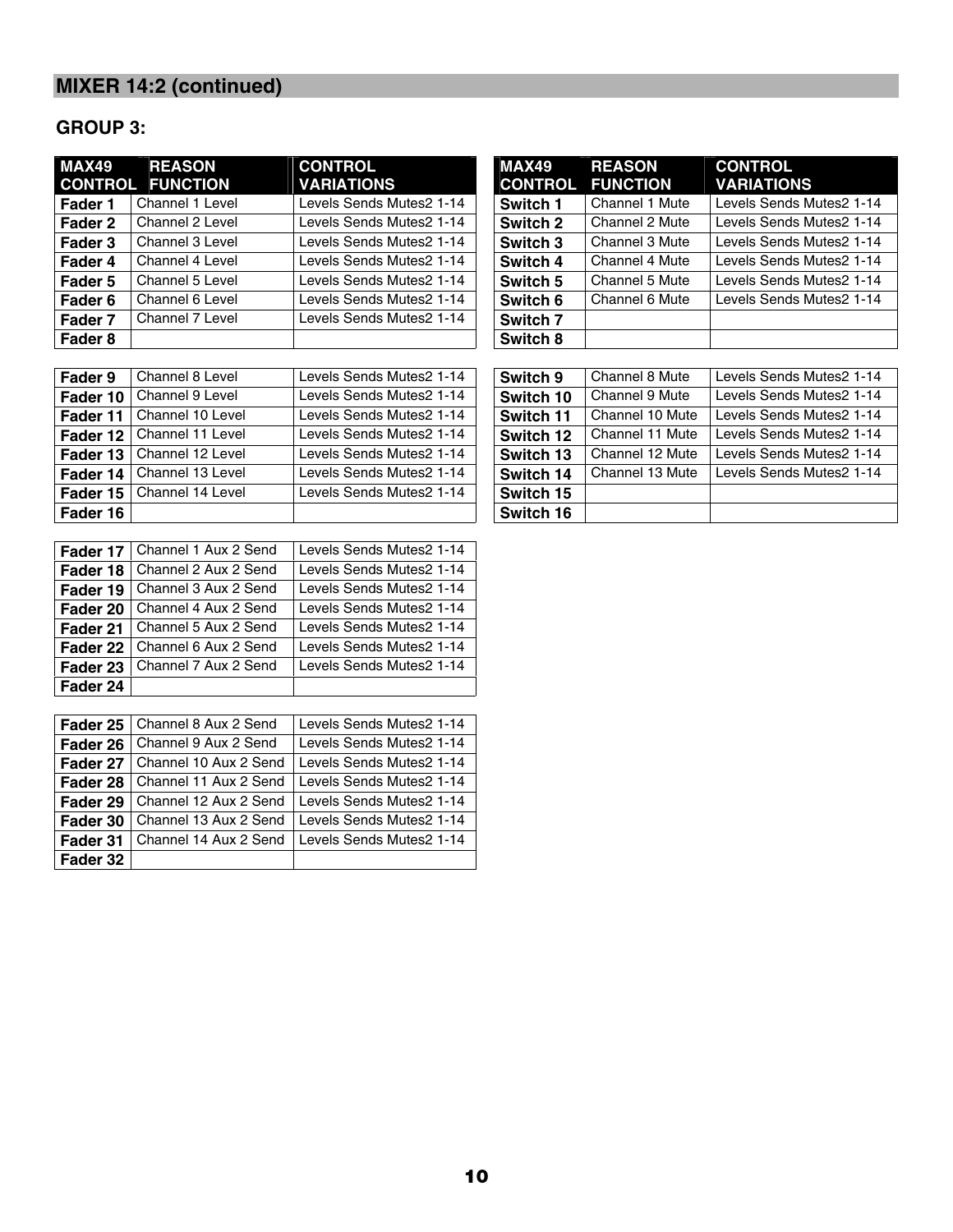### **GROUP 4:**

| <b>MAX49</b> | <b>REASON</b><br><b>CONTROL FUNCTION</b> | <b>CONTROL</b><br><b>VARIATIONS</b> | <b>MAX49</b><br><b>CONTROL</b> | <b>REASON</b><br><b>FUNCTION</b> | <b>CONTROL</b><br><b>VARIATIONS</b> |
|--------------|------------------------------------------|-------------------------------------|--------------------------------|----------------------------------|-------------------------------------|
| Fader 1      | Channel 1 Level                          | Levels Sends Mutes3 1-14            | Switch 1                       | Channel 1 Mute                   | Levels Sends Mutes 31-14            |
| Fader 2      | Channel 2 Level                          | Levels Sends Mutes3 1-14            | Switch 2                       | Channel 2 Mute                   | Levels Sends Mutes 31-14            |
| Fader 3      | Channel 3 Level                          | Levels Sends Mutes3 1-14            | Switch 3                       | Channel 3 Mute                   | Levels Sends Mutes 31-14            |
| Fader 4      | Channel 4 Level                          | Levels Sends Mutes3 1-14            | Switch 4                       | Channel 4 Mute                   | Levels Sends Mutes 31-14            |
| Fader 5      | Channel 5 Level                          | Levels Sends Mutes3 1-14            | Switch 5                       | Channel 5 Mute                   | Levels Sends Mutes 31-14            |
| Fader 6      | Channel 6 Level                          | Levels Sends Mutes3 1-14            | Switch 6                       | Channel 6 Mute                   | Levels Sends Mutes 31-14            |
| Fader 7      | Channel 7 Level                          | Levels Sends Mutes3 1-14            | Switch 7                       |                                  |                                     |
| Fader 8      |                                          |                                     | Switch 8                       |                                  |                                     |

| <b>MAX49</b>   | <b>REASON</b>         | <b>CONTROL</b>           |
|----------------|-----------------------|--------------------------|
| <b>CONTROL</b> | <b>FUNCTION</b>       | <b>VARIATIONS</b>        |
| Switch 1       | <b>Channel 1 Mute</b> | Levels Sends Mutes 31-14 |
| Switch 2       | Channel 2 Mute        | Levels Sends Mutes 31-14 |
| Switch 3       | Channel 3 Mute        | Levels Sends Mutes 31-14 |
| Switch 4       | Channel 4 Mute        | Levels Sends Mutes 31-14 |
| Switch 5       | Channel 5 Mute        | Levels Sends Mutes 31-14 |
| Switch 6       | Channel 6 Mute        | Levels Sends Mutes 31-14 |
| Switch 7       |                       |                          |
| Switch 8       |                       |                          |

| Channel 8 Level  | Levels Sends Mutes 31-14 | Switch 9  | Channel 8 Mute  | Levels Sends Mutes 31-14 |
|------------------|--------------------------|-----------|-----------------|--------------------------|
| Channel 9 Level  | Levels Sends Mutes 31-14 | Switch 10 | Channel 9 Mute  | Levels Sends Mutes 31-14 |
| Channel 10 Level | Levels Sends Mutes 31-14 | Switch 11 | Channel 10 Mute | Levels Sends Mutes 31-14 |
| Channel 11 Level | Levels Sends Mutes 31-14 | Switch 12 | Channel 11 Mute | Levels Sends Mutes 31-14 |
| Channel 12 Level | Levels Sends Mutes 31-14 | Switch 13 | Channel 12 Mute | Levels Sends Mutes 31-14 |
| Channel 13 Level | Levels Sends Mutes 31-14 | Switch 14 | Channel 13 Mute | Levels Sends Mutes 31-14 |
| Channel 14 Level | Levels Sends Mutes 31-14 | Switch 15 |                 |                          |
|                  |                          | Switch 16 |                 |                          |
|                  |                          |           |                 |                          |

| Fader 17 | Channel 1 Aux 3 Send | Levels Sends Mutes 31-14 |
|----------|----------------------|--------------------------|
| Fader 18 | Channel 2 Aux 3 Send | Levels Sends Mutes 31-14 |
| Fader 19 | Channel 3 Aux 3 Send | Levels Sends Mutes 31-14 |
| Fader 20 | Channel 4 Aux 3 Send | Levels Sends Mutes 31-14 |
| Fader 21 | Channel 5 Aux 3 Send | Levels Sends Mutes 31-14 |
| Fader 22 | Channel 6 Aux 3 Send | Levels Sends Mutes 31-14 |
| Fader 23 | Channel 7 Aux 3 Send | Levels Sends Mutes 31-14 |
| Fader 24 |                      |                          |

| Fader 25   | Channel 8 Aux 3 Send  | Levels Sends Mutes 31-14 |
|------------|-----------------------|--------------------------|
| Fader 26   | Channel 9 Aux 3 Send  | Levels Sends Mutes 31-14 |
| l Fader 27 | Channel 10 Aux 3 Send | Levels Sends Mutes 31-14 |
| l Fader 28 | Channel 11 Aux 3 Send | Levels Sends Mutes3 1-14 |
| Fader 29   | Channel 12 Aux 3 Send | Levels Sends Mutes 31-14 |
| l Fader 30 | Channel 13 Aux 3 Send | Levels Sends Mutes 31-14 |
| l Fader 31 | Channel 14 Aux 3 Send | Levels Sends Mutes 31-14 |
| Fader 32   |                       |                          |

| Switch 9  | <b>Channel 8 Mute</b> | Levels Sends Mutes 31-14 |
|-----------|-----------------------|--------------------------|
| Switch 10 | Channel 9 Mute        | Levels Sends Mutes 31-14 |
| Switch 11 | Channel 10 Mute       | Levels Sends Mutes3 1-14 |
| Switch 12 | Channel 11 Mute       | Levels Sends Mutes3 1-14 |
| Switch 13 | Channel 12 Mute       | Levels Sends Mutes3 1-14 |
| Switch 14 | Channel 13 Mute       | Levels Sends Mutes 31-14 |
| Switch 15 |                       |                          |
| Switch 16 |                       |                          |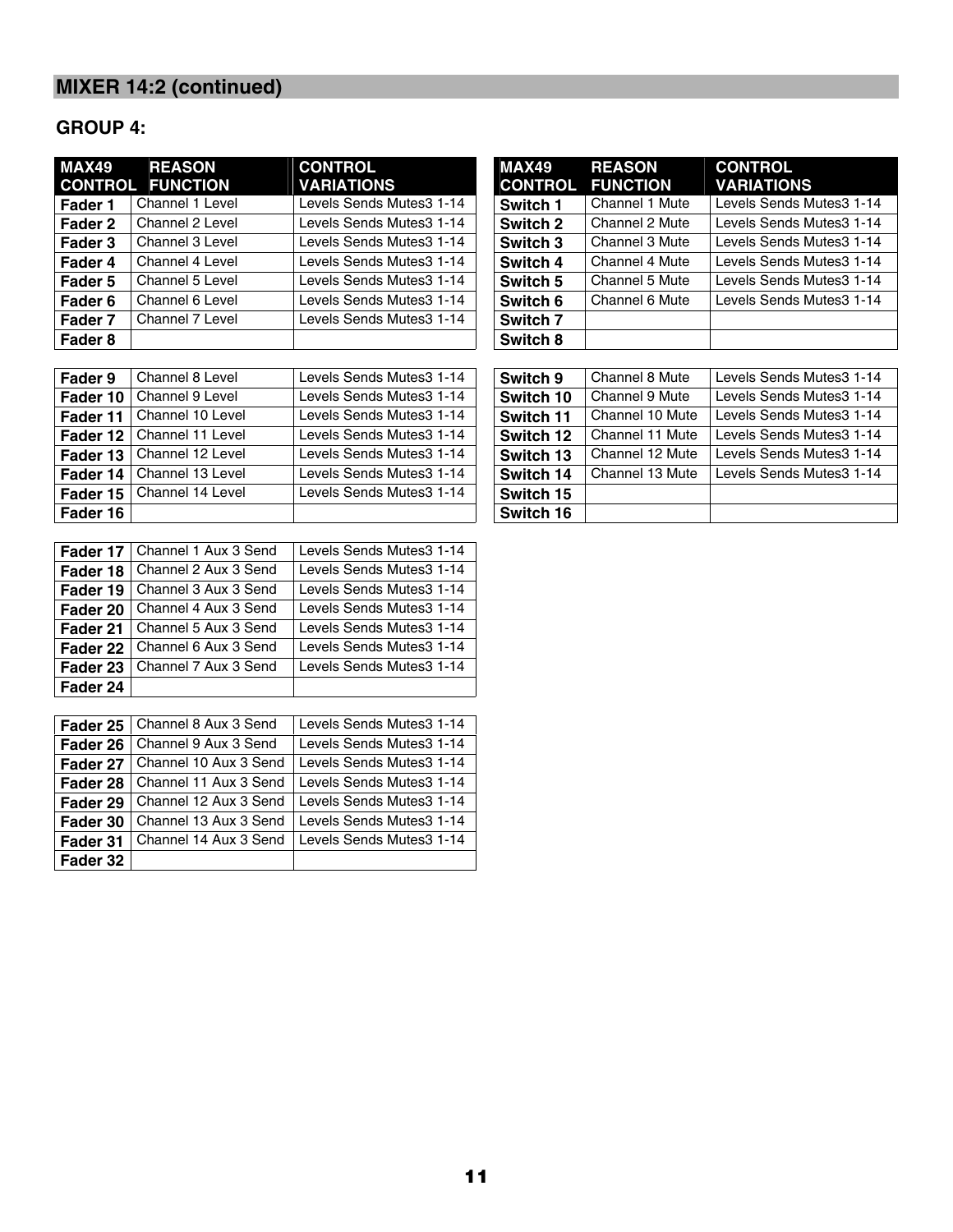### **GROUP 5:**

| <b>MAX49</b> | <b>REASON</b>           | <b>CONTROL</b>           | <b>MAX49</b>        | <b>REASON</b>   | <b>CONTROL</b>           |
|--------------|-------------------------|--------------------------|---------------------|-----------------|--------------------------|
|              | <b>CONTROL FUNCTION</b> | <b>VARIATIONS</b>        | <b>CONTROL</b>      | <b>FUNCTION</b> | <b>VARIATIONS</b>        |
| Fader 1      | Channel 1 Level         | Levels Sends Mutes4 1-14 | Switch 1            | Channel 1 Mute  | Levels Sends Mutes4 1-14 |
| Fader 2      | Channel 2 Level         | Levels Sends Mutes4 1-14 | Switch 2            | Channel 2 Mute  | Levels Sends Mutes4 1-14 |
| Fader 3      | Channel 3 Level         | Levels Sends Mutes4 1-14 | Switch 3            | Channel 3 Mute  | Levels Sends Mutes4 1-14 |
| Fader 4      | Channel 4 Level         | Levels Sends Mutes4 1-14 | Switch 4            | Channel 4 Mute  | Levels Sends Mutes4 1-14 |
| Fader 5      | Channel 5 Level         | Levels Sends Mutes4 1-14 | Switch 5            | Channel 5 Mute  | Levels Sends Mutes4 1-14 |
| Fader 6      | Channel 6 Level         | Levels Sends Mutes4 1-14 | Switch 6            | Channel 6 Mute  | Levels Sends Mutes4 1-14 |
| Fader 7      | Channel 7 Level         | Levels Sends Mutes4 1-14 | Switch <sub>7</sub> |                 |                          |
| Fader 8      |                         |                          | Switch 8            |                 |                          |

| Fader 9  | Channel 8 Level  | Levels Sends Mutes4 1-14 | Switch 9  | Channel 8 Mute  | Levels Sends Mutes4 1-14 |
|----------|------------------|--------------------------|-----------|-----------------|--------------------------|
| Fader 10 | Channel 9 Level  | Levels Sends Mutes4 1-14 | Switch 10 | Channel 9 Mute  | Levels Sends Mutes4 1-14 |
| Fader 11 | Channel 10 Level | Levels Sends Mutes4 1-14 | Switch 11 | Channel 10 Mute | Levels Sends Mutes4 1-14 |
| Fader 12 | Channel 11 Level | Levels Sends Mutes4 1-14 | Switch 12 | Channel 11 Mute | Levels Sends Mutes4 1-14 |
| Fader 13 | Channel 12 Level | Levels Sends Mutes4 1-14 | Switch 13 | Channel 12 Mute | Levels Sends Mutes4 1-14 |
| Fader 14 | Channel 13 Level | Levels Sends Mutes4 1-14 | Switch 14 | Channel 13 Mute | Levels Sends Mutes4 1-14 |
| Fader 15 | Channel 14 Level | Levels Sends Mutes4 1-14 | Switch 15 | Channel 14 Mute | Levels Sends Mutes4 1-14 |
| Fader 16 |                  |                          | Switch 16 |                 |                          |

| Fader 17 | Channel 1 Aux 4 Send | Levels Sends Mutes4 1-14 |
|----------|----------------------|--------------------------|
| Fader 18 | Channel 2 Aux 4 Send | Levels Sends Mutes4 1-14 |
| Fader 19 | Channel 3 Aux 4 Send | Levels Sends Mutes4 1-14 |
| Fader 20 | Channel 4 Aux 4 Send | Levels Sends Mutes4 1-14 |
| Fader 21 | Channel 5 Aux 4 Send | Levels Sends Mutes4 1-14 |
| Fader 22 | Channel 6 Aux 4 Send | Levels Sends Mutes4 1-14 |
| Fader 23 | Channel 7 Aux 4 Send | Levels Sends Mutes4 1-14 |
| Fader 24 |                      |                          |

| Fader 25 | Channel 8 Aux 4 Send  | Levels Sends Mutes4 1-14 |
|----------|-----------------------|--------------------------|
| Fader 26 | Channel 9 Aux 4 Send  | Levels Sends Mutes4 1-14 |
| Fader 27 | Channel 10 Aux 4 Send | Levels Sends Mutes4 1-14 |
| Fader 28 | Channel 11 Aux 4 Send | Levels Sends Mutes4 1-14 |
| Fader 29 | Channel 12 Aux 4 Send | Levels Sends Mutes4 1-14 |
| Fader 30 | Channel 13 Aux 4 Send | Levels Sends Mutes4 1-14 |
| Fader 31 | Channel 14 Aux 4 Send | Levels Sends Mutes4 1-14 |
| Fader 32 |                       |                          |

| MAX49          | <b>REASON</b>         | <b>CONTROL</b>           |
|----------------|-----------------------|--------------------------|
| <b>CONTROL</b> | <b>FUNCTION</b>       | <b>VARIATIONS</b>        |
| Switch 1       | <b>Channel 1 Mute</b> | Levels Sends Mutes4 1-14 |
| Switch 2       | Channel 2 Mute        | Levels Sends Mutes4 1-14 |
| Switch 3       | Channel 3 Mute        | Levels Sends Mutes4 1-14 |
| Switch 4       | Channel 4 Mute        | Levels Sends Mutes4 1-14 |
| Switch 5       | Channel 5 Mute        | Levels Sends Mutes4 1-14 |
| Switch 6       | Channel 6 Mute        | Levels Sends Mutes4 1-14 |
| Switch 7       |                       |                          |
| Switch 8       |                       |                          |

| Switch 9         | Channel 8 Mute  | Levels Sends Mutes4 1-14 |
|------------------|-----------------|--------------------------|
| Switch 10        | Channel 9 Mute  | Levels Sends Mutes4 1-14 |
| l Switch 11      | Channel 10 Mute | Levels Sends Mutes4 1-14 |
| <b>Switch 12</b> | Channel 11 Mute | Levels Sends Mutes4 1-14 |
| Switch 13        | Channel 12 Mute | Levels Sends Mutes4 1-14 |
| Switch 14        | Channel 13 Mute | Levels Sends Mutes4 1-14 |
| Switch 15        | Channel 14 Mute | Levels Sends Mutes4 1-14 |
| Switch 16        |                 |                          |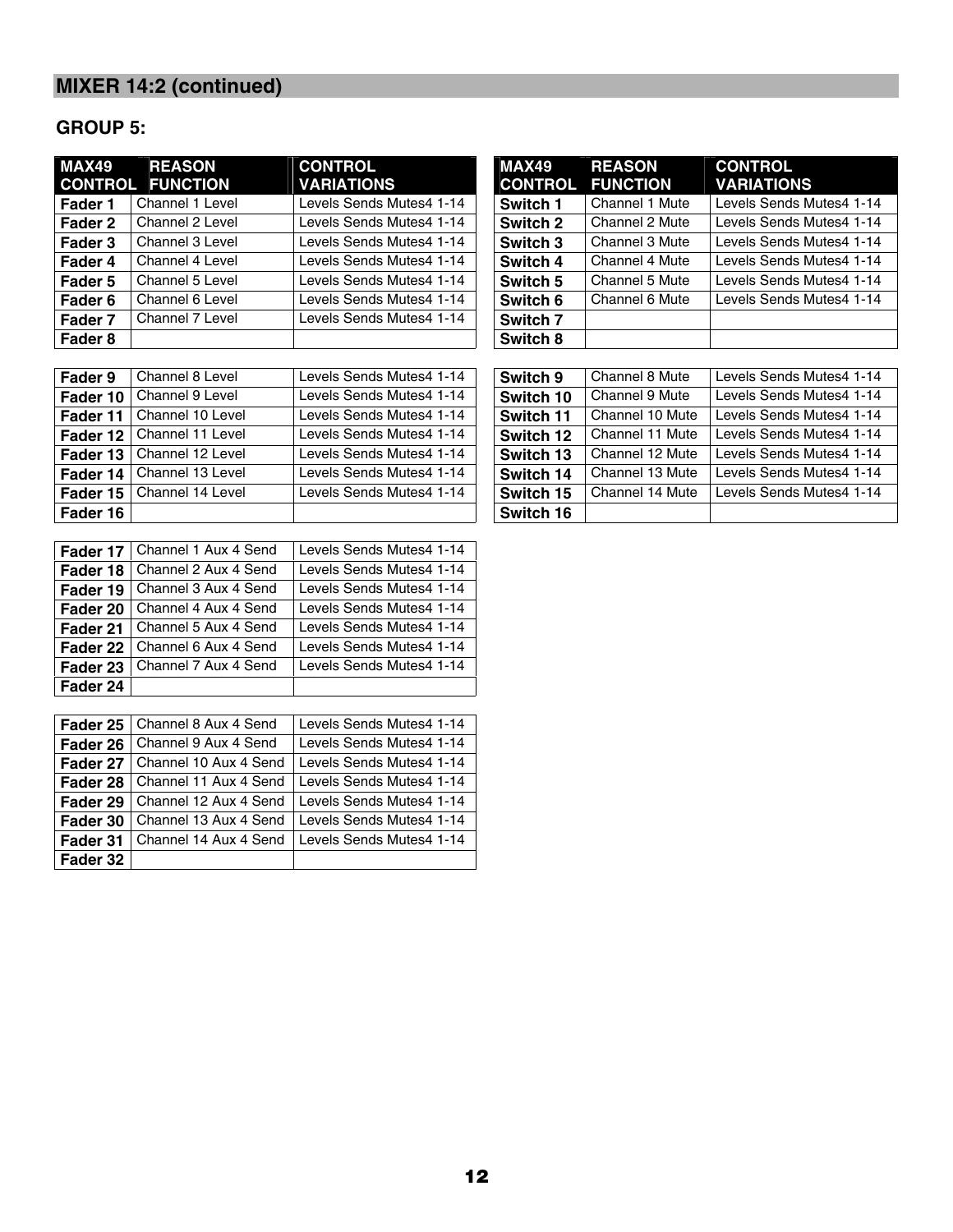# **SUBTRACTOR**

| <b>MAX49 REASON</b><br><b>CONTROL FUNCTION</b> |                           | <b>CONTROL</b><br><b>VARIATIONS</b> |
|------------------------------------------------|---------------------------|-------------------------------------|
| Fader 1                                        | <b>Filter Freg</b>        | SubBank1                            |
| Fader 2                                        | <b>Filter Res</b>         | SubBank1                            |
| Fader 3                                        | Filter <sub>2</sub> Freq  | SubBank1                            |
| l Fader 4                                      | Filter <sub>2</sub> Res   | SubBank1                            |
| Fader 5                                        | <b>Filter Env Attack</b>  | SubBank1                            |
| Fader 6                                        | <b>Filter Env Decay</b>   | SubBank1                            |
| Fader 7                                        | <b>Filter Env Sustain</b> | SubBank1                            |
| Fader 8                                        | <b>Filter Env Release</b> | SubBank1                            |

| Fader 9  | Osc1 Wave               | SubBank1 |
|----------|-------------------------|----------|
| Fader 10 | Osc1 Octave             | SubBank1 |
| Fader 11 | Osc1 Semitone           | SubBank1 |
| Fader 12 | Osc <sub>2</sub> Wave   | SubBank1 |
| Fader 13 | Osc <sub>2</sub> Octave | SubBank1 |
| Fader 14 | Osc2 Semitone           | SubBank1 |
| Fader 15 | <b>FM Amount</b>        | SubBank1 |
| Fader 16 | Osc Mix                 | SubBank1 |

| Filter Type              | SubBank1 | Switch 1 |
|--------------------------|----------|----------|
| <b>Filter Kbd Track</b>  | SubBank1 | Switch 2 |
| <b>Filter Env Amount</b> | SubBank1 | Switch 3 |
| Filter Env Vel Amount    | SubBank1 | Switch 4 |
| Amp Env Attack           | SubBank1 | Switch 5 |
| Amp Env Decay            | SubBank1 | Switch 6 |
| Amp Env Sustain          | SubBank1 | Switch 7 |
| Amp Env Release          | SubBank1 | Switch 8 |
|                          |          |          |

| Fader 17 | LFO1 Rate               | SubBank2 | Switch 9  |
|----------|-------------------------|----------|-----------|
| Fader 18 | <b>LFO1 Amount</b>      | SubBank2 | Switch 10 |
| Fader 19 | <b>LFO1 Wave</b>        | SubBank2 | Switch 11 |
| Fader 20 | <b>LFO1 Dest</b>        | SubBank2 | Switch 12 |
| Fader 21 | LFO <sub>2</sub> Rate   | SubBank2 | Switch 13 |
| Fader 22 | LFO <sub>2</sub> Amount | SubBank2 | Switch 14 |
| Fader 23 | LFO <sub>2</sub> Delay  | SubBank2 | Switch 15 |
| Fader 24 | LFO <sub>2</sub> Dest   | SubBank2 | Switch 16 |

| MAX49              | <b>REASON</b>             | <b>CONTROL</b>    | MAX49          | <b>REASON</b>   | <b>CONTROL</b>    |
|--------------------|---------------------------|-------------------|----------------|-----------------|-------------------|
|                    | <b>CONTROL FUNCTION</b>   | <b>VARIATIONS</b> | <b>CONTROL</b> | <b>FUNCTION</b> | <b>VARIATIONS</b> |
| Fader 1            | <b>Filter Freg</b>        | SubBank1          | Fader 25       | Noise Color     | SubBank1          |
| Fader 2            | <b>Filter Res</b>         | SubBank1          | Fader 26       | Noise Level     |                   |
| Fader 3            | Filter <sub>2</sub> Freq  | SubBank1          | Fader 27       | Mod Env Gain    | SubBank1          |
| Fader 4            | Filter <sub>2</sub> Res   | SubBank1          | Fader 28       | Mod Env Dest    |                   |
| Fader 5            | <b>Filter Env Attack</b>  | SubBank1          | Fader 29       | Mod Env Attack  |                   |
| Fader 6            | <b>Filter Env Decay</b>   | SubBank1          | Fader 30       | Mod Env Decay   |                   |
| Fader 7            | <b>Filter Env Sustain</b> | SubBank1          | Fader 31       | Mod Env Sustain | SubBank1          |
| Fader <sub>8</sub> | <b>Filter Env Release</b> | SubBank1          | Fader 32       | Mod Env Release | SubBank1          |
|                    |                           |                   |                |                 |                   |

| Fader 9  | Osc1 Wave        | SubBank1 | Fader 25 | <b>Ext Mod Select</b>        | SubBank2 |
|----------|------------------|----------|----------|------------------------------|----------|
| Fader 10 | Osc1 Octave      | SubBank1 | Fader 26 | Filter Freq Ext Mod          | SubBank2 |
| Fader 11 | Osc1 Semitone    | SubBank1 | Fader 27 | LFO1 Ext Mod                 | SubBank2 |
| Fader 12 | Osc2 Wave        | SubBank1 | Fader 28 | Amp Ext Mod                  | SubBank2 |
| Fader 13 | Osc2 Octave      | SubBank1 | Fader 29 | FM Ext Mod                   | SubBank2 |
| Fader 14 | Osc2 Semitone    | SubBank1 | Fader 30 | Filter Freg Mod Wheel Amount | SubBank2 |
| Fader 15 | <b>FM Amount</b> | SubBank1 | Fader 31 | Filter Res Mod Wheel Amount  | SubBank2 |
| Fader 16 | Osc Mix          | SubBank1 | Fader 32 | LFO <sub>2</sub> Kbd Track   | SubBank2 |

| Fader 17 | <b>Filter Type</b>    | SubBank1 | Switch 1            | Filter Link Freg On/Off  | SubBank1 |
|----------|-----------------------|----------|---------------------|--------------------------|----------|
| Fader 18 | Filter Kbd Track      | SubBank1 | Switch 2            | Filter2 On/Off           | SubBank1 |
| Fader 19 | Filter Env Amount     | SubBank1 | Switch 3            | <b>Filter Env Invert</b> | SubBank1 |
| Fader 20 | Filter Env Vel Amount | SubBank1 | Switch 4            | Mod Env Invert           | SubBank1 |
| Fader 21 | Amp Env Attack        | SubBank1 | Switch 5            |                          |          |
| Fader 22 | Amp Env Decay         | SubBank1 | Switch 6            |                          |          |
| Fader 23 | Amp Env Sustain       | SubBank1 | Switch <sub>7</sub> |                          |          |
| Fader 24 | Amp Env Release       | SubBank1 | Switch 8            |                          |          |

| Fader 17 | LFO1 Rate               | SubBank2 | Switch 9  | Osc <sub>2</sub> On/Off | SubBank1 |
|----------|-------------------------|----------|-----------|-------------------------|----------|
| Fader 18 | LFO1 Amount             | SubBank2 | Switch 10 | Osc2 Kbd Track          | SubBank1 |
| Fader 19 | <b>LFO1 Wave</b>        | SubBank2 | Switch 11 | <b>Ring Mod</b>         | SubBank1 |
| Fader 20 | <b>LFO1 Dest</b>        | SubBank2 | Switch 12 | Noise On/Off            | SubBank1 |
| Fader 21 | LFO <sub>2</sub> Rate   | SubBank2 | Switch 13 |                         |          |
| Fader 22 | LFO <sub>2</sub> Amount | SubBank2 | Switch 14 |                         |          |
| Fader 23 | LFO <sub>2</sub> Delay  | SubBank2 | Switch 15 |                         |          |
| Fader 24 | LFO <sub>2</sub> Dest   | SubBank2 | Switch 16 |                         |          |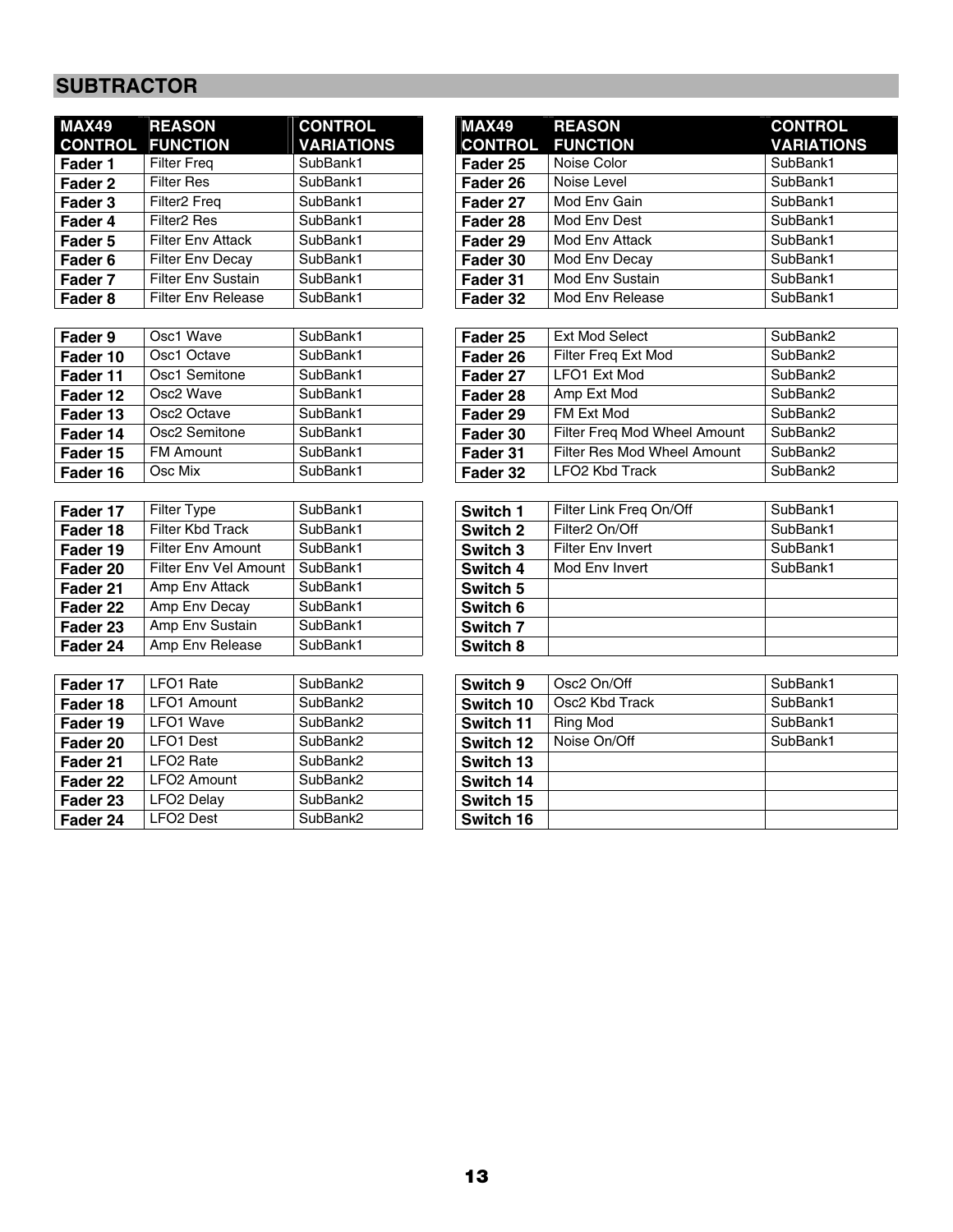# **THOR**

| <b>MAX49</b><br><b>CONTROL</b> | <b>REASON</b><br><b>FUNCTION</b> | <b>CONTROL</b><br><b>VARIATIONS</b> | <b>MAX49</b><br><b>CONTROL</b> | <b>REASON</b><br><b>FUNCTION</b> | <b>CONTROL</b><br><b>VARIATIO</b> |
|--------------------------------|----------------------------------|-------------------------------------|--------------------------------|----------------------------------|-----------------------------------|
| Fader 1                        | Filter 1 Freq                    |                                     | Fader 25                       | Mod Env Delay                    | ThorBank1                         |
| Fader 2                        | Filter 1 Res                     |                                     | Fader 26                       | Mod Env Attack                   | ThorBank1                         |
| Fader 3                        | Filter 2 Freg                    |                                     | Fader 27                       | Mod Env Decay                    | ThorBank1                         |
| Fader 4                        | Filter 2 Res                     |                                     | Fader 28                       | Mod Env Release                  | ThorBank1                         |
| Fader 5                        | Filter 3 Freg                    |                                     | Fader 29                       | <b>Global Env Attack</b>         | ThorBank1                         |
| Fader 6                        | Filter 3 Res                     |                                     | Fader 30                       | Global Env Decay                 | ThorBank1                         |
| Fader 7                        | LFO 1 Rate                       |                                     | Fader 31                       | <b>Global Env Sustain</b>        | ThorBank1                         |
| Fader <sub>8</sub>             | LFO 2 Rate                       |                                     | Fader 32                       | <b>Global Env Release</b>        | ThorBank1                         |

| Fader 9  | <b>Filter Env Attack</b>  | Fader 25 | Delay Time          | ThorBank2 |
|----------|---------------------------|----------|---------------------|-----------|
| Fader 10 | <b>Filter Env Decay</b>   | Fader 26 | Delay Feedback      | ThorBank2 |
| Fader 11 | <b>Filter Env Sustain</b> | Fader 27 | Delay Rate          | ThorBank2 |
| Fader 12 | <b>Filter Env Release</b> | Fader 28 | Delay Amt           | ThorBank2 |
| Fader 13 | Amp Env Attack            | Fader 29 | Delay Dry Wet       | ThorBank2 |
| Fader 14 | Amp Env Decay             | Fader 30 | Osc 1 And 2 Balance | ThorBank2 |
| Fader 15 | Amp Env Sustain           | Fader 31 | <b>Shaper Drive</b> | ThorBank2 |
| Fader 16 | Amp Env Release           | Fader 32 | Delay Time          | ThorBank2 |

| Fader 17 | Filter 1 Env Amount        | ThorBank1 | Switch 1 | Osc 1 To Filter 1 Enable |
|----------|----------------------------|-----------|----------|--------------------------|
| Fader 18 | Filter 1 Drive             | ThorBank1 | Switch 2 | Osc 2 To Filter 1 Enable |
| Fader 19 | Filter 2 Env Amount        | ThorBank1 | Switch 3 | Osc 3 To Filter 1 Enable |
| Fader 20 | Filter 2 Drive             | ThorBank1 | Switch 4 | Osc 1 To Filter 2 Enable |
| Fader 21 | Filter 3 Global Env Amount | ThorBank1 | Switch 5 | Osc 2 To Filter 2 Enable |
| Fader 22 | Filter 3 Drive             | ThorBank1 | Switch 6 | Osc 3 To Filter 2 Enable |
| Fader 23 | Rotary 1                   | ThorBank1 | Switch 7 |                          |
| Fader 24 | Rotary 2                   | ThorBank1 | Switch 8 |                          |
|          |                            |           |          |                          |

| Osc 1 Mod           | ThorBank2 | Osc 2 Sync To Osc 1                                                                                  |
|---------------------|-----------|------------------------------------------------------------------------------------------------------|
| Osc 2 Mod           | ThorBank2 | Osc 3 Sync To Osc 1                                                                                  |
| Osc 3 Mod           | ThorBank2 | Delay On                                                                                             |
| Osc 1 AM From Osc 2 | ThorBank2 | Delay Sync                                                                                           |
| Osc 2 Sync BW       | ThorBank2 | Shaper On                                                                                            |
| Osc 3 Sync BW       | ThorBank2 | <b>Shaper Output Dest</b>                                                                            |
| Osc 1 And 2 Level   | ThorBank2 |                                                                                                      |
| Osc 3 Level         | ThorBank2 |                                                                                                      |
|                     |           | Switch 17<br>Switch 18<br>Switch 19<br>Switch 20<br>Switch 21<br>Switch 22<br>Switch 23<br>Switch 24 |

| MAX49   | <b>REASON</b><br><b>CONTROL FUNCTION</b> | <b>CONTROL</b><br><b>VARIATIONS</b> | <b>MAX49</b><br><b>CONTROL</b> | <b>REASON</b><br><b>FUNCTION</b> | <b>CONTROL</b><br><b>VARIATIONS</b> |
|---------|------------------------------------------|-------------------------------------|--------------------------------|----------------------------------|-------------------------------------|
| Fader 1 | Filter 1 Freg                            |                                     | Fader 25                       | Mod Env Delay                    | ThorBank1                           |
| Fader 2 | Filter 1 Res                             |                                     | Fader 26                       | Mod Env Attack                   | ThorBank1                           |
| Fader 3 | Filter 2 Freg                            |                                     | Fader 27                       | Mod Env Decay                    | ThorBank1                           |
| Fader 4 | Filter 2 Res                             |                                     | Fader 28                       | Mod Env Release                  | ThorBank1                           |
| Fader 5 | Filter 3 Freg                            |                                     | Fader 29                       | <b>Global Env Attack</b>         | ThorBank1                           |
| Fader 6 | Filter 3 Res                             |                                     | Fader 30                       | Global Env Decay                 | ThorBank1                           |
| Fader 7 | LFO 1 Rate                               |                                     | Fader 31                       | <b>Global Env Sustain</b>        | ThorBank1                           |
| Fader 8 | LFO 2 Rate                               |                                     | Fader 32                       | Global Env Release               | ThorBank1                           |

| Fader 25 | Delay Time          | ThorBank2 |
|----------|---------------------|-----------|
| Fader 26 | Delay Feedback      | ThorBank2 |
| Fader 27 | Delay Rate          | ThorBank2 |
| Fader 28 | Delay Amt           | ThorBank2 |
| Fader 29 | Delay Dry Wet       | ThorBank2 |
| Fader 30 | Osc 1 And 2 Balance | ThorBank2 |
| Fader 31 | <b>Shaper Drive</b> | ThorBank2 |
| Fader 32 | Delay Time          | ThorBank2 |

| Switch 1 | Osc 1 To Filter 1 Enable |  |
|----------|--------------------------|--|
| Switch 2 | Osc 2 To Filter 1 Enable |  |
| Switch 3 | Osc 3 To Filter 1 Enable |  |
| Switch 4 | Osc 1 To Filter 2 Enable |  |
| Switch 5 | Osc 2 To Filter 2 Enable |  |
| Switch 6 | Osc 3 To Filter 2 Enable |  |
| Switch 7 |                          |  |
| Switch 8 |                          |  |

| Switch 17        | Osc 2 Sync To Osc 1       |  |
|------------------|---------------------------|--|
| Switch 18        | Osc 3 Sync To Osc 1       |  |
| Switch 19        | Delay On                  |  |
| Switch 20        | Delay Sync                |  |
| <b>Switch 21</b> | Shaper On                 |  |
| <b>Switch 22</b> | <b>Shaper Output Dest</b> |  |
| <b>Switch 23</b> |                           |  |
| Switch 24        |                           |  |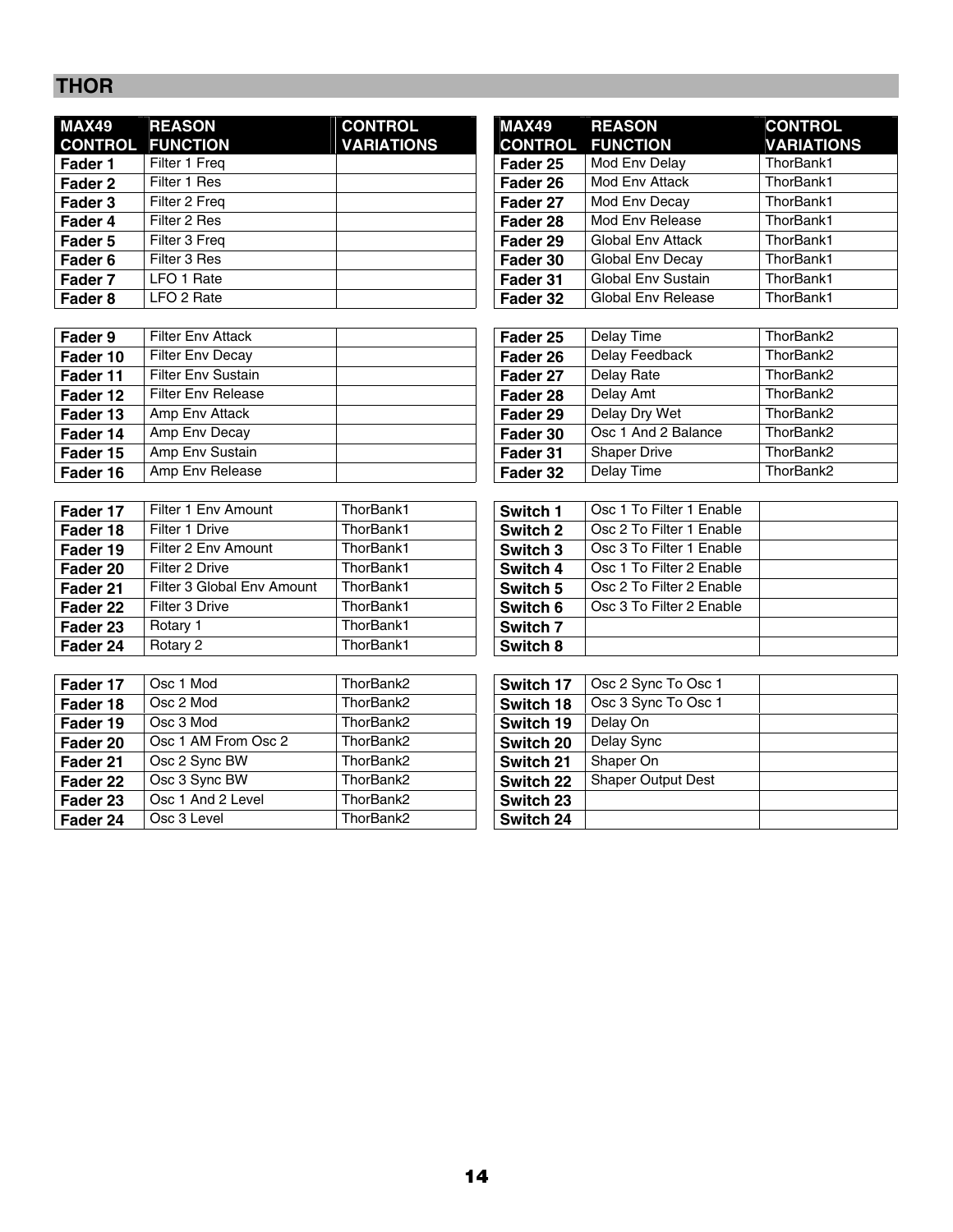# **MALSTRÖM**

| <b>MAX49</b><br><b>CONTROL</b> | <b>REASON</b><br><b>FUNCTION</b> | <b>CONTROL</b><br><b>VARIATIONS</b> | <b>MAX49</b><br><b>CONTROL</b> | <b>REASON</b><br><b>FUNCTION</b> | <b>CONTRO</b><br><b>VARIATI</b> |
|--------------------------------|----------------------------------|-------------------------------------|--------------------------------|----------------------------------|---------------------------------|
| Fader 1                        | Filter A Freg                    |                                     | Fader 25                       | <b>Modulator A Curve</b>         | MalBank2                        |
| Fader 2                        | Filter A Resonance               |                                     | Fader 26                       | <b>Modulator A Target</b>        | MalBank2                        |
| Fader 3                        | Filter B Freg                    |                                     | Fader 27                       | <b>Modulator B Curve</b>         | MalBank2                        |
| Fader 4                        | Filter B Resonance               |                                     | Fader 28                       | <b>Modulator B Target</b>        | MalBank2                        |
| Fader 5                        | <b>Filter Env Attack</b>         |                                     | Fader 29                       | Modulator B To Modulator A       | MalBank2                        |
| Fader 6                        | <b>Filter Env Decay</b>          |                                     | Fader 30                       | Velocity To Level A              | MalBank2                        |
| Fader 7                        | <b>Filter Env Sustain</b>        |                                     | Fader 31                       | Velocity To Level B              | MalBank2                        |
| <b>Eader 8</b>                 | <b>Filter Fny Release</b>        |                                     | Fader 32                       | <b>Velocity To Filter Fny</b>    | MalBank2                        |

| Oscillator A Attack  | Switch 1 | Filter A On/Off          |
|----------------------|----------|--------------------------|
| Oscillator A Decay   | Switch 2 | Filter A Env             |
| Oscillator A Sustain | Switch 3 | Filter B On/Off          |
| Oscillator A Release | Switch 4 | Filter B Env             |
| Oscillator B Attack  | Switch 5 | <b>Filter Env Invert</b> |
| Oscillator B Decay   | Switch 6 | Shaper On/Off            |
| Oscillator B Sustain | Switch 7 |                          |
| Oscillator B Release | Switch 8 |                          |
|                      |          |                          |

| Fader 17 | <b>Filter Env Amount</b> | MalBank1 | Switch 9  | Oscillator A On/Off            |
|----------|--------------------------|----------|-----------|--------------------------------|
| Fader 18 | Filter A Mode            | MalBank1 | Switch 10 | Route Oscillator A To Shaper   |
| Fader 19 | Filter B Mode            | MalBank1 | Switch 11 | Route Oscillator A To Filter B |
| Fader 20 | Shaper Mode              | MalBank1 | Switch 12 | Oscillator B On/Off            |
| Fader 21 | <b>Shaper Amount</b>     | MalBank1 | Switch 13 | Route Oscillator B To Filter B |
| Fader 22 | Spread Amount            | MalBank1 | Switch 14 | Route Filter B To Shaper       |
| Fader 23 | Portamento               | MalBank1 | Switch 15 |                                |
| Fader 24 | Master Level             | MalBank1 | Switch 16 |                                |
|          |                          |          |           |                                |

| Fader 17 | Modulator A Rate        | MalBank2 | Switch 17 | Modulator A On/Off   |
|----------|-------------------------|----------|-----------|----------------------|
| Fader 18 | Modulator A To Pitch    | MalBank2 | Switch 18 | Modulator A One Shot |
| Fader 19 | Modulator A To Index    | MalBank2 | Switch 19 | Modulator A Sync     |
| Fader 20 | Modulator A To Shift    | MalBank2 | Switch 20 | Modulator B On/Off   |
| Fader 21 | <b>Modulator B Rate</b> | MalBank2 | Switch 21 | Modulator B One Shot |
| Fader 22 | Modulator B To Motion   | MalBank2 | Switch 22 | Modulator B Sync     |
| Fader 23 | Modulator B To Level    | MalBank2 | Switch 23 |                      |
| Fader 24 | Modulator B To Filter   | MalBank2 | Switch 24 |                      |
|          |                         |          |           |                      |

| Fader 25                       | Oscillator A Motion | MalBank1 |
|--------------------------------|---------------------|----------|
| Oscillator A Shift<br>Fader 26 |                     | MalBank1 |
| Fader 27                       | Oscillator A Octave | MalBank1 |
| Fader 28                       | Oscillator A Gain   | MalBank1 |
| Fader 29                       | Oscillator B Motion | MalBank1 |
| Fader 30                       | Oscillator B Shift  | MalBank1 |
| Fader 31                       | Oscillator B Octave | MalBank1 |
| Fader 32                       | Oscillator B Gain   | MalBank1 |

| MAX49   | <b>REASON</b><br><b>CONTROL FUNCTION</b> | <b>CONTROL</b><br><b>VARIATIONS</b> | <b>MAX49</b><br><b>CONTROL</b> | <b>REASON</b><br><b>FUNCTION</b> | <b>CONTROL</b><br><b>VARIATIONS</b> |
|---------|------------------------------------------|-------------------------------------|--------------------------------|----------------------------------|-------------------------------------|
| Fader 1 | Filter A Freq                            |                                     | Fader 25                       | <b>Modulator A Curve</b>         | MalBank2                            |
| Fader 2 | Filter A Resonance                       |                                     | Fader 26                       | <b>Modulator A Target</b>        | MalBank2                            |
| Fader 3 | Filter B Freg                            |                                     | Fader 27                       | <b>Modulator B Curve</b>         | MalBank2                            |
| Fader 4 | Filter B Resonance                       |                                     | Fader 28                       | <b>Modulator B Target</b>        | MalBank2                            |
| Fader 5 | <b>Filter Env Attack</b>                 |                                     | Fader 29                       | Modulator B To Modulator A       | MalBank2                            |
| Fader 6 | <b>Filter Env Decay</b>                  |                                     | Fader 30                       | Velocity To Level A              | MalBank2                            |
| Fader 7 | <b>Filter Env Sustain</b>                |                                     | Fader 31                       | Velocity To Level B              | MalBank2                            |
| Fader 8 | <b>Filter Env Release</b>                |                                     | Fader 32                       | Velocity To Filter Env           | MalBank2                            |

| Switch 1 | Filter A On/Off          |
|----------|--------------------------|
| Switch 2 | Filter A Env             |
| Switch 3 | Filter B On/Off          |
| Switch 4 | Filter B Env             |
| Switch 5 | <b>Filter Env Invert</b> |
| Switch 6 | Shaper On/Off            |
| Switch 7 |                          |
| Switch 8 |                          |

| Switch 9  | Oscillator A On/Off            |  |
|-----------|--------------------------------|--|
| Switch 10 | Route Oscillator A To Shaper   |  |
| Switch 11 | Route Oscillator A To Filter B |  |
| Switch 12 | Oscillator B On/Off            |  |
| Switch 13 | Route Oscillator B To Filter B |  |
| Switch 14 | Route Filter B To Shaper       |  |
| Switch 15 |                                |  |
| Switch 16 |                                |  |
|           |                                |  |

| Switch 17 | Modulator A On/Off          |  |
|-----------|-----------------------------|--|
| Switch 18 | <b>Modulator A One Shot</b> |  |
| Switch 19 | <b>Modulator A Sync</b>     |  |
| Switch 20 | Modulator B On/Off          |  |
| Switch 21 | <b>Modulator B One Shot</b> |  |
| Switch 22 | Modulator B Sync            |  |
| Switch 23 |                             |  |
| Switch 24 |                             |  |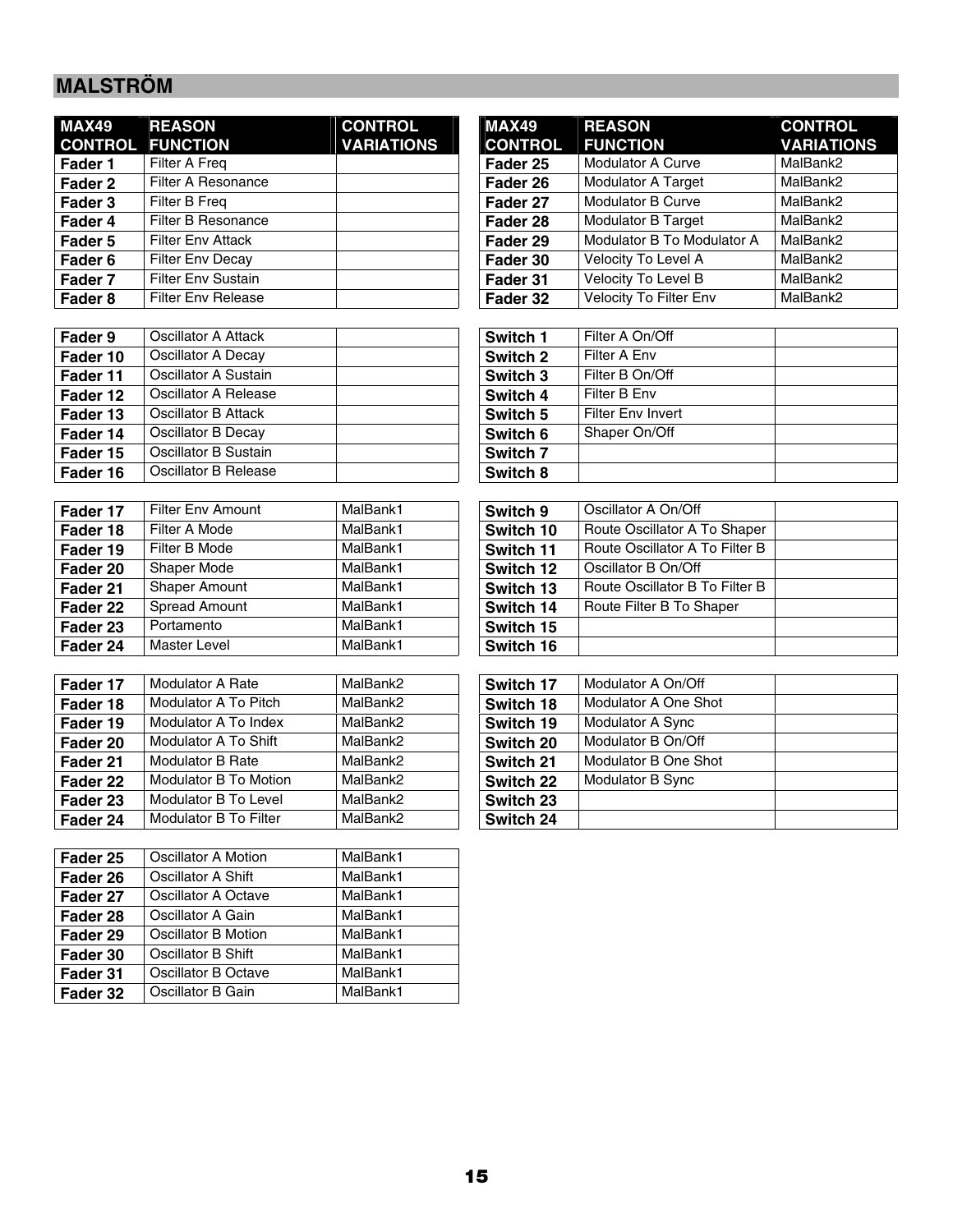# **NN19 SAMPLER**

| <b>MAX49</b><br><b>CONTROL</b> | <b>REASON</b><br><b>FUNCTION</b> | <b>CONTROL</b><br><b>VARIATIONS</b> | <b>MAX49</b><br><b>CONTRO</b> |
|--------------------------------|----------------------------------|-------------------------------------|-------------------------------|
| Fader 1                        | <b>Filter Freg</b>               |                                     | Fader 25                      |
| Fader 2                        | <b>Filter Res</b>                |                                     | Fader 26                      |
| Fader 3                        | Filter Kbd Track                 |                                     | Fader 27                      |
| Fader 4                        | <b>Filter Env Amount</b>         |                                     | Fader 28                      |
| Fader 5                        | <b>Filter Env Attack</b>         |                                     | Fader 29                      |
| Fader <sub>6</sub>             | <b>Filter Env Decay</b>          |                                     | Fader 30                      |
| Fader 7                        | <b>Filter Env Sustain</b>        |                                     | Fader 31                      |
| Fader <sub>8</sub>             | <b>Filter Env Release</b>        |                                     | Fader 32                      |

| Fader 9  | Osc Octave          | Fader 25 |
|----------|---------------------|----------|
| Fader 10 | Osc Semitone        | Fader 26 |
| Fader 11 | Osc Fine Tune       | Fader 27 |
| Fader 12 | Osc Env Amount      | Fader 28 |
| Fader 13 | Sample Start        | Fader 29 |
| Fader 14 |                     | Fader 30 |
| Fader 15 |                     | Fader 31 |
| Fader 16 | <b>Master Level</b> | Fader 32 |

| Fader 17 | Filter Mode         | NN19Bank1 | Switch 1 | Filter On/Off     |
|----------|---------------------|-----------|----------|-------------------|
| Fader 18 | Filter Freq Ext Mod | NN19Bank1 | Switch 2 | Filter Env Invert |
| Fader 19 | <b>LFO Ext Mod</b>  | NN19Bank1 | Switch 3 | Sample            |
| Fader 20 | Amp Ext Mod         | NN19Bank1 | Switch 4 |                   |
| Fader 21 | Amp Env Attack      | NN19Bank1 | Switch 5 |                   |
| Fader 22 | Amp Env Decay       | NN19Bank1 | Switch 6 |                   |
| Fader 23 | Amp Env Sustain     | NN19Bank1 | Switch 7 |                   |
| Fader 24 | Amp Env Release     | NN19Bank1 | Switch 8 |                   |

| MAX49   | <b>REASON</b>             | <b>CONTROL</b>    | <b>MAX49</b>   | <b>REASON</b>     | <b>CONTROL</b>    |
|---------|---------------------------|-------------------|----------------|-------------------|-------------------|
|         | <b>CONTROL FUNCTION</b>   | <b>VARIATIONS</b> | <b>CONTROL</b> | <b>FUNCTION</b>   | <b>VARIATIONS</b> |
| Fader 1 | <b>Filter Freg</b>        |                   | Fader 25       | <b>LFO</b> Rate   | NN19Bank1         |
| Fader 2 | <b>Filter Res</b>         |                   | Fader 26       | <b>LFO Amount</b> | NN19Bank1         |
| Fader 3 | <b>Filter Kbd Track</b>   |                   | Fader 27       | <b>LFO</b> Wave   | NN19Bank1         |
| Fader 4 | <b>Filter Env Amount</b>  |                   | Fader 28       | <b>LFO Dest</b>   | NN19Bank1         |
| Fader 5 | <b>Filter Env Attack</b>  |                   | Fader 29       |                   |                   |
| Fader 6 | <b>Filter Env Decay</b>   |                   | Fader 30       |                   |                   |
| Fader 7 | <b>Filter Env Sustain</b> |                   | Fader 31       |                   |                   |
| Fader 8 | <b>Filter Env Release</b> |                   | Fader 32       |                   |                   |

| Osc Octave    |                | Fader 25 | Filter Freg Mod Wheel Amount  | NN19Bank2 |
|---------------|----------------|----------|-------------------------------|-----------|
| Osc Semitone  |                | Fader 26 | Filter Res Mod Wheel Amount   | NN19Bank2 |
| Osc Fine Tune |                | Fader 27 | Filter Decay Mod Wheel Amount | NN19Bank2 |
|               |                | Fader 28 | Amp Mod Wheel Amount          | NN19Bank2 |
| Sample Start  |                | Fader 29 | <b>LFO Mod Wheel Amount</b>   | NN19Bank2 |
|               |                | Fader 30 |                               |           |
|               |                | Fader 31 |                               |           |
| Master Level  |                | Fader 32 |                               |           |
|               | Osc Env Amount |          |                               |           |

| Filter On/Off            |  |
|--------------------------|--|
| <b>Filter Env Invert</b> |  |
| Sample                   |  |
|                          |  |
|                          |  |
|                          |  |
|                          |  |
|                          |  |
|                          |  |

| Fader 17 | Filter Env Vel Amount   | NN19Bank2 | Switch 9  | Osc Kbd Track                     |
|----------|-------------------------|-----------|-----------|-----------------------------------|
| Fader 18 | Filter Decay Vel Amount | NN19Bank2 | Switch 10 | <b>LFO Sync Enable</b>            |
| Fader 19 | Amp Vel Amount          | NN19Bank2 | Switch 11 | <b>High Quality Interpolation</b> |
| Fader 20 | Amp Attack Vel Amount   | NN19Bank2 | Switch 12 | Low Bandwidth On/Off              |
| Fader 21 | Sample Start Vel Amount | NN19Bank2 | Switch 13 |                                   |
| Fader 22 | Portamento              | NN19Bank2 | Switch 14 |                                   |
| Fader 23 | Polyphony               | NN19Bank2 | Switch 15 |                                   |
| Fader 24 | Stereo Spread           | NN19Bank2 | Switch 16 |                                   |

| Switch 9  | Osc Kbd Track                     |  |
|-----------|-----------------------------------|--|
| Switch 10 | <b>LFO Sync Enable</b>            |  |
| Switch 11 | <b>High Quality Interpolation</b> |  |
| Switch 12 | Low Bandwidth On/Off              |  |
| Switch 13 |                                   |  |
| Switch 14 |                                   |  |
| Switch 15 |                                   |  |
| Switch 16 |                                   |  |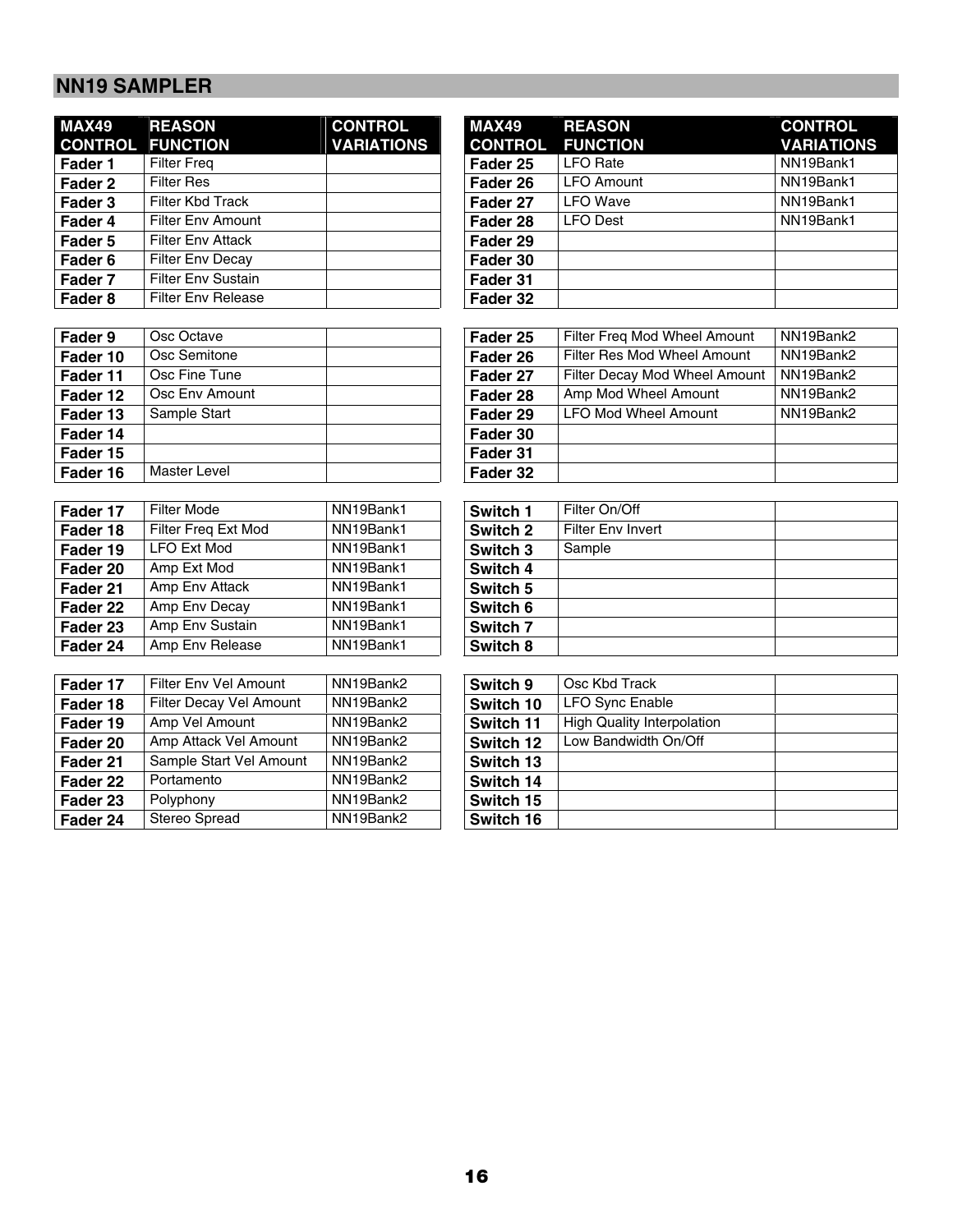### **NN-XT ADVANCED SAMPLER**

| <b>MAX49</b>       | <b>REASON</b>            | <b>CONTROL</b>                 | <b>MAX49</b>     | <b>REASON</b>         | <b>CONTROL</b>    |
|--------------------|--------------------------|--------------------------------|------------------|-----------------------|-------------------|
| <b>CONTROL</b>     | <b>FUNCTION</b>          | <b>VARIATIONS</b>              | <b>CONTROL</b>   | <b>FUNCTION</b>       | <b>VARIATIONS</b> |
| Fader 1            | <b>Filter Freq</b>       |                                | Fader 17         | Drum 9 Pitch          | Level Pan 9-10    |
| Fader <sub>2</sub> | <b>Filter Res</b>        |                                | Fader 18         | Drum 10 Pitch         | Level Pan 9-10    |
| Fader 3            | Amp Env Attack           |                                | Fader 19         |                       |                   |
| Fader 4            | Amp Env Decay            |                                | Fader 20         |                       |                   |
| Fader 5            | Amp Env Release          |                                | Fader 21         |                       |                   |
| Fader 6            | Mod Env Decay            |                                | Fader 22         |                       |                   |
| Fader 7            | <b>Master Volume</b>     |                                | Fader 23         |                       |                   |
| Fader 8            |                          |                                | Fader 24         |                       |                   |
|                    |                          |                                |                  |                       |                   |
| Fader 1            | Drum 1 Level             | Level Pan 1-8                  | Fader 25         | Drum 1 Send 1 Amount  | Level Pan 1-8     |
| Fader <sub>2</sub> | Drum 2 Level             | Level Pan 1-8                  | Fader 26         | Drum 2 Send 1 Amount  | Level Pan 1-8     |
| Fader 3            | Drum 3 Level             | Level Pan 1-8                  | Fader 27         | Drum 3 Send 1 Amount  | Level Pan 1-8     |
| Fader 4            | Drum 4 Level             | Level Pan 1-8                  | Fader 28         | Drum 4 Send 1 Amount  | Level Pan 1-8     |
| Fader 5            | Drum 5 Level             | Level Pan 1-8                  | Fader 29         | Drum 5 Send 1 Amount  | Level Pan 1-8     |
| Fader <sub>6</sub> | Drum 6 Level             | Level Pan 1-8                  | Fader 30         | Drum 6 Send 1 Amount  | Level Pan 1-8     |
| Fader 7            | Drum 7 Level             | Level Pan 1-8                  | Fader 31         | Drum 7 Send 1 Amount  | Level Pan 1-8     |
| Fader 8            | Drum 8 Level             | Level Pan 1-8                  | Fader 32         | Drum 8 Send 1 Amount  | Level Pan 1-8     |
|                    |                          |                                |                  |                       |                   |
| Fader 1            | Drum 9 Level             | Level Pan 9-10                 | Fader 25         | Drum 9 Send 1 Amount  | Level Pan 9-10    |
| Fader <sub>2</sub> | Drum 10 Level            | Level Pan 9-10                 | Fader 26         | Drum 10 Send 1 Amount | Level Pan 9-10    |
| Fader 3            |                          |                                | Fader 27         |                       |                   |
| Fader 4            |                          |                                | Fader 28         |                       |                   |
| Fader 5            |                          |                                | Fader 29         |                       |                   |
| Fader 6            |                          |                                | Fader 30         |                       |                   |
| Fader 7            |                          |                                | Fader 31         |                       |                   |
| Fader 8            |                          |                                | Fader 32         |                       |                   |
|                    |                          |                                |                  |                       |                   |
| Fader 9            | Drum 1 Pan               | Level Pan 1-8                  | Switch 1         |                       |                   |
| Fader 10           | Drum 2 Pan               | Level Pan 1-8                  | Switch 2         |                       |                   |
| Fader 11           | Drum 3 Pan               | Level Pan 1-8                  | Switch 3         | Sample                |                   |
| Fader 12           | Drum 4 Pan               | Level Pan 1-8                  | Switch 4         |                       |                   |
| Fader 13           | Drum 5 Pan<br>Drum 6 Pan | Level Pan 1-8<br>Level Pan 1-8 | Switch 5         |                       |                   |
| Fader 14           | Drum 7 Pan               | Level Pan 1-8                  | Switch 6         |                       |                   |
| Fader 15           |                          | Level Pan 1-8                  | Switch 7         |                       |                   |
| Fader 16           | Drum 8 Pan               |                                | Switch 8         |                       |                   |
| Fader 9            | Drum 9 Pan               | Level Pan 9-10                 | Pad 1            | Bank A                |                   |
| Fader 10           | Drum 10 Pan              | Level Pan 9-10                 | Pad <sub>2</sub> | Bank B                |                   |
| Fader 11           |                          |                                | Pad <sub>3</sub> | Bank C                |                   |
| Fader 12           |                          |                                | Pad 4            | Bank D                |                   |
| Fader 13           |                          |                                | Pad <sub>5</sub> | Pattern 5             |                   |
| Fader 14           |                          |                                | Pad <sub>6</sub> | Pattern 6             |                   |
| Fader 15           |                          |                                | Pad <sub>7</sub> | Pattern 7             |                   |
| Fader 16           |                          |                                | Pad <sub>8</sub> | Pattern 8             |                   |
|                    |                          |                                | Pad 9            | Pattern 1             |                   |
| Fader 17           | Drum 1 Pitch             | Level Pan 1-8                  | <b>Pad 10</b>    | Pattern 2             |                   |
| Fader 18           | Drum 2 Pitch             | Level Pan 1-8                  | <b>Pad 11</b>    | Pattern 3             |                   |
| Fader 19           | Drum 3 Pitch             | Level Pan 1-8                  | <b>Pad 12</b>    | Pattern 4             |                   |
| Fader 20           | Drum 4 Pitch             | Level Pan 1-8                  |                  |                       |                   |
| Fader 21           | Drum 5 Pitch             | Level Pan 1-8                  |                  |                       |                   |
| Fader 22           | Drum 6 Pitch             | Level Pan 1-8                  |                  |                       |                   |
| Fader 23           | Drum 7 Pitch             | Level Pan 1-8                  |                  |                       |                   |
| Fader 24           | Drum 8 Pitch             | Level Pan 1-8                  |                  |                       |                   |
|                    |                          |                                | . .              |                       |                   |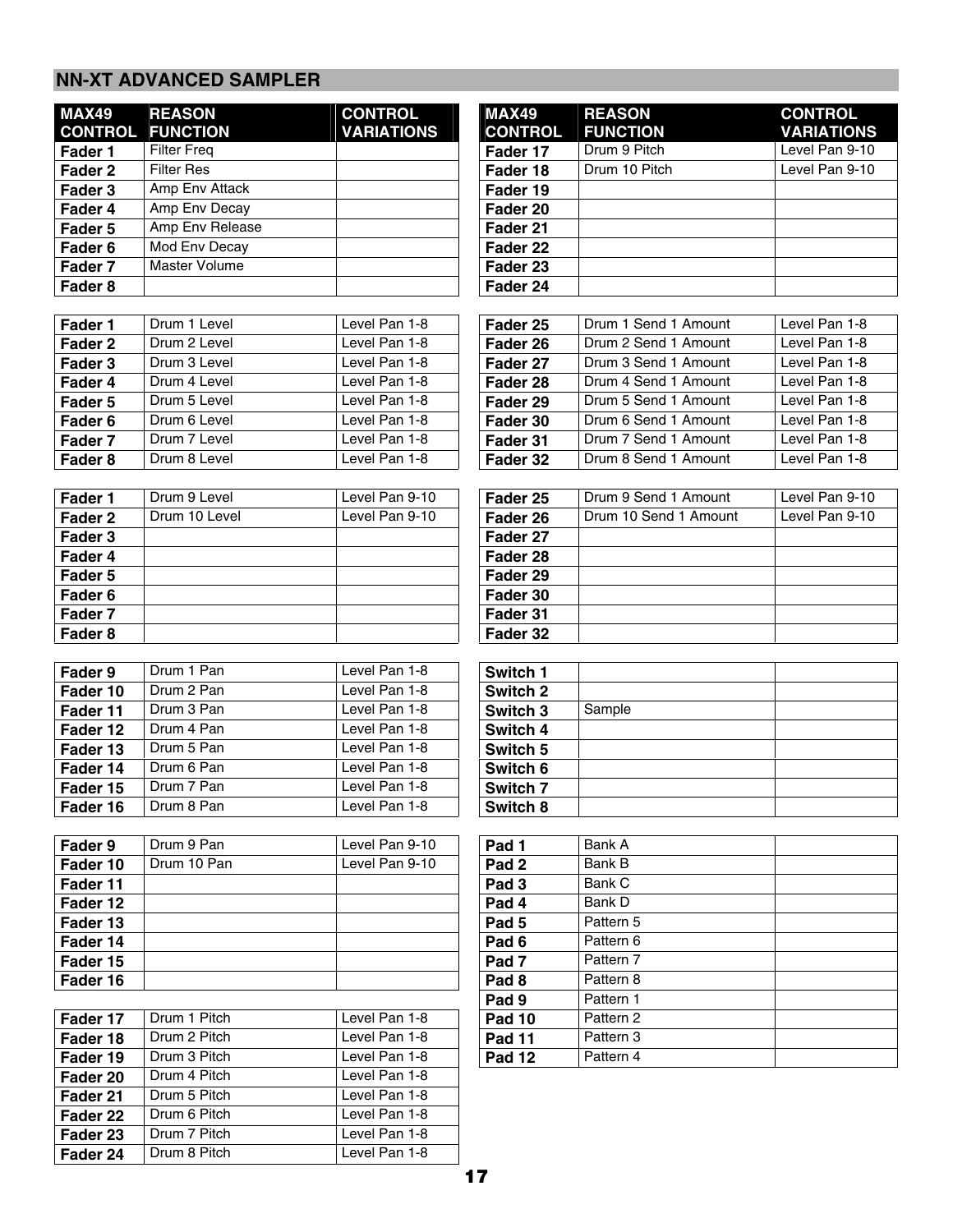# **KONG DRUM DESIGNER**

| <b>MAX49 CONTROL</b> | <b>REASON FUNCTION</b> | <b>MAX49 CONTROL</b> | <b>REASON FUNCTION</b> |
|----------------------|------------------------|----------------------|------------------------|
| Fader 1              | Drum 1 Level           | Fader 25             | Drum 9 Bus FX Send     |
| Fader 2              | Drum 2 Level           | Fader 26             | Drum 10 Bus FX Send    |
| Fader 3              | Drum 3 Level           | Fader 27             | Drum 11 Bus FX Send    |
| Fader 4              | Drum 4 Level           | Fader 28             | Drum 12 Bus FX Send    |
| Fader 5              | Drum 5 Level           | Fader 29             | Drum 13 Bus FX Send    |
| Fader 6              | Drum 6 Level           | Fader 30             | Drum 14 Bus FX Send    |
| Fader 7              | Drum 7 Level           | Fader 31             | Drum 15 Bus FX Send    |
| Fader 8              | Drum 8 Level           | Fader 32             | Drum 16 Bus FX Send    |

| Fader 9    | Drum 9 Level  | Switch 1            |                              |
|------------|---------------|---------------------|------------------------------|
| Fader 10   | Drum 10 Level | Switch 2            |                              |
| l Fader 11 | Drum 11 Level | Switch 3            | <b>Quick Sample</b>          |
| Fader 12   | Drum 12 Level | Switch 4            |                              |
| Fader 13   | Drum 13 Level | Switch 5            | <b>Select Previous Patch</b> |
| l Fader 14 | Drum 14 Level | Switch 6            | Select Next Patch            |
| Fader 15   | Drum 15 Level | Switch <sub>7</sub> |                              |
| Fader 16   | Drum 16 Level | Switch 8            |                              |

| Drum 1 Bus FX Send |
|--------------------|
| Drum 2 Bus FX Send |
| Drum 3 Bus FX Send |
| Drum 4 Bus FX Send |
| Drum 5 Bus FX Send |
| Drum 6 Bus FX Send |
| Drum 7 Bus FX Send |
| Drum 8 Bus FX Send |
|                    |

| <b>REASON FUNCTION</b> |
|------------------------|
| Drum 9 Bus FX Send     |
| Drum 10 Bus FX Send    |
| Drum 11 Bus FX Send    |
| Drum 12 Bus FX Send    |
| Drum 13 Bus FX Send    |
| Drum 14 Bus FX Send    |
| Drum 15 Bus FX Send    |
| Drum 16 Bus FX Send    |
|                        |

| Switch 1 |                              |
|----------|------------------------------|
| Switch 2 |                              |
| Switch 3 | Quick Sample                 |
| Switch 4 |                              |
| Switch 5 | <b>Select Previous Patch</b> |
| Switch 6 | <b>Select Next Patch</b>     |
| Switch 7 |                              |
| Switch 8 |                              |
|          |                              |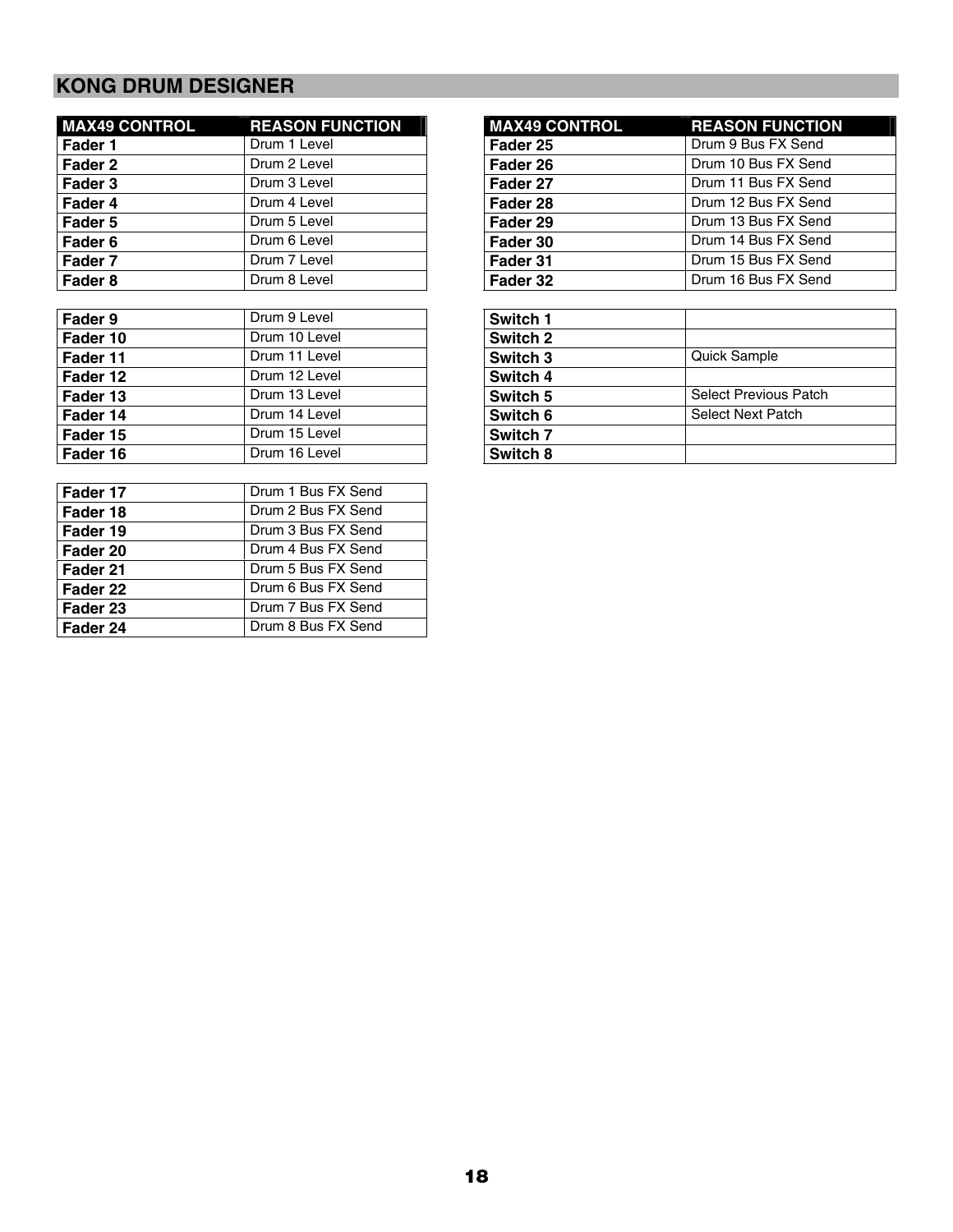### **RV7000 ADVANCED REVERB**

| <b>MAX49 CONTROL</b> | <b>REASON FUNCTION</b> | <b>MAX49 CONTROL</b> | <b>REASON F</b> |
|----------------------|------------------------|----------------------|-----------------|
| Fader 1              | Decay                  | Switch 1             | EQ On/Off       |
| Fader 2              | HF Damp                | Switch 2             | Gate On/Off     |
| Fader 3              | Hi EQ                  | Switch 3             |                 |
| Fader 4              | Dry/Wet                | Switch 4             |                 |
| Fader 5              |                        | Switch 5             |                 |
| Fader 6              |                        | Switch 6             |                 |
| Fader 7              |                        | Switch 7             |                 |
| Fader 8              |                        | Switch 8             |                 |

| Fader 9  | Soft Knob 1 |
|----------|-------------|
| Fader 10 | Soft Knob 2 |
| Fader 11 | Soft Knob 3 |
| Fader 12 | Soft Knob 4 |
| Fader 13 | Soft Knob 5 |
| Fader 14 | Soft Knob 6 |
| Fader 15 | Soft Knob 7 |
| Fader 16 | Soft Knob 8 |

### **MAX49 CONTROL REASON FUNCTION Switch 3 Switch 4 Switch 5 Switch 6 Switch 7 Switch 8**

### **SCREAM 4 DISTORTION**

| <b>MAX49 CONTROL</b> | <b>REASON FUNCTION</b> | <b>MAX49 CONTROL</b> | <b>REASON FUNCTION</b> |
|----------------------|------------------------|----------------------|------------------------|
| Fader 1              | Damage Control         | Switch 1             | Damage On/Off          |
| Fader 2              | Damage Type            | Switch 2             | Cut On/Off             |
| Fader 3              | Parameter 1            | Switch 3             | Body On/Off            |
| Fader 4              | Parameter 2            | Switch 4             |                        |
| Fader 5              | Cut Lo                 | Switch 5             |                        |
| Fader 6              | Cut Mid                | Switch 6             |                        |
| Fader 7              | Cut Hi                 | Switch 7             |                        |
| Fader 8              | <b>Master Level</b>    | Switch 8             |                        |

| Fader 9  | <b>Body Resonance</b> |
|----------|-----------------------|
| Fader 10 | <b>Body Scale</b>     |
| Fader 11 | <b>Body Auto</b>      |
| Fader 12 | Body Type             |
| Fader 13 |                       |
| Fader 14 |                       |
| Fader 15 |                       |
| Fader 16 |                       |

| <b>MAX49 CONTROL</b> | <b>REASON FUNCTION</b> |
|----------------------|------------------------|
| <b>Switch 1</b>      | Damage On/Off          |
| Switch 2             | Cut On/Off             |
| Switch 3             | Body On/Off            |
| Switch 4             |                        |
| Switch 5             |                        |
| Switch 6             |                        |
| <b>Switch 7</b>      |                        |
| Switch 8             |                        |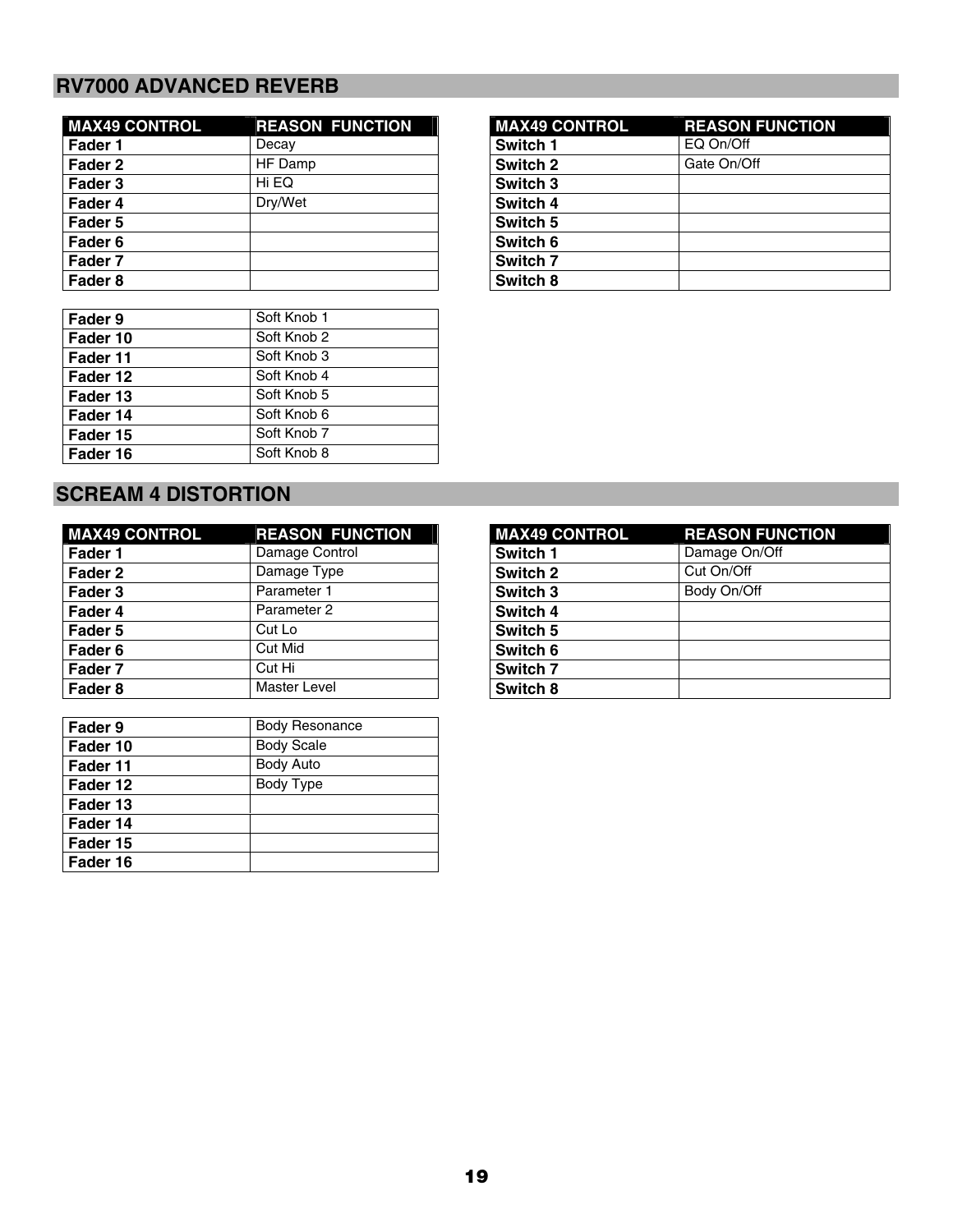# **BV512 DIGITAL VOCODER**

| <b>MAX49</b><br><b>CONTROL</b> | <b>REASON</b><br><b>FUNCTION</b> | <b>CONTROL</b><br><b>VARIATIONS</b> | <b>MAX49</b><br><b>CONTROL</b> | <b>REASON</b><br><b>FUNCTION</b> |
|--------------------------------|----------------------------------|-------------------------------------|--------------------------------|----------------------------------|
| Fader 25                       | <b>Band Count</b>                |                                     | Switch 1                       | Vocoder/Equalizer                |
| Fader 26                       | Shift                            |                                     | Switch 2                       | Hold                             |
| Fader 27                       | Attack                           |                                     | Switch 3                       |                                  |
| Fader 28                       | Decay                            |                                     | Switch 4                       |                                  |
| Fader 29                       | <b>HF Emphasis</b>               |                                     | Switch 5                       |                                  |
| Fader 30                       | Dry/Wet                          |                                     | Switch 6                       |                                  |
| Fader 31                       |                                  |                                     | Switch 7                       |                                  |
| Fader 32                       |                                  |                                     | Switch 8                       |                                  |

| <b>MAX49</b><br><b>CONTROL</b> | <b>REASON</b><br><b>FUNCTION</b> | <b>CONTROL</b><br><b>VARIATIONS</b> |
|--------------------------------|----------------------------------|-------------------------------------|
| Switch 1                       | Vocoder/Equalizer                |                                     |
| Switch 2                       | Hold                             |                                     |
| Switch 3                       |                                  |                                     |
| Switch 4                       |                                  |                                     |
| Switch 5                       |                                  |                                     |
| Switch 6                       |                                  |                                     |
| Switch <sub>7</sub>            |                                  |                                     |
| Switch 8                       |                                  |                                     |

| Fader 1 | Band Level 1 | Band | Fader 17 | Band Level 17 | Band |
|---------|--------------|------|----------|---------------|------|
| Fader 2 | Band Level 2 | Band | Fader 18 | Band Level 18 | Band |
| Fader 3 | Band Level 3 | Band | Fader 19 | Band Level 19 | Band |
| Fader 4 | Band Level 4 | Band | Fader 20 | Band Level 20 | Band |
| Fader 5 | Band Level 5 | Band | Fader 21 | Band Level 21 | Band |
| Fader 6 | Band Level 6 | Band | Fader 22 | Band Level 22 | Band |
| Fader 7 | Band Level 7 | Band | Fader 23 | Band Level 23 | Band |
| Fader 8 | Band Level 8 | Band | Fader 24 | Band Level 24 | Band |
|         |              |      |          |               |      |

| Fader 17 | Band Level 17 | Band |
|----------|---------------|------|
| Fader 18 | Band Level 18 | Band |
| Fader 19 | Band Level 19 | Band |
| Fader 20 | Band Level 20 | Band |
| Fader 21 | Band Level 21 | Band |
| Fader 22 | Band Level 22 | Band |
| Fader 23 | Band Level 23 | Band |
| Fader 24 | Band Level 24 | Band |

| Fader 9  | Band Level 9  | Band | Fader 25 | Band Level 25 | Band |
|----------|---------------|------|----------|---------------|------|
| Fader 10 | Band Level 10 | Band | Fader 26 | Band Level 26 | Band |
| Fader 11 | Band Level 11 | Band | Fader 27 | Band Level 27 | Band |
| Fader 12 | Band Level 12 | Band | Fader 28 | Band Level 28 | Band |
| Fader 13 | Band Level 13 | Band | Fader 29 | Band Level 29 | Band |
| Fader 14 | Band Level 14 | Band | Fader 30 | Band Level 30 | Band |
| Fader 15 | Band Level 15 | Band | Fader 31 | Band Level 31 | Band |
| Fader 16 | Band Level 16 | Band | Fader 32 | Band Level 32 | Band |
|          |               |      |          |               |      |

| Fader 25 | Band Level 25 | Band |
|----------|---------------|------|
| Fader 26 | Band Level 26 | Band |
| Fader 27 | Band Level 27 | Band |
| Fader 28 | Band Level 28 | Band |
| Fader 29 | Band Level 29 | Band |
| Fader 30 | Band Level 30 | Band |
| Fader 31 | Band Level 31 | Band |
| Fader 32 | Band Level 32 | Band |

## **NEPTUNE PITCH ADJUSTER**

| <b>MAX49 CONTROL</b> | <b>REASON FUNCTION</b>  | <b>MAX49 CONTROL</b> | <b>REASON FUNCTION</b>  |
|----------------------|-------------------------|----------------------|-------------------------|
| Switch 1             | Pitch Adjust On/Off     | Fader 1              | <b>Correction Speed</b> |
| Switch 2             | Scale Memory            | Fader 2              | Preserve Expression     |
| Switch 3             | Transpose On/Off        | Fader 3              | Semitones               |
| Switch 4             | <b>MIDI Destination</b> | Fader 4              | Cent                    |
| Switch 5             | Formant On/Off          | Fader 5              | <b>Formant Shift</b>    |
| Switch 6             | Enabled                 | Fader <sub>6</sub>   | Vibrato Rate            |
| Switch 7             |                         | Fader 7              | Pitch Bend Range        |
| Switch 8             |                         | Fader <sub>8</sub>   |                         |
|                      |                         |                      |                         |

| <b>MAX49 CONTROL</b> | <b>REASON FUNCTION</b>  |
|----------------------|-------------------------|
| Fader 1              | <b>Correction Speed</b> |
| Fader 2              | Preserve Expression     |
| Fader 3              | Semitones               |
| Fader 4              | Cent                    |
| Fader 5              | <b>Formant Shift</b>    |
| Fader <sub>6</sub>   | <b>Vibrato Rate</b>     |
| Fader 7              | <b>Pitch Bend Range</b> |
| Fader <sub>8</sub>   |                         |
| Fader 9              | Pitched Signal Level    |
| Fader 10             | Voice Synth Level       |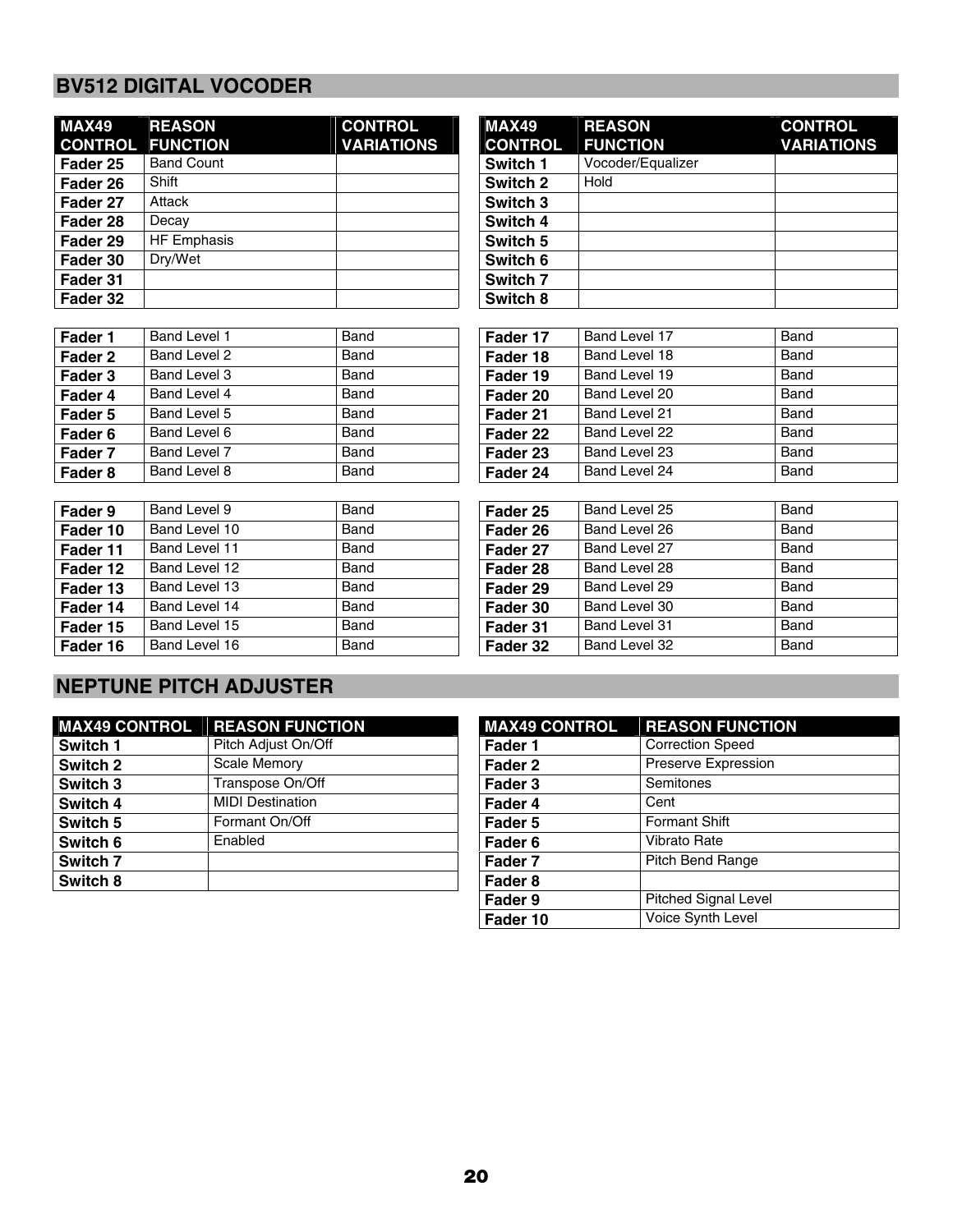## **MCLASS EQUALIZER**

| <b>MAX49 CONTROL</b> | <b>REASON FUNCTION</b> | <b>MAX49 CONTROL</b> | <b>REASON FUNCTION</b> |
|----------------------|------------------------|----------------------|------------------------|
| Fader 1              | Low Shelf Gain         | Switch 1             | Low Cut Enable         |
| Fader 2              | Parametric 1 Gain      | Switch 2             | Low Shelf Enable       |
| Fader 3              | Parametric 2 Gain      | Switch 3             | Parametric 1 Enable    |
| Fader 4              | Hi Shelf Gain          | Switch 4             | Parametric 2 Enable    |
| Fader 5              | Low Shelf Q            | Switch 5             | Hi Shelf Enable        |
| Fader 6              | Parametric 1 Q         |                      |                        |
| Fader 7              | Parametric 2 Q         |                      |                        |
| Fader 8              | Hi Shelf Q             |                      |                        |
| Fader 9              | Low Shelf Frequency    |                      |                        |
| Fader 10             | Parametric 1 Frequency |                      |                        |
| Fader 11             | Parametric 2 Frequency |                      |                        |
| Fader 12             | Hi Shelf Frequency     |                      |                        |

|          | <b>MAX49 CONTROL REASON FUNCTION</b> |
|----------|--------------------------------------|
| Switch 1 | Low Cut Enable                       |
| Switch 2 | Low Shelf Enable                     |
| Switch 3 | Parametric 1 Enable                  |
| Switch 4 | Parametric 2 Enable                  |
| Switch 5 | Hi Shelf Enable                      |

# **MCLASS STEREO IMAGER**

| <b>MAX49 CONTROL</b> | <b>REASON FUNCTION</b> | <b>MAX49 CONTROL</b> | <b>REASON FUNCTION</b> |
|----------------------|------------------------|----------------------|------------------------|
| l Fader 1            | Low Width              | Switch 1             | Low Band Active        |
| Fader 2              | X-Over Frequency       | Switch 2             | High Band Active       |
| Fader 3              | High Width             | Switch 3             | l Separate Out Mode    |
| Fader 4              | Solo Mode              |                      |                        |

| <b>MAX49 CONTROL</b> | <b>REASON FUNCTION</b> | <b>MAX49 CONTROL</b> | <b>REASON FUNCTION</b> |
|----------------------|------------------------|----------------------|------------------------|
| Fader 1              | Input Gain             | Switch 1             | Soft Knee              |
| Fader 2              | Threshold              | Switch 2             | Sidechain Solo         |
| Fader 3              | Ratio                  | Switch 3             | Adapt                  |
| Fader 4              | Attack                 | Switch 4             | Sidechain Active       |
| Fader 5              | Release                |                      |                        |
| Fader 6              | Output Gain            |                      |                        |

| <b>MAX49 CONTROL</b> | <b>REASON FUNCTION</b> | <b>MAX49 CONTROL</b> | <b>REASON FUNCTION</b>  |
|----------------------|------------------------|----------------------|-------------------------|
| Fader 1              | Input Gain             | <b>Switch 1</b>      | Limiter Enable          |
| Fader 2              | <b>Attack Speed</b>    | <b>Switch 2</b>      | Look Ahead Enable       |
| Fader 3              | Release Speed          | <b>Switch 3</b>      | Soft Clip Enable        |
| Fader 4              | Output Gain            | <b>Switch 4</b>      | Output Level Meter Mode |
| Fader 5              | Soft Clip Amount       |                      |                         |

# **RV-7 DIGITAL REVERB**

| <b>MAX49 CONTROL</b> | <b>REASON FUNCTION</b> |
|----------------------|------------------------|
| Fader 1              | Algorithm              |
| Fader 2              | Size                   |
| Fader 3              | Decay                  |
| Fader 4              | Damping                |
| Fader 5              | Dry/Wet                |

| <b>MAX49 CONTROL</b><br><u>and the second second</u> | <b>REASON FUNCTION</b> |
|------------------------------------------------------|------------------------|
| Switch 1                                             | Low Band Active        |
| Switch 2                                             | High Band Active       |
| Switch 3                                             | Separate Out Mode      |

|          | <b>MAX49 CONTROL REASON FUNCTION</b> |
|----------|--------------------------------------|
| Switch 1 | Soft Knee                            |
| Switch 2 | Sidechain Solo                       |
| Switch 3 | Adapt                                |
| Switch 4 | Sidechain Active                     |

| MAX49 CONTROL REASON FUNCTION |                         |  |
|-------------------------------|-------------------------|--|
| Switch 1                      | Limiter Enable          |  |
| <b>Switch 2</b>               | Look Ahead Enable       |  |
| Switch 3                      | Soft Clip Enable        |  |
| Switch 4                      | Output Level Meter Mode |  |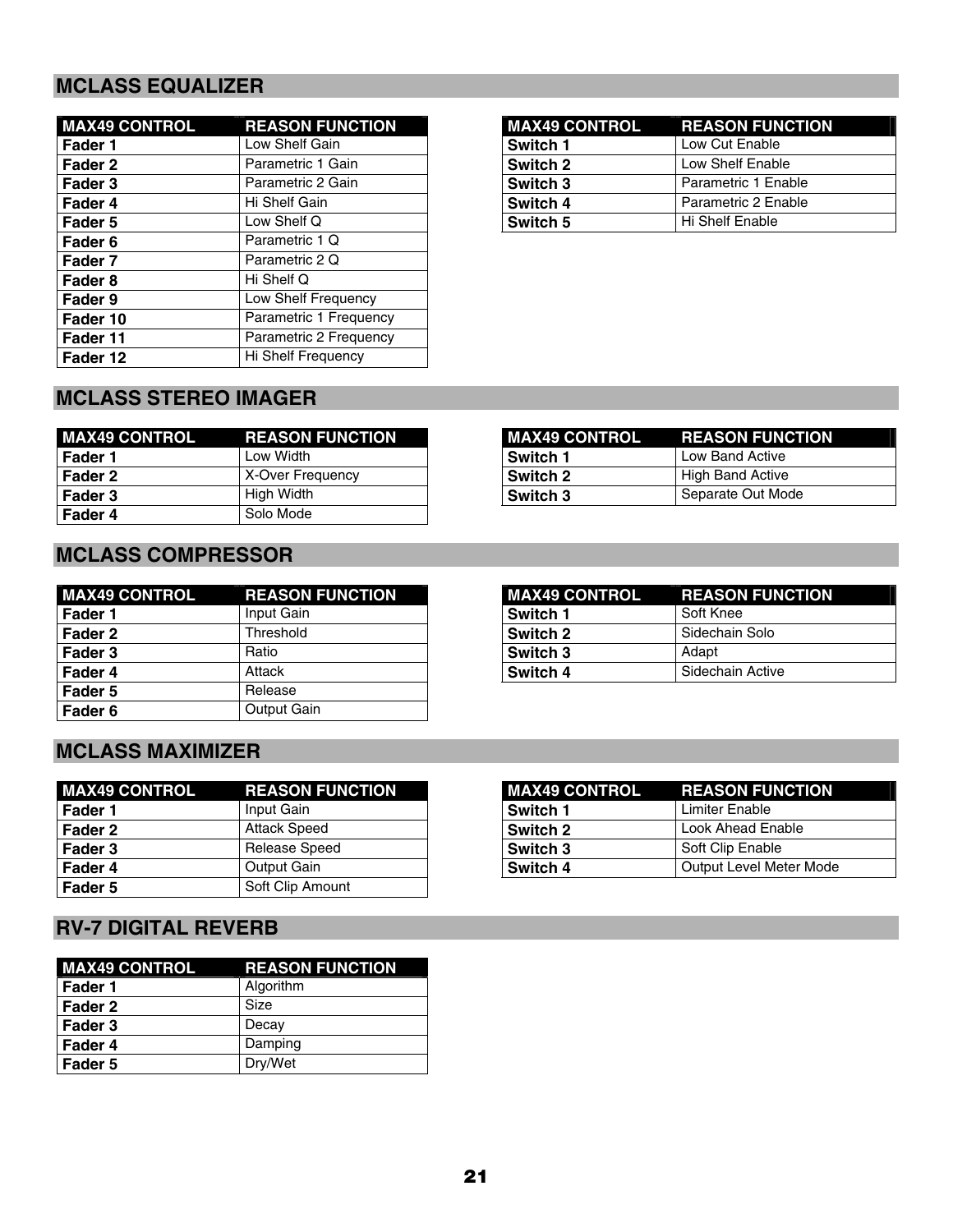## **DDL-1 DIGITAL DELAY LINE**

| <b>MAX49 CONTROL</b> | <b>REASON FUNCTION</b> | <b>MAX49 CONTROL</b> | <b>REASON FUNCTION</b> |
|----------------------|------------------------|----------------------|------------------------|
| Fader 1              | DelayTime (steps)      | Switch 1             | Unit                   |
| Fader 2              | DelayTime (ms)         | Switch 2             | Step Length            |
| Fader 3              | Feedback               |                      |                        |
| Fader 4              | Pan                    |                      |                        |
| Fader 5              | Dry/Wet Balance        |                      |                        |

| MAX49 CONTROL | <b>REASON FUNCTION</b> |
|---------------|------------------------|
| I Switch 1    | Unit                   |
| l Switch 2    | Step Length            |

## **D-11 FOLDBACK DISTORTION**

| <b>MAX49 CONTROL</b> | <b>REASON FUNCTION</b> |
|----------------------|------------------------|
| l Fader 1            | l Amount               |
| l Fader 2            | Foldback               |

## **ECF-42 ENVELOPE CONTROLLER FILTER**

| <b>MAX49 CONTROL</b> | <b>REASON FUNCTION</b> | <b>MAX49 CONTROL</b> | <b>REASON FUNCTION</b> |
|----------------------|------------------------|----------------------|------------------------|
| Fader 1              | Frequency              | Switch 1             | Trigger                |
| Fader 2              | Resonance              |                      |                        |
| Fader 3              | Env Amount             |                      |                        |
| Fader 4              | Velocity               |                      |                        |
| Fader 5              | Mode                   |                      |                        |
| Fader 6              |                        |                      |                        |
| Fader 7              |                        |                      |                        |
| Fader 8              |                        |                      |                        |
| Fader 9              | Attack                 |                      |                        |
| Fader 10             | Decay                  |                      |                        |
| Fader 11             | Sustain                |                      |                        |
| Fader 12             | Release                |                      |                        |

## **CF-101 CHORUS/FLANGER**

| <b>MAX49 CONTROL</b> | <b>REASON FUNCTION</b> | MAX49 CONTROL   | <b>REASON FUNCTION</b> |
|----------------------|------------------------|-----------------|------------------------|
| Fader 1              | Delav                  | <b>Switch 1</b> | l LFO Svnc Enable      |
| Fader 2              | Feedback               | Switch 2        | Send/Insert Mode       |
| Fader 3              | Rate                   |                 |                        |
| Fader 4              | Modulation Amount      |                 |                        |

### **PH-90 PHASER**

| <b>MAX49 CONTROL</b> | <b>REASON FUNCTION</b>      | <b>MAX49 CONTROL</b> | <b>REASON FUNCTION</b> |
|----------------------|-----------------------------|----------------------|------------------------|
| Fader <sub>1</sub>   | Frequency                   | Switch 1             | LFO Sync Enable        |
| Fader 2              | Split                       |                      |                        |
| Fader 3              | Width                       |                      |                        |
| Fader 4              | Rate                        |                      |                        |
| Fader 5              | <b>Frequency Modulation</b> |                      |                        |
| Fader 6              | Feedback                    |                      |                        |

|          | I MAX49 CONTROL REASON FUNCTION |
|----------|---------------------------------|
| Switch 1 | Trigger                         |
|          |                                 |

| <b>MAX49 CONTROL</b> | <b>REASON FUNCTION</b> |
|----------------------|------------------------|
| Switch 1             | LFO Sync Enable        |
| <b>Switch 2</b>      | Send/Insert Mode       |

| MAX49 CONTROL REASON FUNCTION |                 |
|-------------------------------|-----------------|
| <b>Switch 1</b>               | LFO Sync Enable |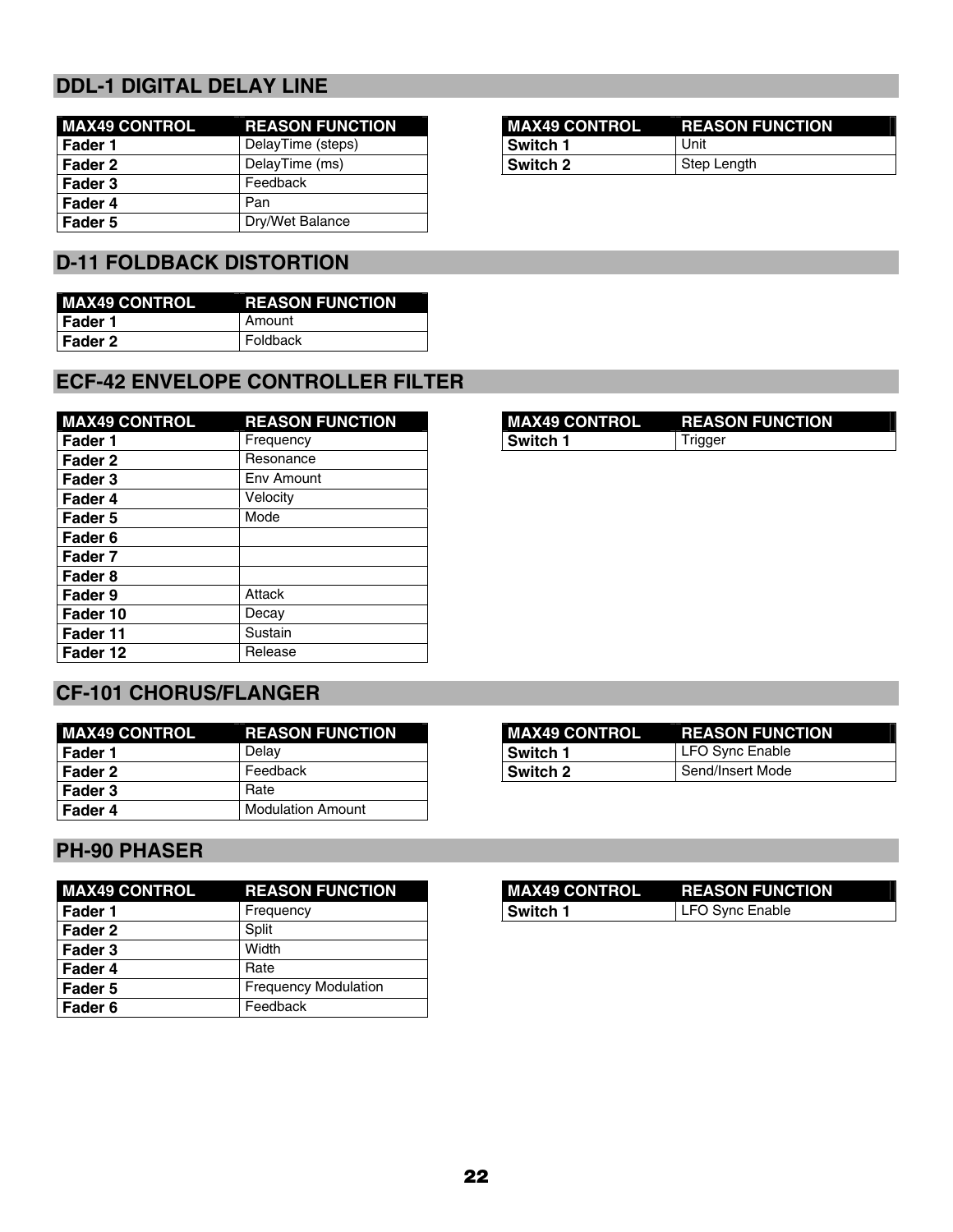### **UN-16 UNISON**

| <b>MAX49 CONTROL</b> | <b>REASON FUNCTION</b> |
|----------------------|------------------------|
| l Fader 1            | Voice Count            |
| l Fader 2            | Detune                 |
| l Fader 3            | Dry/Wet                |

### **COMP-01 COMPRESSOR/LIMITER**

| <b>MAX49 CONTROL</b> | <b>REASON FUNCTION</b> |
|----------------------|------------------------|
| Fader 1              | Ratio                  |
| Fader 2              | Threshold              |
| Fader 3              | Attack                 |
| Fader 4              | Release                |
| Fader 5              |                        |
| Fader 6              | Gain                   |

### **PEQ-2 TWO-BAND PARAMETRIC EQ**

| <b>MAX49 CONTROL</b> | <b>REASON FUNCTION</b> | <b>MAX49 CONTROL</b> | <b>REASON FUNCTION</b> |
|----------------------|------------------------|----------------------|------------------------|
| Fader 1              | Filter A Freq          | <b>Switch 1</b>      | Filter B On/Off        |
| Fader 2              | Filter A Q             |                      |                        |
| Fader 3              | Filter A Gain          |                      |                        |
| Fader 4              | Filter B Freq          |                      |                        |
| Fader 5              | Filter B Q             |                      |                        |
| Fader 6              | Filter B Gain          |                      |                        |

### **MATRIX PATTERN SEQUENCER**

| <b>MAX49 CONTROL</b> | <b>REASON FUNCTION</b> | <b>MAX49 CONTROL</b> | <b>REASON FUNCTION</b> |
|----------------------|------------------------|----------------------|------------------------|
| Pad 1                | Bank A                 | Fader 1              | Pattern Select in Bank |
| Pad <sub>2</sub>     | Bank B                 | Fader 2              | <b>Bank Select</b>     |
| Pad <sub>3</sub>     | Bank C                 | Fader 3              | Resolution             |
| Pad 4                | Bank D                 |                      |                        |
| Pad <sub>5</sub>     | Pattern 5              | Switch 1             | <b>Run</b>             |
| Pad <sub>6</sub>     | Pattern 6              | Switch 2             | <b>Pattern Enable</b>  |
| Pad <sub>7</sub>     | Pattern 7              |                      |                        |
| Pad <sub>8</sub>     | Pattern 8              |                      |                        |
| Pad 9                | Pattern 1              |                      |                        |
| <b>Pad 10</b>        | Pattern 2              |                      |                        |
| <b>Pad 11</b>        | Pattern 3              |                      |                        |
| <b>Pad 12</b>        | Pattern 4              |                      |                        |

| MAX49 CONTROL | <b>REASON FUNCTION</b> |
|---------------|------------------------|
| l Switch 1    | Filter B On/Off        |

| <b>MAX49 CONTROL</b> | <b>REASON FUNCTION</b>   |
|----------------------|--------------------------|
| l Fader 1            | l Pattern Select in Bank |
| Fader 2              | <b>Bank Select</b>       |
| Fader 3              | <b>Resolution</b>        |
|                      |                          |

| Switch 1 | Hun                   |
|----------|-----------------------|
| Switch 2 | <b>Pattern Enable</b> |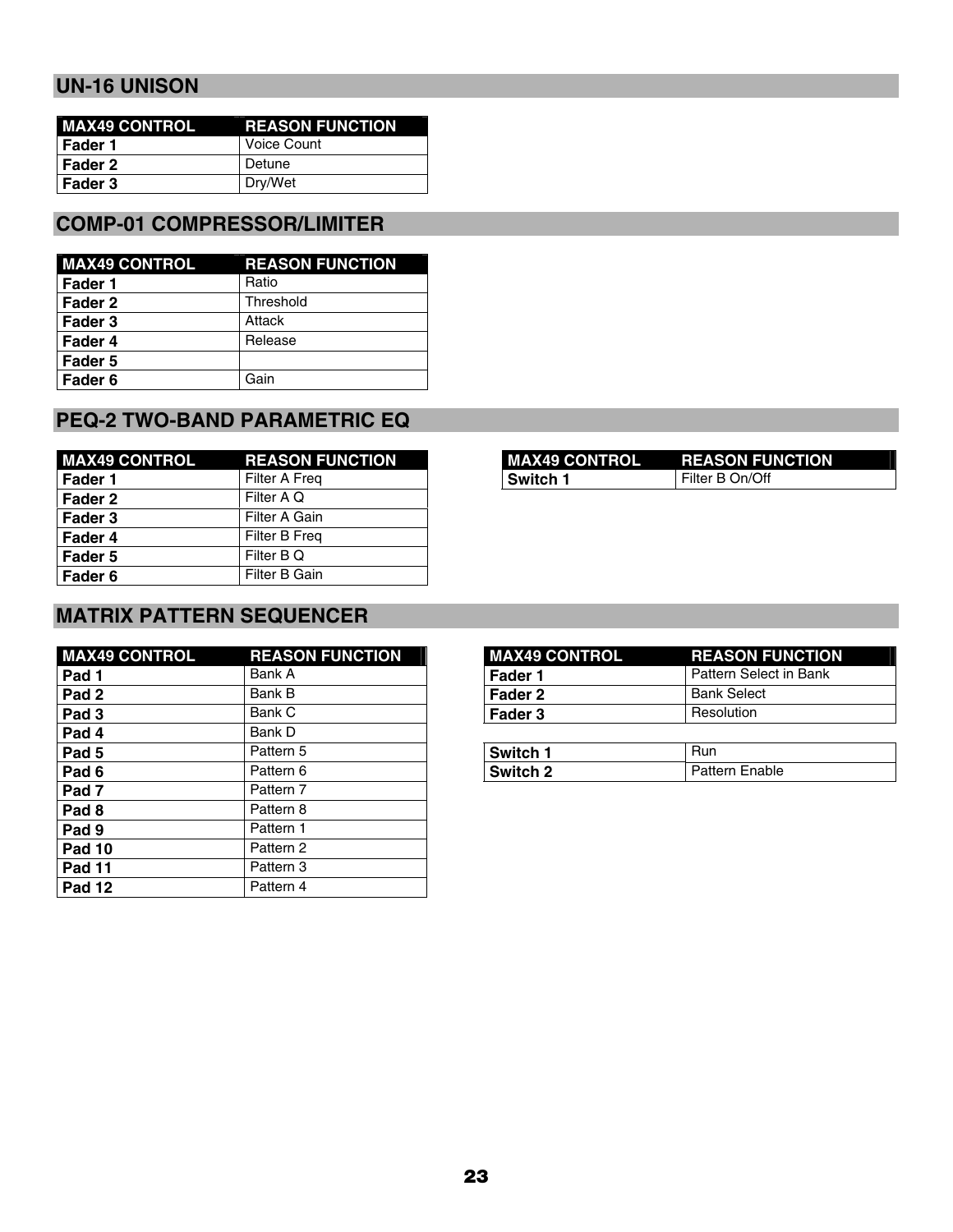# **RPG-8 MONOPHONIC ARPEGGIATOR**

| <b>MAX49 CONTROL</b> | <b>REASON FUNCTION</b> | <b>MAX49 CONTROL</b> | <b>REASON FUNCTION</b> |
|----------------------|------------------------|----------------------|------------------------|
| Switch 1             | Hold                   | Switch 17            | Pattern Step 7         |
| Switch 2             | Arpeggiator Enable     | Switch 18            | Pattern Step 8         |
| Switch 3             | Single Note Repeat     | Switch 19            | Pattern Step 9         |
| Switch 4             | Shuffle                | Switch 20            | Pattern Step 10        |
| Switch 5             | Pattern Enable         | Switch 21            | Pattern Step 11        |
| Switch 6             | Sync                   | Switch 22            | Pattern Step 12        |
| Switch 7             |                        | Switch 23            |                        |
| Switch 8             |                        | Switch 24            |                        |

| Switch 9  | Pattern Step 1 | Fader 1 | Velocity/Manual |
|-----------|----------------|---------|-----------------|
| Switch 10 | Pattern Step 2 | Fader 2 | Mode            |
| Switch 11 | Pattern Step 3 | Fader 3 | Octave          |
| Switch 12 | Pattern Step 4 | Fader 4 | Insert          |
| Switch 13 | Pattern Step 5 | Fader 5 | Rate            |
| Switch 14 | Pattern Step 6 | Fader 6 | Gate Length     |
| Switch 15 |                | Fader 7 |                 |
| Switch 16 |                | Fader 8 |                 |

| <b>MAX49 CONTROL</b> | <b>REASON FUNCTION</b> |
|----------------------|------------------------|
| Switch 17            | Pattern Step 7         |
| Switch 18            | Pattern Step 8         |
| Switch 19            | Pattern Step 9         |
| Switch 20            | Pattern Step 10        |
| Switch 21            | Pattern Step 11        |
| <b>Switch 22</b>     | Pattern Step 12        |
| Switch 23            |                        |
| Switch 24            |                        |

| Fader 1            | Velocity/Manual |
|--------------------|-----------------|
| Fader 2            | Mode            |
| Fader 3            | Octave          |
| Fader 4            | Insert          |
| Fader 5            | Rate            |
| Fader <sub>6</sub> | Gate Length     |
| Fader 7            |                 |
| Fader 8            |                 |
|                    |                 |

### **REGROOVE MIXER**

| <b>MAX49</b><br><b>CONTROL</b> | <b>REASON</b><br><b>FUNCTION</b> | <b>CONTROL</b><br><b>VARIATIONS</b> | <b>MAX49</b><br><b>CONTROL</b> | <b>REASON</b><br><b>FUNCTION</b> | <b>CON</b><br><b>VAR</b> |
|--------------------------------|----------------------------------|-------------------------------------|--------------------------------|----------------------------------|--------------------------|
| Fader 1                        | A1 Groove Amount                 |                                     | Fader 9                        | A1 Slide                         | Slide                    |
| Fader 2                        | A2 Groove Amount                 |                                     | Fader 10                       | A <sub>2</sub> Slide             | Slide                    |
| Fader 3                        | A3 Groove Amount                 |                                     | Fader 11                       | A <sub>3</sub> Slide             | Slide                    |
| Fader 4                        | A4 Groove Amount                 |                                     | Fader 12                       | A4 Slide                         | Slide                    |
| Fader 5                        | A5 Groove Amount                 |                                     | Fader 13                       | A5 Slide                         | Slide                    |
| Fader 6                        | A6 Groove Amount                 |                                     | Fader 14                       | A6 Slide                         | Slide                    |
| Fader 7                        | A7 Groove Amount                 |                                     | Fader 15                       | A7 Slide                         | Slide                    |
| Fader 8                        | A8 Groove Amount                 |                                     | Fader 16                       | A8 Slide                         | Slide                    |

| Fader 9  | A1 Shuffle | Shuffle |
|----------|------------|---------|
| Fader 10 | A2 Shuffle | Shuffle |
| Fader 11 | A3 Shuffle | Shuffle |
| Fader 12 | A4 Shuffle | Shuffle |
| Fader 13 | A5 Shuffle | Shuffle |
| Fader 14 | A6 Shuffle | Shuffle |
| Fader 15 | A7 Shuffle | Shuffle |
| Fader 16 | A8 Shuffle | Shuffle |

| MAX49                   | <b>REASON</b>        | <b>CONTROL</b>    |
|-------------------------|----------------------|-------------------|
| <b>CONTROL FUNCTION</b> |                      | <b>VARIATIONS</b> |
| <b>Fader 9</b>          | A1 Slide             | Slide             |
| Fader 10                | A <sub>2</sub> Slide | Slide             |
| Fader 11                | A <sub>3</sub> Slide | Slide             |
| Fader 12                | A4 Slide             | Slide             |
| Fader 13                | A5 Slide             | Slide             |
| Fader 14                | A6 Slide             | Slide             |
| Fader 15                | A7 Slide             | Slide             |
| Fader 16                | A8 Slide             | Slide             |

## **ID8 INSTRUMENT DEVICE**

| <b>MAX49 CONTROL</b> | <b>REASON FUNCTION</b> | <b>MAX49 CONTROL</b> | <b>REASON FUNCTION</b>        |
|----------------------|------------------------|----------------------|-------------------------------|
| Fader 1              | Parameter 1            | Switch 1             |                               |
| Fader 2              | Parameter 2            | Switch 2             |                               |
| Fader 3              |                        | Switch 3             |                               |
| Fader 4              |                        | Switch 4             |                               |
| Fader 5              |                        | Switch 5             |                               |
| Fader <sub>6</sub>   |                        | Switch 6             |                               |
| Fader 7              |                        | Switch 7             | <b>Select Previous Preset</b> |
| Fader 8              | Volume                 | Switch 8             | <b>Select Next Preset</b>     |

| <b>MAX49 CONTROL</b> | <b>REASON FUNCTION</b>        |
|----------------------|-------------------------------|
| Switch 1             |                               |
| <b>Switch 2</b>      |                               |
| <b>Switch 3</b>      |                               |
| <b>Switch 4</b>      |                               |
| <b>Switch 5</b>      |                               |
| <b>Switch 6</b>      |                               |
| <b>Switch 7</b>      | <b>Select Previous Preset</b> |
| <b>Switch 8</b>      | <b>Select Next Preset</b>     |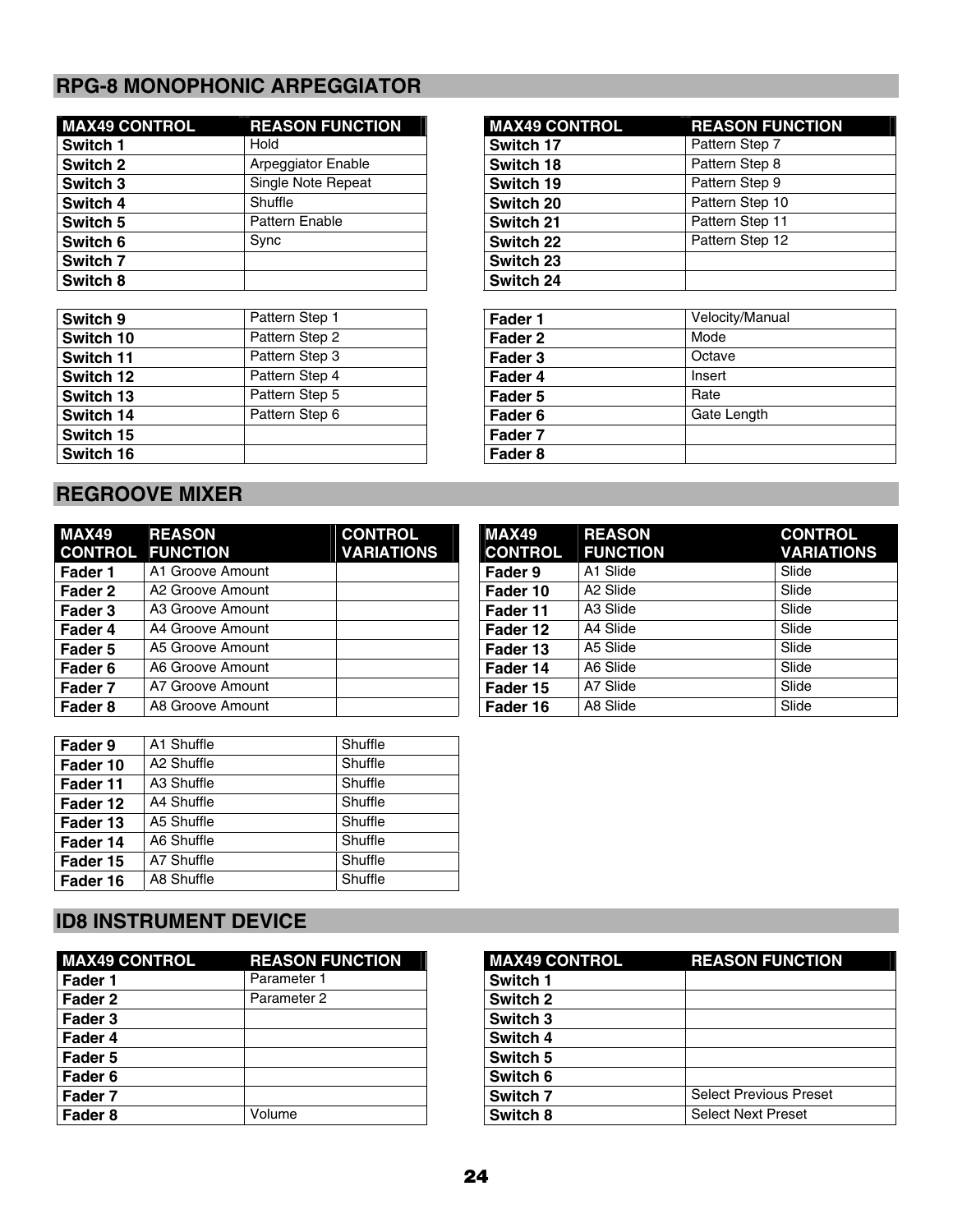# **LINE6 GUITAR AMP**

| <b>REASON FUNCTION</b> | <b>MAX49 CONTROL</b> | <b>REASON FUNCTION</b>  |
|------------------------|----------------------|-------------------------|
| <b>Volume Pedal</b>    | Switch 1             | Wah Pedal On            |
| Drive                  | Switch 2             |                         |
| Bass                   | Switch 3             | Select Previous Amp Mo  |
| Middle                 | Switch 4             | Select Next Amp Model   |
| Treble                 | Switch 5             | Select Previous Cab Mod |
| Presence               | Switch 6             | Select Next Cab Model   |
|                        | Switch 7             |                         |
| Volume                 | Switch 8             |                         |
|                        |                      |                         |

**Expression Wah Pedal** 

| <b>MAX49 CONTROL</b> | <b>REASON FUNCTION</b> | <b>MAX49 CONTROL</b> | <b>REASON FUNCTION</b>    |
|----------------------|------------------------|----------------------|---------------------------|
| Fader 1              | <b>Volume Pedal</b>    | Switch 1             | Wah Pedal On              |
| Fader 2              | Drive                  | Switch 2             |                           |
| Fader 3              | Bass                   | Switch 3             | Select Previous Amp Model |
| Fader 4              | Middle                 | Switch 4             | Select Next Amp Model     |
| Fader 5              | Treble                 | Switch 5             | Select Previous Cab Model |
| Fader 6              | Presence               | Switch 6             | Select Next Cab Model     |
| Fader 7              |                        | Switch 7             |                           |
| Fader 8              | Volume                 | Switch 8             |                           |

| Switch 9  |                              |
|-----------|------------------------------|
| Switch 10 |                              |
| Switch 11 |                              |
| Switch 12 |                              |
| Switch 13 |                              |
| Switch 14 |                              |
| Switch 15 | <b>Select Previous Patch</b> |
| Switch 16 | <b>Select Next Patch</b>     |
|           |                              |

### **LINE6 BASS AMP**

| <b>MAX49 CONTROL</b> | <b>REASON FUNCTION</b> | <b>MAX49 CONTROL</b> | <b>REASON FUNCTION</b>  |
|----------------------|------------------------|----------------------|-------------------------|
| Fader 1              | Comp Threshold         | Switch 1             | Compressor On           |
| Fader 2              | Drive                  | Switch 2             |                         |
| Fader 3              | Bass                   | Switch 3             | Select Previous Amp Mo  |
| Fader 4              | Lo Mid                 | Switch 4             | Select Next Amp Model   |
| Fader 5              | Hi Mid                 | Switch 5             | Select Previous Cab Mod |
| Fader 6              | Treble                 | Switch 6             | Select Next Cab Model   |
| Fader 7              |                        | Switch 7             |                         |
| Fader 8              | Volume                 | Switch 8             |                         |

| <b>MAX49 CONTROL</b> | <b>REASON FUNCTION</b> | <b>MAX49 CONTROL</b> | <b>REASON FUNCTION</b>    |
|----------------------|------------------------|----------------------|---------------------------|
| Fader 1              | Comp Threshold         | Switch 1             | Compressor On             |
| Fader 2              | <b>Drive</b>           | Switch 2             |                           |
| Fader 3              | Bass                   | Switch 3             | Select Previous Amp Model |
| Fader 4              | Lo Mid                 | Switch 4             | Select Next Amp Model     |
| Fader 5              | Hi Mid                 | Switch 5             | Select Previous Cab Model |
| Fader 6              | Treble                 | Switch 6             | Select Next Cab Model     |
| Fader 7              |                        | Switch 7             |                           |
| Fader 8              | Volume                 | Switch 8             |                           |

| Switch 9  |                              |
|-----------|------------------------------|
| Switch 10 |                              |
| Switch 11 |                              |
| Switch 12 |                              |
| Switch 13 |                              |
| Switch 14 |                              |
| Switch 15 | <b>Select Previous Patch</b> |
| Switch 16 | <b>Select Next Patch</b>     |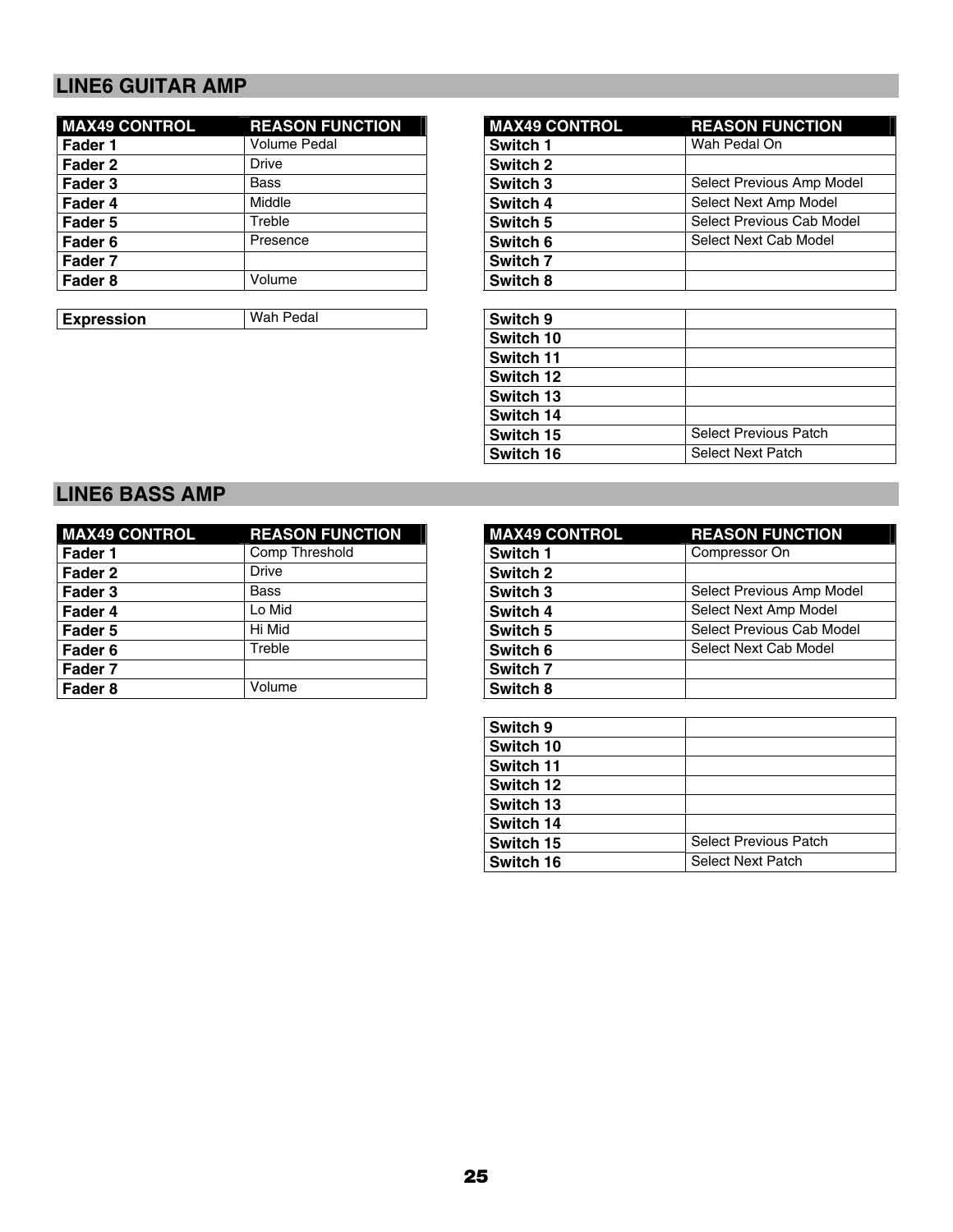## **REASON RECORD MAIN MIXER CHANNEL**

| <b>MAX49</b>       | <b>REASON</b><br><b>CONTROL FUNCTION</b> | <b>CONTROL</b><br><b>VARIATIONS</b> | <b>MAX49</b><br><b>CONTROL</b> | <b>REASON</b><br><b>FUNCTION</b> |
|--------------------|------------------------------------------|-------------------------------------|--------------------------------|----------------------------------|
| Fader 1            | Level                                    |                                     | Fader 25                       | HF Gain                          |
| Fader 2            | Pan                                      |                                     | Fader 26                       | <b>HF Frequency</b>              |
| Fader 3            | Width                                    |                                     | Fader 27                       |                                  |
| Fader 4            |                                          |                                     | Fader 28                       |                                  |
| Fader 5            | Rotary 1                                 |                                     | Fader 29                       | LPF On                           |
| Fader 6            | Rotary 2                                 |                                     | Fader 30                       | <b>LPF Frequency</b>             |
| Fader 7            | Rotary 3                                 |                                     | Fader 31                       | HPF On                           |
| Fader <sub>8</sub> | Rotary 4                                 |                                     | Fader 32                       | <b>HPF Frequency</b>             |

| MAX49<br><b>CONTROL</b> | <b>REASON</b><br><b>FUNCTION</b> | <b>CONTROL</b><br><b>VARIATIONS</b> |
|-------------------------|----------------------------------|-------------------------------------|
| Fader 25                | HF Gain                          |                                     |
| Fader 26                | <b>HF Frequency</b>              |                                     |
| Fader 27                |                                  |                                     |
| Fader 28                |                                  |                                     |
| Fader 29                | LPF On                           |                                     |
| Fader 30                | <b>LPF Frequency</b>             |                                     |
| Fader 31                | HPF On                           |                                     |
| Fader 32                | <b>HPF Frequency</b>             |                                     |

| Fader 9  | <b>FX1 Send Level</b> | Switch 1 | Mute     |
|----------|-----------------------|----------|----------|
| Fader 10 | <b>FX2 Send Level</b> | Switch 2 | Solo     |
| Fader 11 | FX3 Send Level        | Switch 3 | Switch 1 |
| Fader 12 | <b>FX4 Send Level</b> | Switch 4 | Switch 2 |
| Fader 13 | <b>FX5 Send Level</b> | Switch 5 | Switch 3 |
| Fader 14 | <b>FX6 Send Level</b> | Switch 6 | Switch 4 |
| Fader 15 | <b>FX7 Send Level</b> | Switch 7 |          |
| Fader 16 | <b>FX8 Send Level</b> | Switch 8 |          |

| Fader 17 | LF Gain              | Equalizer | Switch 9  | FX1 Send On |
|----------|----------------------|-----------|-----------|-------------|
| Fader 18 | LF Frequency         | Equalizer | Switch 10 | FX2 Send On |
| Fader 19 | <b>LMF Gain</b>      | Equalizer | Switch 11 | FX3 Send On |
| Fader 20 | <b>LMF Frequency</b> | Equalizer | Switch 12 | FX4 Send On |
| Fader 21 | LMF Q                | Equalizer | Switch 13 | FX5 Send On |
| Fader 22 | <b>HMF Gain</b>      | Equalizer | Switch 14 | FX6 Send On |
| Fader 23 | <b>HMF Frequency</b> | Equalizer | Switch 15 | FX7 Send On |
| Fader 24 | HMF Q                | Equalizer | Switch 16 | FX8 Send On |

| Fader 17 | Input Gain          | Compressor | Switch 17 | EQ On          |
|----------|---------------------|------------|-----------|----------------|
| Fader 18 | <b>Invert Phase</b> | Compressor | Switch 18 | EQ E Mode      |
| Fader 19 | Comp On             | Compressor | Switch 19 | LF Bell        |
| Fader 20 | C Ratio             | Compressor | Switch 20 | <b>HF Bell</b> |
| Fader 21 | C Threshold         | Compressor | Switch 21 |                |
| Fader 22 | C Release           | Compressor | Switch 22 |                |
| Fader 23 |                     |            | Switch 23 |                |
| Fader 24 |                     |            | Switch 24 |                |
|          |                     |            |           |                |

| Switch 1 | Mute     |  |
|----------|----------|--|
| Switch 2 | Solo     |  |
| Switch 3 | Switch 1 |  |
| Switch 4 | Switch 2 |  |
| Switch 5 | Switch 3 |  |
| Switch 6 | Switch 4 |  |
| Switch 7 |          |  |
| Switch 8 |          |  |

| Switch 9  | FX1 Send On |  |
|-----------|-------------|--|
| Switch 10 | FX2 Send On |  |
| Switch 11 | FX3 Send On |  |
| Switch 12 | FX4 Send On |  |
| Switch 13 | FX5 Send On |  |
| Switch 14 | FX6 Send On |  |
| Switch 15 | FX7 Send On |  |
| Switch 16 | FX8 Send On |  |

| Switch 17 | EQ On          |  |
|-----------|----------------|--|
| Switch 18 | EQ E Mode      |  |
| Switch 19 | LF Bell        |  |
| Switch 20 | <b>HF Bell</b> |  |
| Switch 21 |                |  |
| Switch 22 |                |  |
| Switch 23 |                |  |
| Switch 24 |                |  |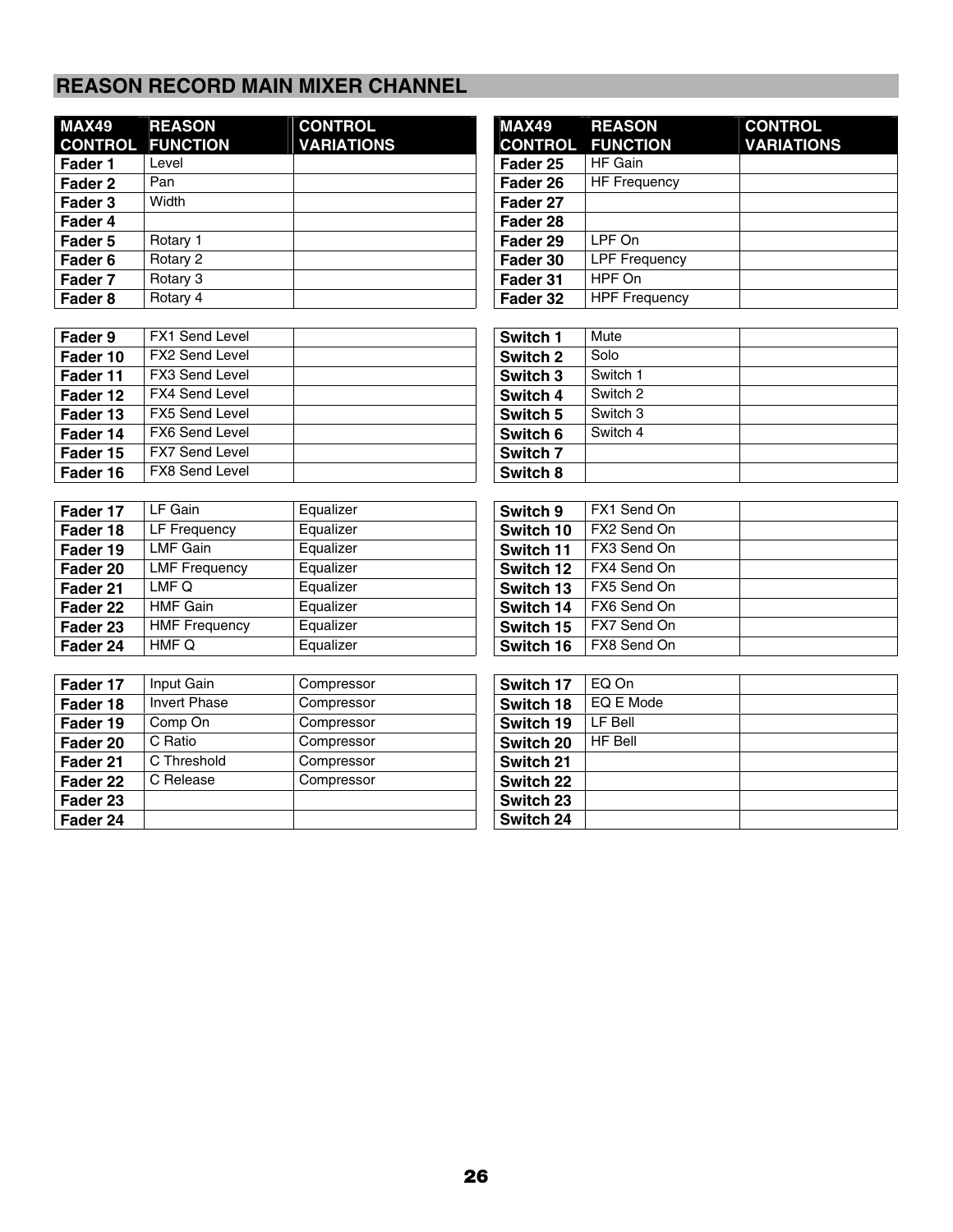# **REASON RECORD MASTER SECTION**

| <b>MAX49</b> | <b>REASON</b><br><b>CONTROL FUNCTION</b> | <b>CONTROL</b><br><b>VARIATIONS</b> | <b>MAX49</b><br><b>CONTROL</b> | <b>REASON</b><br><b>FUNCTION</b> | cc<br>VA  |
|--------------|------------------------------------------|-------------------------------------|--------------------------------|----------------------------------|-----------|
| Fader 1      | Channel 1 Level                          |                                     | Fader 25                       | Compressor On                    | FX        |
| Fader 2      | Channel 2 Level                          |                                     | Fader 26                       | Threshold                        | <b>FX</b> |
| Fader 3      | Channel 3 Level                          |                                     | Fader 27                       | Ratio                            | <b>FX</b> |
| Fader 4      | Channel 4 Level                          |                                     | Fader 28                       |                                  |           |
| Fader 5      | Channel 5 Level                          |                                     | Fader 29                       | Attack                           | <b>FX</b> |
| Fader 6      | Channel 6 Level                          |                                     | Fader 30                       | Release                          | <b>FX</b> |
| Fader 7      | Channel 7 Level                          |                                     | Fader 31                       | Make-Up Gain                     | <b>FX</b> |
| Fader 8      | Channel 8 Level                          |                                     | Fader 32                       |                                  |           |

| Fader 9  | Channel 1 Pan | Main | Switch 1            | Previous 8 Remote<br><b>Base Channel</b> |
|----------|---------------|------|---------------------|------------------------------------------|
| Fader 10 | Channel 2 Pan | Main | Switch 2            | Next 8 Remote Base<br>Channel            |
| Fader 11 | Channel 3 Pan | Main | Switch 3            |                                          |
| Fader 12 | Channel 4 Pan | Main | Switch 4            |                                          |
| Fader 13 | Channel 5 Pan | Main | Switch 5            |                                          |
| Fader 14 | Channel 6 Pan | Main | Switch 6            |                                          |
| Fader 15 | Channel 7 Pan | Main | Switch <sub>7</sub> |                                          |
| Fader 16 | Channel 8 Pan | Main | Switch 8            | <b>Bypass Insert FX</b>                  |

| Fader 9  | FX1 Pan | <b>FX</b> | Switch 9  |
|----------|---------|-----------|-----------|
| Fader 10 | FX2 Pan | <b>FX</b> | Switch 10 |
| Fader 11 | FX3 Pan | <b>FX</b> | Switch 11 |
| Fader 12 | FX4 Pan | <b>FX</b> | Switch 12 |
| Fader 13 | FX5 Pan | <b>FX</b> | Switch 13 |
| Fader 14 | FX6 Pan | <b>FX</b> | Switch 14 |
| Fader 15 | FX7 Pan | <b>FX</b> | Switch 15 |
| Fader 16 | FX8 Pan | <b>FX</b> | Switch 16 |

| Fader 17 | <b>FX1 Return Level</b> | Switch 17 | FX1 Mute |
|----------|-------------------------|-----------|----------|
| Fader 18 | <b>FX2 Return Level</b> | Switch 18 | FX2 Mute |
| Fader 19 | <b>FX3 Return Level</b> | Switch 19 | FX3 Mute |
| Fader 20 | <b>FX4 Return Level</b> | Switch 20 | FX4 Mute |
| Fader 21 | <b>FX5 Return Level</b> | Switch 21 | FX5 Mute |
| Fader 22 | <b>FX6 Return Level</b> | Switch 22 | FX6 Mute |
| Fader 23 | <b>FX7 Return Level</b> | Switch 23 | FX7 Mute |
| Fader 24 | <b>FX8 Return Level</b> | Switch 24 | FX8 Mute |

| Fader 25 | Rotary 1            | Main | Switch 25 | Switch 1 |
|----------|---------------------|------|-----------|----------|
| Fader 26 | Rotary 2            | Main | Switch 26 | Switch 2 |
| Fader 27 | Rotary 3            | Main | Switch 27 | Switch 3 |
| Fader 28 | Rotary 4            | Main | Switch 28 | Switch 4 |
| Fader 29 |                     |      | Switch 29 |          |
| Fader 30 |                     |      | Switch 30 |          |
| Fader 31 |                     |      | Switch 31 |          |
| Fader 32 | <b>Master Level</b> | Main | Switch 32 |          |

| <b>MAX49</b>        | <b>REASON</b>                             | <b>CONTROL</b>    |
|---------------------|-------------------------------------------|-------------------|
| <b>CONTROL</b>      | <b>FUNCTION</b>                           | <b>VARIATIONS</b> |
| Fader 25            | Compressor On                             | <b>FX</b>         |
| Fader 26            | Threshold                                 | $\overline{FX}$   |
| Fader 27            | Ratio                                     | <b>FX</b>         |
| Fader 28            |                                           |                   |
| Fader 29            | Attack                                    | <b>FX</b>         |
| Fader 30            | Release                                   | <b>FX</b>         |
| Fader 31            | Make-Up Gain                              | <b>FX</b>         |
| Fader 32            |                                           |                   |
|                     |                                           |                   |
| Switch 1            | Previous 8 Remote                         |                   |
| Switch <sub>2</sub> | <b>Base Channel</b><br>Next 8 Remote Base |                   |
|                     | Channel                                   |                   |
| Switch 3            |                                           |                   |
| Switch 4            |                                           |                   |
| Switch 5            |                                           |                   |
| Switch 6            |                                           |                   |
| Switch 7            |                                           |                   |
| Switch 8            | <b>Bypass Insert FX</b>                   |                   |
|                     |                                           |                   |
| Switch 9            |                                           |                   |
| Switch 10           |                                           |                   |
| Switch 11           |                                           |                   |
| Switch 12           |                                           |                   |
| Switch 13           |                                           |                   |
| Switch 14           |                                           |                   |
| Switch 15           |                                           |                   |
| Switch 16           |                                           |                   |
|                     |                                           |                   |
| Switch 17           | FX1 Mute                                  |                   |
| Switch 18           | FX2 Mute                                  |                   |
|                     |                                           |                   |

| Switch 17 | <b>FAI MULLE</b> |  |
|-----------|------------------|--|
| Switch 18 | FX2 Mute         |  |
| Switch 19 | FX3 Mute         |  |
| Switch 20 | FX4 Mute         |  |
| Switch 21 | FX5 Mute         |  |
| Switch 22 | FX6 Mute         |  |
| Switch 23 | <b>FX7 Mute</b>  |  |
| Switch 24 | <b>FX8 Mute</b>  |  |

| Switch 25        | Switch 1 |  |
|------------------|----------|--|
| Switch 26        | Switch 2 |  |
| Switch 27        | Switch 3 |  |
| Switch 28        | Switch 4 |  |
| <b>Switch 29</b> |          |  |
| Switch 30        |          |  |
| Switch 31        |          |  |
| Switch 32        |          |  |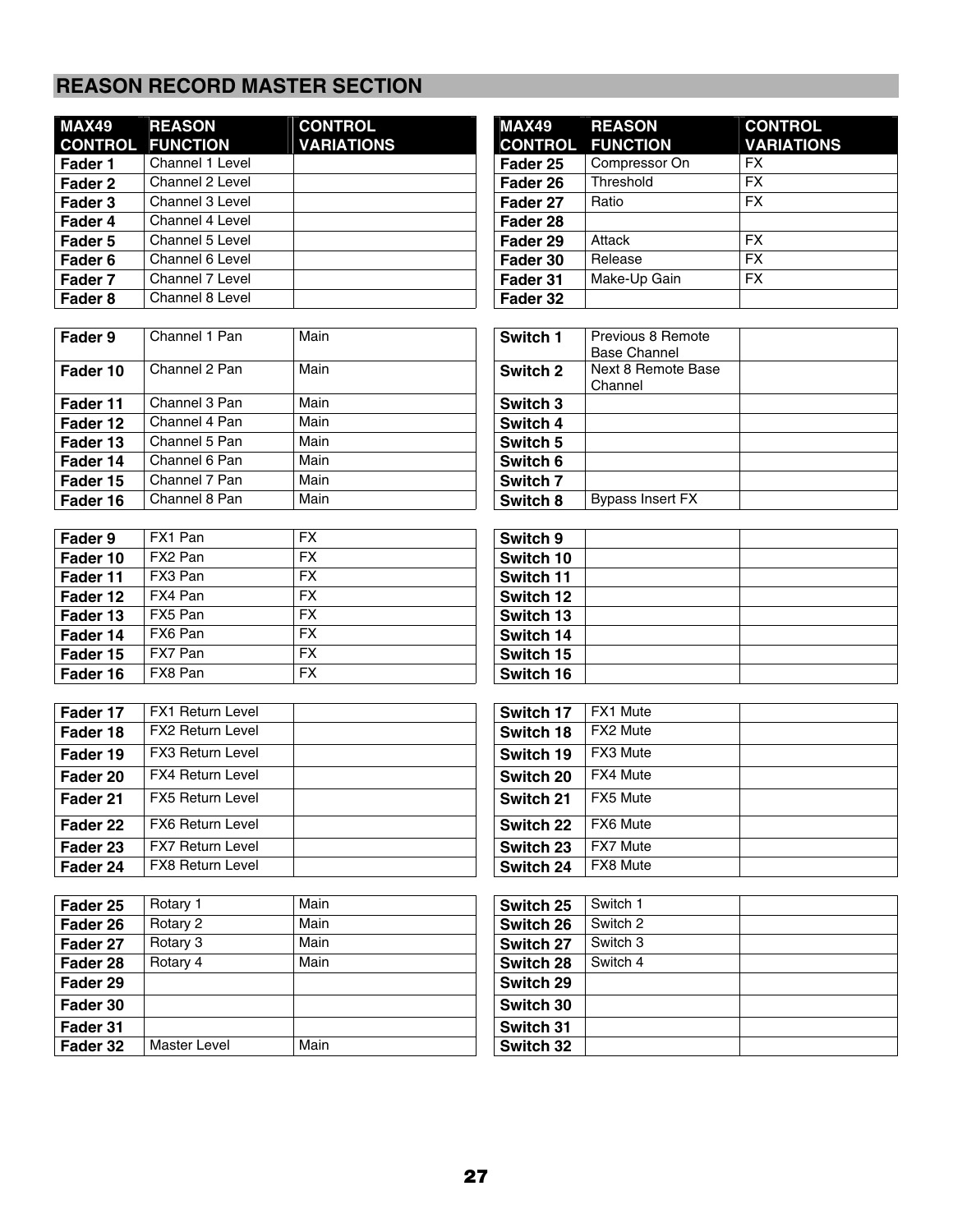# **REASON RECORD GLOBAL CONTROLS**

|                     | <b>MAX49 CONTROL REASON FUNCTION</b> |           | <b>MAX49 CONTROL REASON FUNCTION</b> |
|---------------------|--------------------------------------|-----------|--------------------------------------|
| <b>Stop</b>         | Stop                                 | Switch 15 | Select Prev Patch for Tar            |
| Play                | Play                                 | Switch 16 | Select Next Patch for Tar            |
| <b>Record</b>       | Record                               | Switch 7  | <b>Target Previous Track</b>         |
| <b>Rewind</b>       | Rewind                               | Switch 8  | Target Next Track                    |
| <b>Fast Forward</b> | <b>Fast Forward</b>                  | Switch 23 | Select Previous Keyboard             |
| <b>Stop</b>         | Stop                                 | Switch 24 | Select Next Keyboard Sh              |

|                     | <b>MAX49 CONTROL REASON FUNCTION</b> |           | <b>MAX49 CONTROL REASON FUNCTION</b>        |
|---------------------|--------------------------------------|-----------|---------------------------------------------|
| Stop                | Stop                                 | Switch 15 | Select Prev Patch for Target Device         |
| Play                | Plav                                 | Switch 16 | Select Next Patch for Target Device         |
| Record              | Record                               | Switch 7  | <b>Target Previous Track</b>                |
| <b>Rewind</b>       | Rewind                               | Switch 8  | <b>Target Next Track</b>                    |
| <b>Fast Forward</b> | <b>Fast Forward</b>                  | Switch 23 | Select Previous Keyboard Shortcut Variation |
| <b>Stop</b>         | Stop                                 | Switch 24 | Select Next Keyboard Shortcut Variation     |

# **REASON ESSENTIALS MAIN MIXER CHANNEL**

| <b>MAX49 CONTROL</b> | <b>REASON FUNCTION</b> | <b>MAX49 CONTROL</b> | <b>REASON FUNCTION</b> |
|----------------------|------------------------|----------------------|------------------------|
| Fader 1              | Level                  | Switch 1             | Mute                   |
| Fader 2              | Pan                    | Switch 2             | Solo                   |
| Fader 3              | Width                  | Switch 3             | Switch 1               |
| Fader 4              |                        | Switch 4             | Switch 2               |
| Fader 5              | Rotary 1               | Switch 5             | Switch 3               |
| Fader 6              | Rotary 2               | Switch 6             | Switch 4               |
| Fader 7              | Rotary 3               | Switch <sub>7</sub>  |                        |
| Fader 8              | Rotary 4               | Switch 8             |                        |

| Fader 9  | Input Gain          | Switch 9  |                |
|----------|---------------------|-----------|----------------|
| Fader 10 | Invert Phase        | Switch 10 |                |
| Fader 11 | LF Gain             | Switch 11 | EQ On          |
| Fader 12 | LF Frequency        | Switch 12 | LF Bell        |
| Fader 13 | HF Gain             | Switch 13 | <b>HF Bell</b> |
| Fader 14 | <b>HF Frequency</b> | Switch 14 |                |
| Fader 15 |                     | Switch 15 |                |
| Fader 16 |                     | Switch 16 |                |

| Fader 17 | <b>FX1 Send Level</b> | Switch 17 | FX1 Send On   |
|----------|-----------------------|-----------|---------------|
| Fader 18 | <b>FX2 Send Level</b> | Switch 18 | FX2 Send On   |
| Fader 19 | <b>FX3 Send Level</b> | Switch 19 | FX3 Send On   |
| Fader 20 | <b>FX4 Send Level</b> | Switch 20 | FX4 Send On   |
| Fader 21 |                       | Switch 21 | FX1 Pre Fader |
| Fader 22 |                       | Switch 22 | FX2 Pre Fader |
| Fader 23 |                       | Switch 23 | FX3 Pre Fader |
| Fader 24 |                       | Switch 24 | FX4 Pre Fader |

| <b>MAX49 CONTROL</b> | <b>REASON FUNCTION</b> |
|----------------------|------------------------|
| Switch 1             | Mute                   |
| Switch 2             | Solo                   |
| Switch 3             | Switch 1               |
| Switch 4             | Switch 2               |
| Switch 5             | Switch 3               |
| Switch 6             | Switch 4               |
| Switch 7             |                        |
| Switch 8             |                        |

| Switch 9  |                |
|-----------|----------------|
| Switch 10 |                |
| Switch 11 | EQ On          |
| Switch 12 | LF Bell        |
| Switch 13 | <b>HF Bell</b> |
| Switch 14 |                |
| Switch 15 |                |
| Switch 16 |                |
|           |                |

| Switch 17 | FX1 Send On          |
|-----------|----------------------|
| Switch 18 | FX2 Send On          |
| Switch 19 | FX3 Send On          |
| Switch 20 | FX4 Send On          |
| Switch 21 | <b>FX1 Pre Fader</b> |
| Switch 22 | FX2 Pre Fader        |
| Switch 23 | <b>FX3 Pre Fader</b> |
| Switch 24 | <b>FX4 Pre Fader</b> |
|           |                      |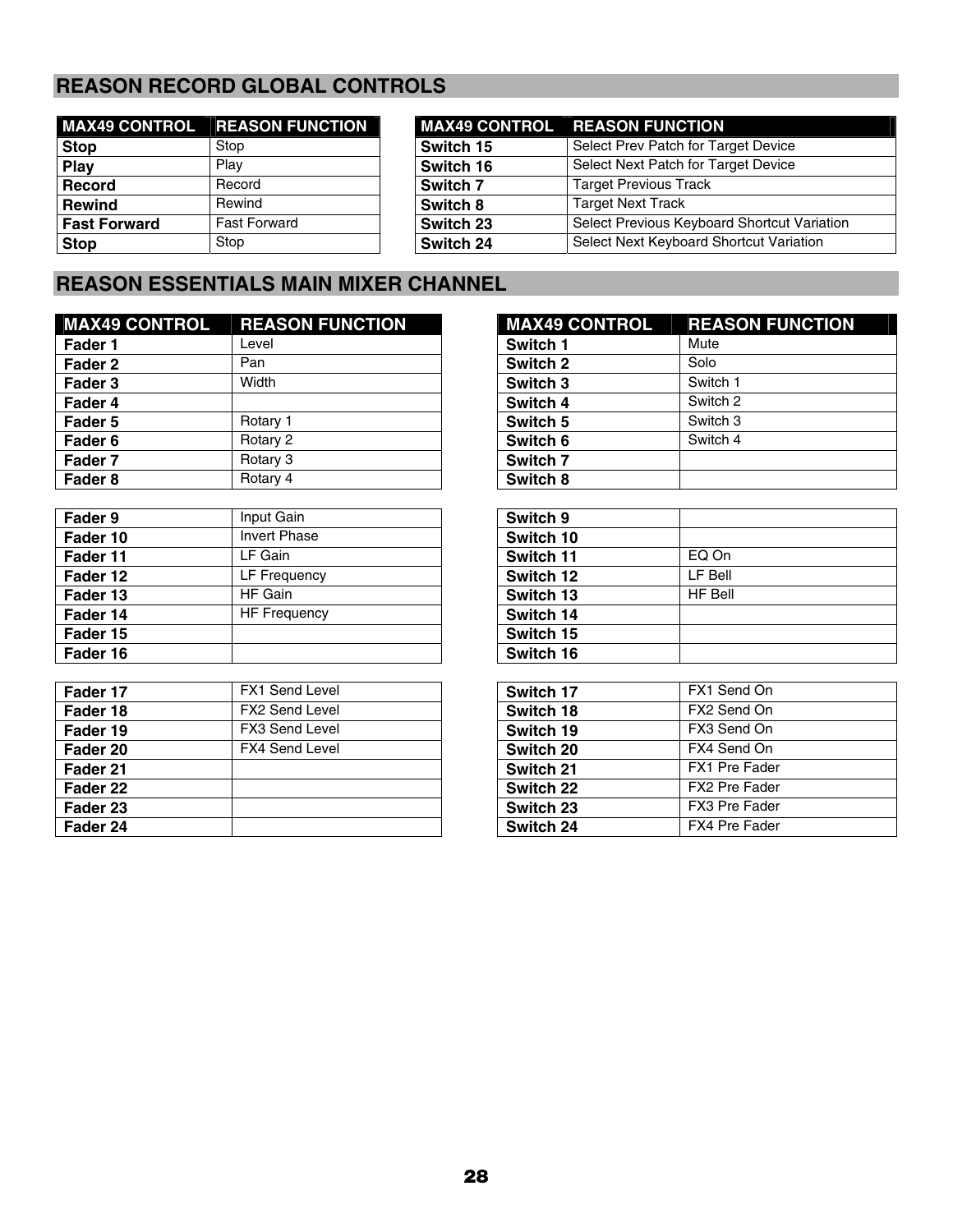# **Steinberg Cubase**

### **Setup**

- 1. Connect MAX49 to your computer with the included USB cable. Open Cubase.
- 2. On MAX49, select the **Cubase** or **CubaseKS** Program. Press the VALUE DIAL to load it. *Note: If you have edited MAX49's Programs and are unable to load the Program, use the supplied Vyzex editor to load the Factory Preset Bank and "PUT" or download the factory preset bank into MAX49.*
- 3. In Cubase, click **Devices** in the menu bar, and select **Device Setup**.
- 4. In the **Device Setup** window's upper left corner, click the **+** symbol, and select **Mackie Control**.
- 5. In the upper right part of the window, click each drop-down menu next to **MIDI Input** and **MIDI Output**, and select **MIDIIN4 (Akai MAX49)** (Windows 7/Vista) or **USB Audio Device [4]** (Windows XP).
- 6. Click **OK**.

**IMPORTANT!:** To use MAX49's TRANSPORT CONTROLS (Play, Stop, Record, etc.) in Cubase, follow these additional steps:

- 1. Press [EDIT] on MAX49.
- 2. Press any one of MAX49's TRANSPORT CONTROLS.
- 3. Turn the VALUE DIAL until the **Type** is set to **Mackie**. You may now use the TRANSPORT CONTROLS in Cubase.

### **Cubase**

When using MAX49's Cubase Program, the controls' behavior is as follows:

**TRANSPORT CONTROLS** (Play, Stop, Rec, etc.): When these controls are set to **Mackie**, they will work accordingly in the software. See the note in the Setup section above.

#### **BANK 1-8:**

**TOUCH FADERS:** These control the volume level of Tracks 1-8. **S-SWITCHES:** These mute Tracks 1-8.

#### **BANK 9-16:**

**TOUCH FADERS:** These control the panning of Tracks 1-8. **S-SWITCHES:** These "solo" Tracks 1-8.

#### **BANK 17-24:**

**TOUCH FADERS:** These control the panning of Tracks 1-8. **S-SWITCHES:** These record-arm Tracks 1-8.

#### **BANK 25-32:**

**TOUCH FADERS:** These control the panning of Tracks 1-8. **S-SWITCHES:** These select Tracks 1-8.

#### **CubaseKS**

This Program is almost the same as the Cubase Program described above, but this version allows you to turn MAX49's Sequencer on/off by pressing keys on its KEYBOARD. To do this:

- 1. Press SEQ SELECT so it is lit.
- 2. Press ON/OFF so it is lit.
- 3. Press and hold a key on MAX49's KEYBOARD. The Sequence will play (in that key) while the key is being held. When you release the key, the Sequence will stop.

*Note: (To "latch" the Sequencer, press [LATCH] so it is lit. When this button is activated, Sequencer playback will continue even after the key is released.)*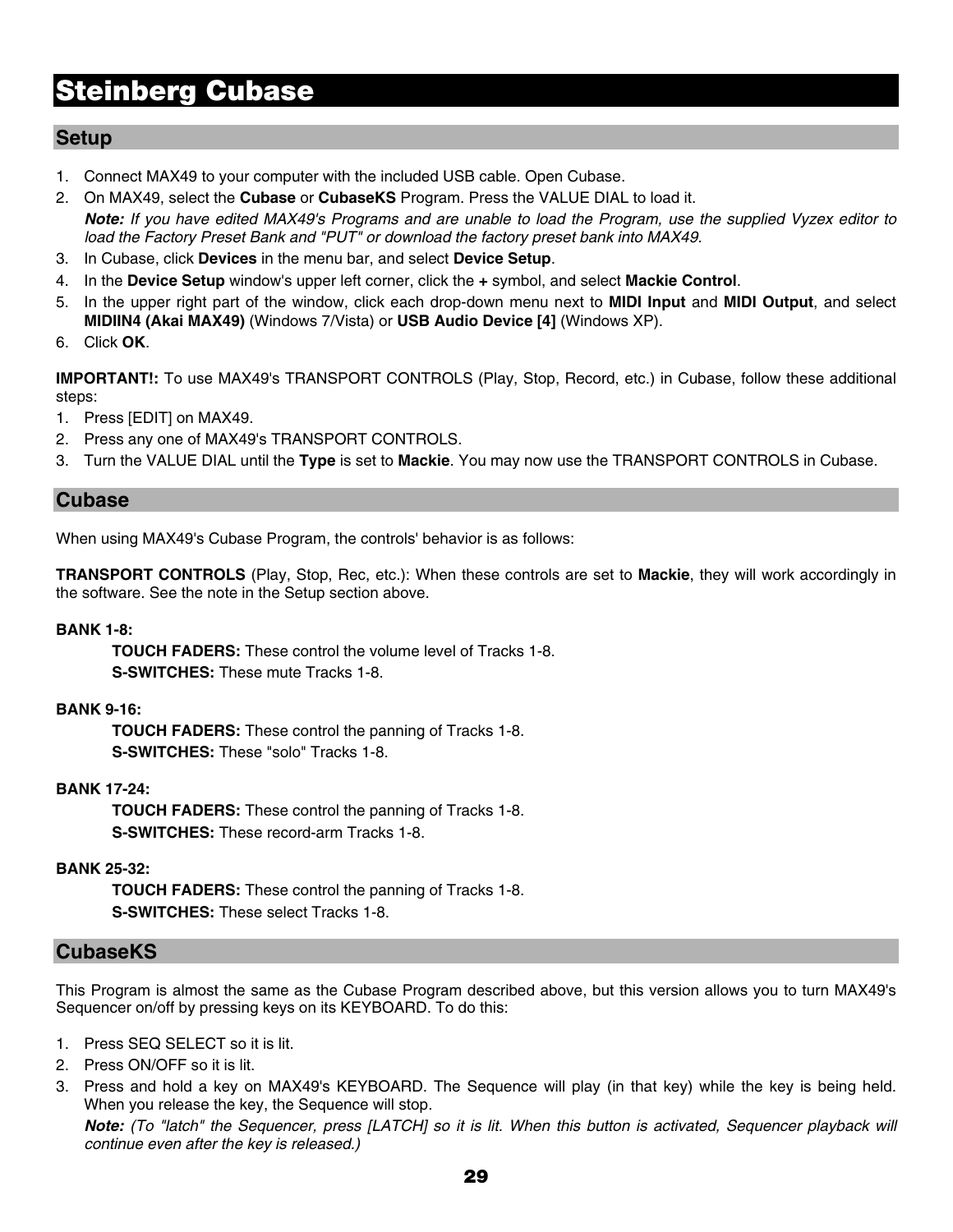# **Apple Logic Pro**

### **Setup**

You can use MAX49 with Logic Pro 8 or higher. MAX49's Mackie Control protocol allows it to act as a control surface for the DAW. To do this:

- 1. Connect MAX49 to your computer with the included USB cable. Open Logic Pro.
- 2. On MAX49, select the **Mackie Control** Program. Press the VALUE DIAL to load it.
- 3. In Logic Pro, click the **Logic Pro** menu, then select **Preferences** f **MIDI**.
- 4. In the window that appears, select the **Control Surfaces** page, and click **Setup** in the lower right corner.
- 5. In the window that appears, click **New**, and select **Install**.
- 6. From the list that appears, select the device that lists **Mackie Designs** as the **Manufacturer** and **Mackie Control** as the **Model**.
- 7. Click **Add** in the lower right corner of the window, then close the window. *Do not click Scan.*
- 8. Select **Mackie** as the **Out Port** and **Input**.
- 9. Close all the **Preferences** window.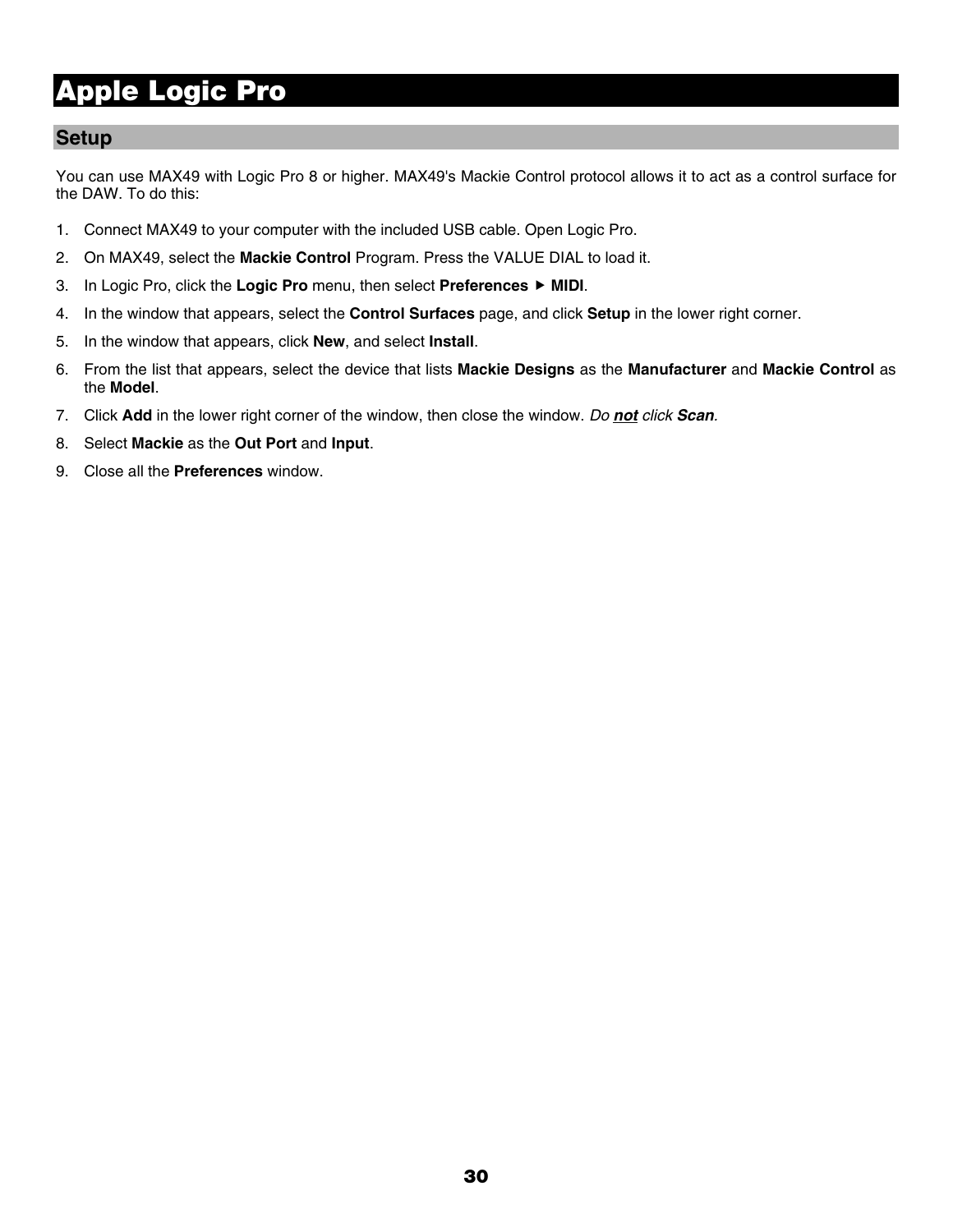# **Image-Line FL Studio**

### **Setup**

- 1. Download the FL Studio controller map to your computer from the included CD or from **www.akaipro.com/max49**.
- 2. With FL Studio closed, copy the entire MAX49 folder (the folder itself, not just its contents) to the following location in your computer: **C:\Program Files\Image-Line\FL Studio 8\Data\Projects\Templates\Hardware**.
- 3. Connect MAX49 to your computer with the included USB cable. Open FL Studio.
- 4. On MAX49, select the **FLStudio** or **FLStudKS** Program. Press the VALUE DIAL to load it. *Note: If you have edited MAX49's Programs and are unable to load the Program, use the supplied Vyzex editor to load the Factory Preset Bank and "PUT" or download the factory preset bank into MAX49.*
- 5. Press **F10**, or go to **Options** f **MIDI Settings**.
- 6. Under **Output**, select **MAX49** (Windows 7/Vista) or **USB Audio Device** (Windows XP), and check the **Send master sync** box.
- 7. Under **Input**, select **MAX49** (Windows 7/Vista) or **USB Audio Device** (Windows XP), and check the **Enable** box.
- 8. For **Omni preview MIDI channel**, select **Channel 16**.
- 9. For **Generator muting MIDI channel**, select **Channel 15**.
- 10. Check the **Record to step sequencer** box.

MAX49's FL Studio Program is configured to use FL Studio's step sequencer. For working with the Piano Roll, use one of the Akai MPK's generic templates.

### **FLStudio**

MAX49's FL Studio Program has a sampler channel dedicated to each pad:

- **Pad Bank A:** Plays each channel at its true pitch.
- **Pad Bank B:** Mutes the corresponding PAD.
- **Pad Bank C:** Selects the corresponding channel, allowing for each channel to be played chromatically with MAX49's KEYBOARD.
- **Pad Bank D:** Plays the sample loaded on the selected track in semitones.

MAX49's S-SWITCHES will select additional tracks beyond the first 12, allowing for easy selection of generators, VST plug-in channels, etc.

#### **FLStudKS**

This Program is almost the same as the FL Studio Program described above, but this version allows you to turn MAX49's Sequencer on/off by pressing keys on its KEYBOARD. To do this:

- 1. Press SEQ SELECT so it is lit.
- 2. Press ON/OFF so it is lit.
- 3. Press and hold a key on MAX49's KEYBOARD. The Sequence will play (in that key) while the key is being held. When you release the key, the Sequence will stop.

*Note: (To "latch" the Sequencer, press [LATCH] so it is lit. When this button is activated, Sequencer playback will continue even after the key is released.)*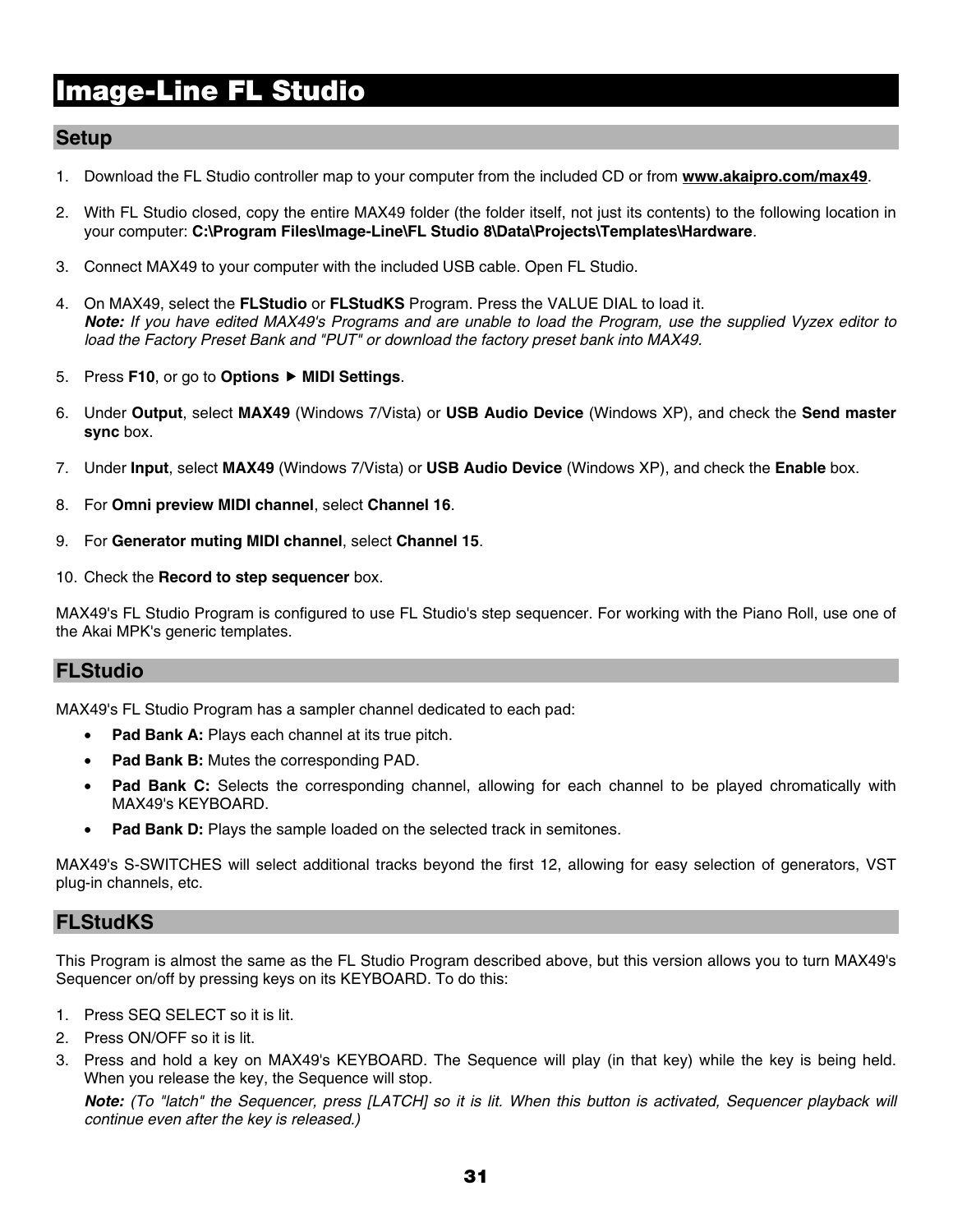# **FXpansion GURU**

FXpansion's GURU software is a very flexible and creative beat-making tool. GURU comes preset with default MIDI note and controller note mappings that serve several purposes. Notes can be set to trigger sounds, map a sound chromatically and play it from a keyboard, trigger different Patterns, and trigger different Scenes.

8 MIDI controllers are set up for use with the individual voice engines called "Pad Groups," and 8 more are set up for use with any of the FX Group. Please see the GURU manual for information on assigning these functions to the different parameters.

MAX49's GURU preset lets you take advantage of the software's most-used functions. This preset is meant to be used with GURU's **Generic Controller** map in the **Options** menu.

#### **FX Guru**

**KEYBOARD:** The keyboard is set to trigger pads from middle C up 16 notes. The default is set to control **Engine 1** on **MIDI Channel 1**. By editing the keyboard MIDI channel, you can select which voice engine you are controlling. We set middle C to be the pads so that if you have **Pattern keys play selected pad chromatically** in the **Options/MIDI** page, you will hear the currently selected pad played chromatically on the bottom two octaves of MAX49's keyboard. If you press the OCTAVE UP button twice, the drum pads will play on the lowest 16 notes of the keyboard and the notes from middle C up will trigger different Scenes.

**TRANSPORT CONTROLS:** GURU makes use of MMC for its transport controls. If you have the latest version of GURU it will automatically make use of MMC messages. GURU assigns the button to the **Commit** function and the button to the **Undo**  function.

**MIDI Controllers:** We created 4 different options for continuous controller mapping with GURU. Since the MIDI controllers are colorcoded in the software, we will call them as follows:

| $Red = 1$     | <b>Controller Bank 1-8</b>                                  | <b>Controller Bank 17-24</b>                        |
|---------------|-------------------------------------------------------------|-----------------------------------------------------|
| Orange $= 2$  | <b>TOUCH FADERS 1-8: FX Group 1-8</b><br>$\bullet$          | TOUCH FADERS 1-4: Pad Group 1-4<br>$\bullet$        |
| $Yellow = 3$  | S-SWITCHES 1-4: Pad Group 5-8<br>$\bullet$                  | TOUCH FADERS 5-8: FX Group 5-8<br>$\bullet$         |
| Green = $4$   | S-SWITCHES 5-8: FX Group 5-8<br>$\bullet$                   | S-SWITCHES 1-4: Pad Group 5-8<br>$\bullet$          |
| Lt Blue = $5$ |                                                             | S-SWITCHES 5-8: FX Group 5-8<br>$\bullet$           |
| Blue = $6$    | <b>Controller Bank 9-16</b>                                 |                                                     |
| $P$ urple = 7 | TOUCH FADERS 1-8: Pad Group 1-8 (reversed from<br>$\bullet$ | <b>Controller Bank 25-32</b>                        |
| $Grey = 8$    | Controller Bank A)                                          | <b>TOUCH FADERS 1-4: Pad Group 1-4</b><br>$\bullet$ |
|               | S-SWITCHES 1-4: Pad Group 5-8<br>$\bullet$                  | TOUCH FADERS 5-8: FX Group 1-4<br>$\bullet$         |
|               | S-SWITCHES 5-8: FX Group 5-8<br>$\bullet$                   |                                                     |

**PADS:** We intentionally mapped the pads to be chromatic. The pads can be customized for so many uses in GURU that we didn't want to make them too specialized. Currently, the 12 pads in Bank A and Pads 1-4 in Bank B will normally play the GURU pads. We left these set to the **Common** MIDI channel so that you could quickly change them to different voice engines by changing the Common Channel in Global Mode (see the GLOBAL MODE section of the included MAX49 Quickstart Guide).

Depending on how you are using GURU, if you want to change the pad note and channel mappings, keep this in mind:

- **Recording Patterns:** You may want to leave the way they are, allowing you to play your drum sounds and to shift engines via changing the Common Channel.
- **Playing Live:** You may want to assign the pads to different MIDI channels and notes so as to trigger Scenes or Patterns in a real-time DJ style work flow.

#### **FXGuruKS**

This Program is almost the same as the GURU Program described above, but this version allows you to turn MAX49's Sequencer on/off by pressing keys on its KEYBOARD. To do this:

- 1. Press SEQ SELECT so it is lit.
- 2. Press ON/OFF so it is lit.
- 3. Press and hold a key on MAX49's KEYBOARD. The Sequence will play (in that key) while the key is being held. When you release the key, the Sequence will stop.

*Note: (To "latch" the Sequencer, press [LATCH] so it is lit. When this button is activated, Sequencer playback will continue even after the key is released.)*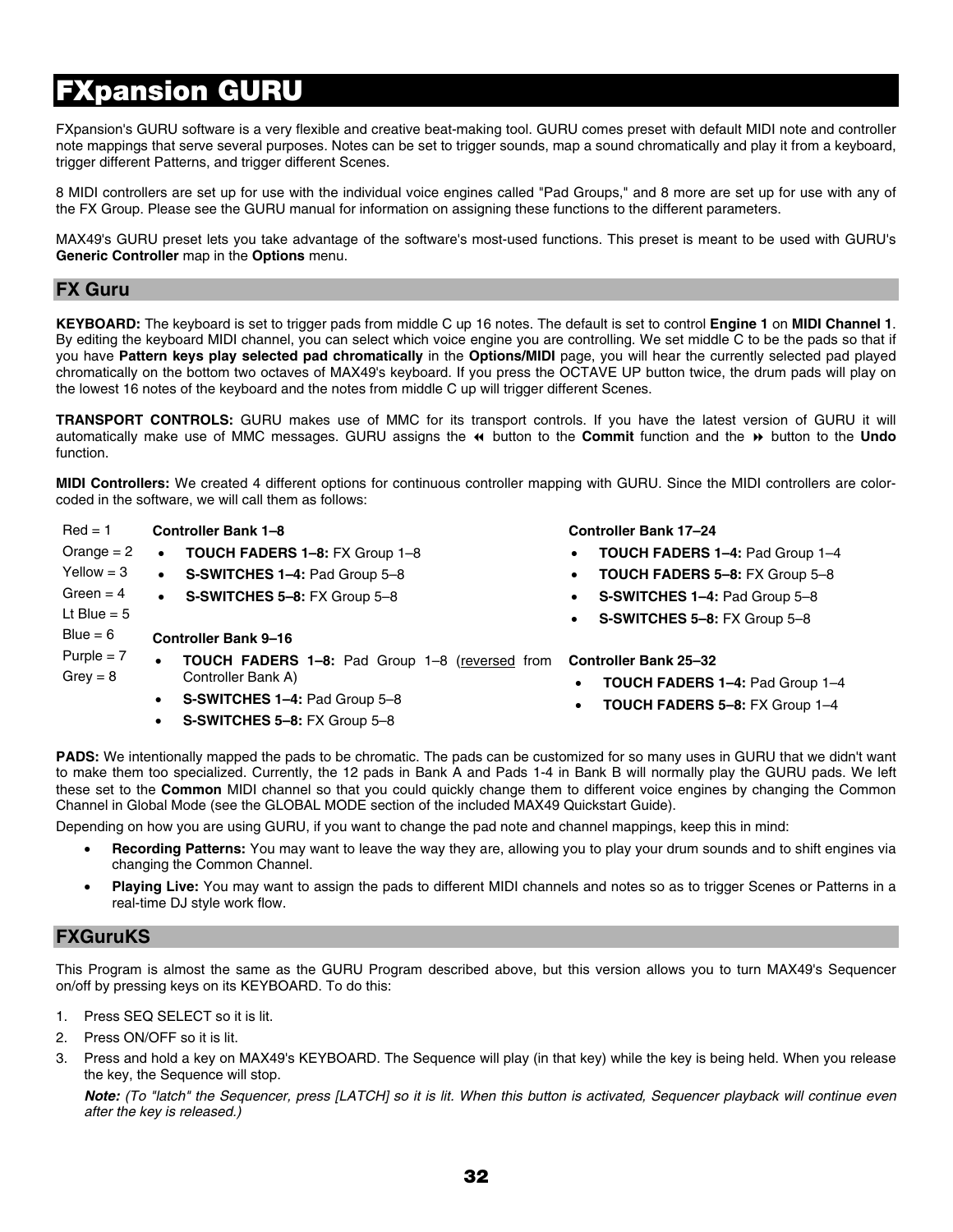# **Pro Tools**

You can use MAX49 with Pro Tools or any other DAW that uses the HUI protocol. Using this protocol, MAX49 will act as a control surface for the DAW. To do this:

- 1. On MAX49, press [**SHIFT**] + [**HUI**].
- 2. Connect MAX49 to your computer with the included USB cable. Open Pro Tools.
- 3. In Pro Tools, go to **Setup** f **Peripherals**, and select the **MIDI Controllers** tab.
- 4. Select **HUI** as the **#1 Type**.
- 5. Select **AkaiMAX49 Mackie** as the **#1 Receive From** and **#1 Send To**.
- 6. **Optional:** To enable MAX49's KEYBOARD to play MIDI notes while using its other controls as a Pro Tools control surface, select **M-Audio Keyboard** as the **#2 Type**, and select **AkaiMAX49 Port A** as the **#2 Receive From** and **#2 Send To**.

# **Chromatic**

MAX49's Chromatic Program is a general preset where the 12 PADS' note messages are based on the chromatic scale. All PADS will send Note On messages, ascending chromatically from C2 (Pad 1, Pad Bank A) to B5 (Pad 12, Pad Bank D).

The PADS are set to MIDI Channel 2, the Sequencer is set to MIDI Channel 3, and the KEYBOARD is set to the Common Channel.